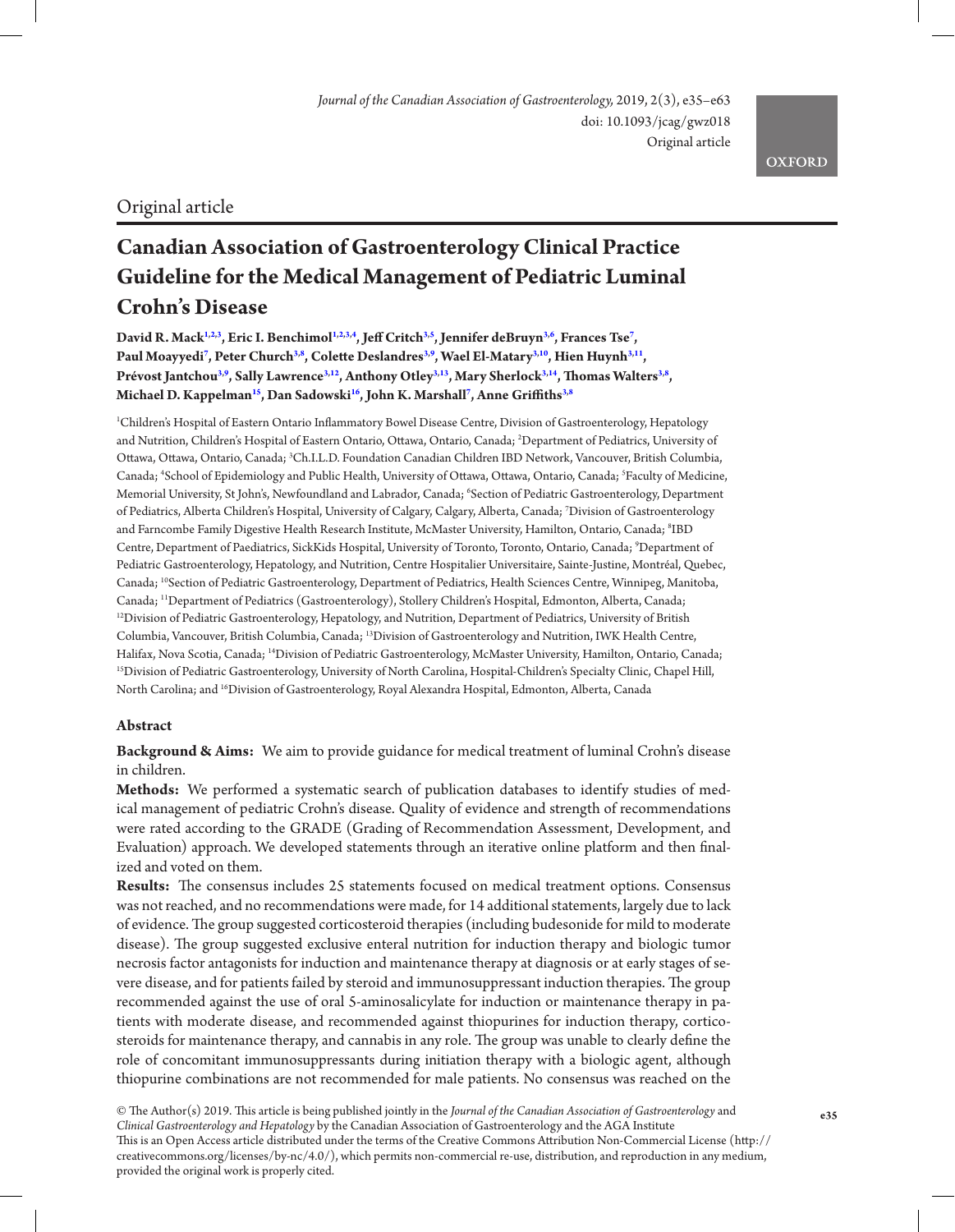role of aminosalicylates in treatment of patients with mild disease, antibiotics or vedolizumab for induction or maintenance therapy, or methotrexate for induction therapy. Patients in clinical remission who are receiving immunomodulators should be assessed for mucosal healing within 1 year of treatment initiation.

**Conclusions:** Evidence-based medical treatment of Crohn's disease in children is recommended, with thorough ongoing assessments to define treatment success.

**Keywords:** *GRADE; Inflammatory Bowel Diseases; IBD; TNF*

|           | Abbreviations used in this paper:              | HSTCL, | hepatosplenic T-cell lymphoma;       |
|-----------|------------------------------------------------|--------|--------------------------------------|
| $5-ASA$ , | 5-aminosalicylate;                             | IBD,   | inflammatory bowel disease;          |
| CAG,      | Canadian Association of Gastroenterology;      | NMA,   | network meta-analysis;               |
| CD,       | Crohn's disease;                               | OR,    | odds ratio;                          |
| CI,       | confidence interval;                           | PEN,   | partial enteral nutrition;           |
| CPG,      | clinical practice guideline;                   | RCT,   | randomized controlled trial;         |
| EEN,      | exclusive enteral nutrition;                   | RR,    | relative risk;                       |
| GRADE,    | Recommendation<br>Grading<br>of<br>Assessment, | SR&MA, | systematic review and meta-analysis; |
|           | Development, and Evaluation;                   | TDM,   | therapeutic drug monitoring;         |
| HR,       | hazard ratio;                                  | TNF,   | tumor necrosis factor;               |
|           |                                                | TPMT,  | thiopurine methyltransferase         |

While inflammatory bowel disease (IBD) has become a global disease, the incidence and prevalence of both pediatric- and adult-onset IBD in Canada remain among the highest world-wide.<sup>[1](#page-24-0),[2](#page-24-1)</sup> Canadian data suggest that the incidence may have stabilized among adults, but continues to increase in children, reaching 9.68 (95% confidence interval [CI], 9.11–10.25) per 100,000 children under age 16 years for the period 1999–2010.[2](#page-24-1) Although the highest percentage increases in incidence were among children aged younger than 5 years at time of diagnosis, pediatric-onset IBD still develops most commonly in ado-lescence.<sup>[2](#page-24-1)</sup> Crohn's disease (CD) predominates over ulcerative colitis, accounting for 65.6% of pediatric IBD based on national administrative data up until [2](#page-24-1)010, $^2$  and occurring in 62% of 1146 children in the Canadian Children IBD Network incep-tion cohort study.<sup>[3](#page-24-2)</sup>

Pediatric CD encompasses a heterogeneous spectrum of phenotypic features (as recognized by the Paris modification of the Montreal classification $^4$ ), disease severity, and treatment responsiveness. Intestinal healing, rather than symptom control alone, has become an important therapeutic goal.<sup>[5](#page-24-4)</sup> This may be especially important in young patients, given the potential for growth impairment as a direct effect of persistent chronic in-flammation<sup>[6](#page-24-5),[7](#page-24-6)</sup> and their long lives ahead, during which disease complications may occur. Mucosal healing became a realistic goal for patients with the advent of monoclonal antibodies directed against tumor necrosis factor (TNF)-α. As alternate pathway biologic agents and new small molecule therapies emerge, it behooves clinicians to recommend treatment of pediatric CD based on critical evaluation of efficacy and safety.

Choice of treatment for active pediatric CD must always be made with a maintenance strategy in mind.

When the pediatric consensus group met in October 2017, the most recent consensus guidelines for the treatment of CD in pediatric patients were those from the European Society of Pediatric Gastroenterology, Hepatology and Nutrition and the European Crohn's and Colitis Organization published in April 2014, which incorporated data published until June 2013.<sup>[8](#page-24-7)</sup> The Canadian Association of Gastroenterology (CAG) has established infrastructure for the development of con-sensus clinical practice guidelines,<sup>[9](#page-24-8)</sup> but to date has focused on adult patients, including consensus guidelines for both luminal and fistulizing CD. Given the increasing prevalence of pediatric CD, the challenges specific to young patients, and the uncertainties around treatment choices, the Canadian Children IBD Network partnered with CAG to systematically review the literature relating to the medical management of luminal CD and to develop specific recommendations for pediatric patients.

# **Methods**

#### Scope and Purpose

This guideline focuses on the medical management of luminal CD in pediatric patients, and does not specifically address the diagnostic evaluation of luminal CD, the role of surgical management, growth monitoring, social and psychological interventions, and preventative health measures, such as vaccinations. Specific questions pertaining to the medical management of luminal CD in pediatric patients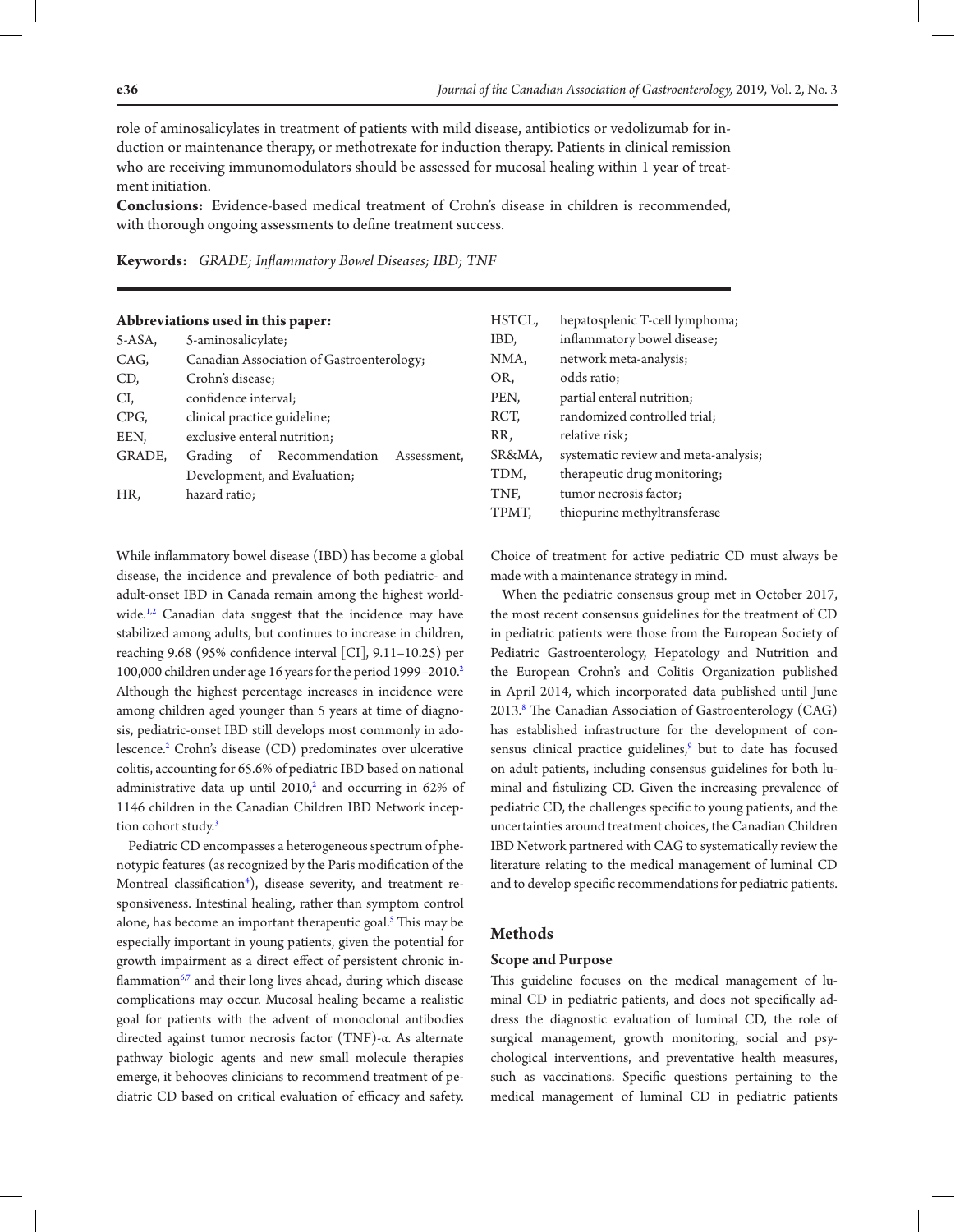were developed by the steering committee (DM, AG, EIB, JC, JD, and JM) and GRADE (Grading of Recommendation Assessment, Development, and Evaluation) experts (PM, FT). Recommendations were developed by all members of the group at a face-to-face meeting in October 2017.

### Definitions Used in Framing Questions

#### *Disease activity*

The categories of disease activity discussed in this guideline (mild to moderate and moderate to severe active CD) were defined in many clinical trials according to the Crohn's Disease Activity Index in studies involving adult patients or the Pediatric Crohn's Disease Activity Index in studies involving children. Therefore, in general, descriptions of activity in this document reflect Crohn's Disease Activity Index or Pediatric Crohn's Disease Activity Index scores, as described in the evidence.

#### *Outcomes*

Clinical remission was consistently chosen as the primary outcome in the statements because of knowledge that until recently "clinical remission" (usually defined by a multi-item measure of disease activity) has been the primary end point in clinical trials assessing treatment efficacy.

Evidence of efficacy of specific treatments in achieving mucosal healing is limited, therefore, "complete" or "deep" remission (clinical remission plus mucosal healing) was not the chosen primary outcome in this guideline. Mucosal healing, however, is increasingly replacing "clinical remission" as a treat-ment target for adults and children with IBD.<sup>[5](#page-24-4)</sup> Such healing has been associated with sustained clinical remission and a reduced need for hospitalization and surgery.10–12 Statements regarding the importance of evaluating mucosal healing in pediatric patients achieving clinical remission were therefore discussed, despite the limitations of existing data precluding its choice as a primary outcome.

Clinical response was defined as reduction in symptoms determined by clinically meaningful changes in a multi-item measure of disease activity, in the absence of complete resolution of symptoms.

#### Sources and Searches

A systematic search of the literature relevant to the selected questions from January 2000 to June 2017 was conducted by the Editorial Office of the Cochrane Upper Gastrointestinal and Pancreatic Diseases Group at McMaster University using MEDLINE, EMBASE, Cochrane Central, and Cochrane database of systematic reviews. Key search terms included *pediatric*, *Crohn's*, *antibiotic*, *5-aminosalicylate*, *corticosteroid*, *anti-tumour necrosis factor*, *thiopurine*, *methotrexate*, *vedolizumab*, *ustekinumab*, and *enteral nutrition*. The search was limited to human studies and English publications; additional details of the search strategies utilized are provided in the [Supplementary](http://academic.oup.com/jcag/article-lookup/doi/10.1093/jcag/gwz018#supplementary-data)  [Material Appendix 1](http://academic.oup.com/jcag/article-lookup/doi/10.1093/jcag/gwz018#supplementary-data).

The consensus process was facilitated by the CAG via a web-based consensus platform (ECD Solutions, Atlanta, GA). Using this platform, the steering committee reviewed the results of initial literature searches and identified relevant references that were then "tagged" (selected and linked) to each statement. Copies of the tagged references were available to all members of the consensus group. The full consensus group voted anonymously on their level of agreement with the individual statements, using a modified Delphi process.<sup>13,[14](#page-25-1)</sup> Participants suggested revisions and commented on the statements, after which, the specific statements were revised through 2 iterations.

# Assessment of the Quality of Evidence

Two non-voting methodologists (PM, FT) used the GRADE approach<sup>[15](#page-25-2)</sup> to assess the strength of the evidence for each statement. The quality of evidence for each consensus statement was classified as high, moderate, low, or very low, as described in GRADE<sup>[15](#page-25-2),[16](#page-25-3)</sup> and used in previous CAG consensus guidelines.17–21 Randomized controlled trials (RCTs) began as high-quality evidence but could be downgraded because of heterogeneity or inconsistency of results, imprecision, indirect study findings, reporting bias, or if it was determined that a high risk of bias existed across studies supporting the statement. Data from observational studies began as low-quality evidence, but could be lowered because of the same factors, or raised if a very large treatment effect or a dose–response relationship was identified, or if all plausible biases would change the magnitude of effect toward the op-posite direction.<sup>[15](#page-25-2),[16](#page-25-3)</sup>

Using the GRADE approach, it is rare to have high-quality evidence unless it fulfills all domains in terms of risk of bias, inconsistency, imprecision, indirectness, and no other bias (eg, publication bias). The evidence is always reviewed in relation to the PICO (patient population, intervention, comparator, and outcome) question. So, the trials may be high methodological quality, but if they do not address the PICO question directly in terms of populations, interventions, and outcomes, the evidence will be downgraded. In addition to an updated review of the literature, new meta-analyses were performed for this consensus.

Much of the evidence for the efficacy and safety of CD treatments was available from RCTs conducted in adult populations. In some cases, the quality of evidence was downgraded for indirectness with respect to the populations when no studies were found that evaluated the drug in children, and as such both safety and effectiveness data had to be extrapolated from adult studies. Considering the course of disease, responses to treatments and dose–response relationships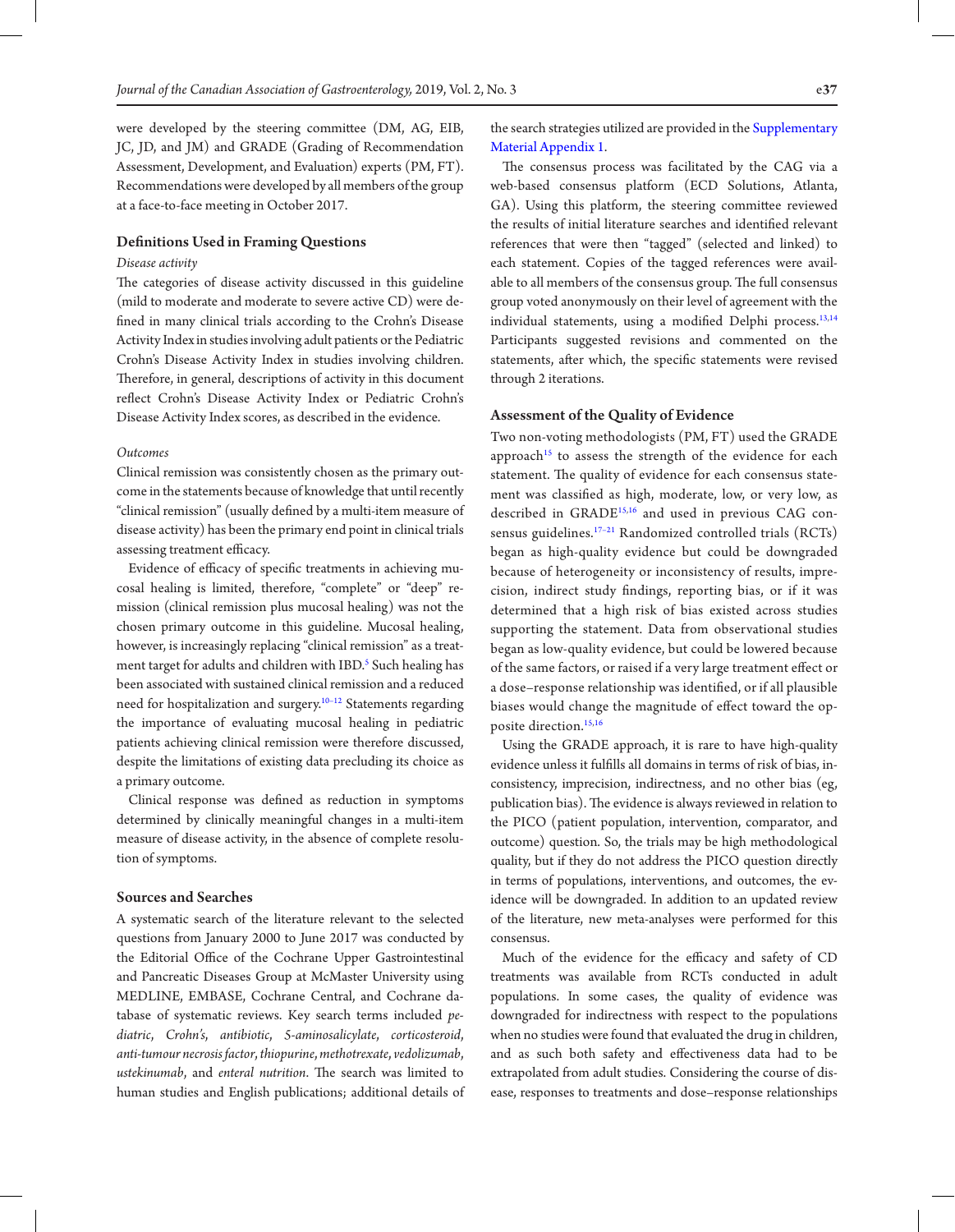may differ between pediatric and adult populations with CD and, as such, the evidence was less certain in children than in adults when only adult data were available. However, if there were studies done in children (even observational in nature) that supported the findings in adults, the evidence was not downgraded for indirectness. In some cases, when confronted by very-low-quality evidence in the absence of a compelling benefit to risk ratio, the consensus group agreed not to make a recommendation for or against a particular strategy.

Approved product labeling from government regulatory agencies varies from country to country, and although it was not ignored, recommendations were based on evidence from the literature and consensus discussion, and may not fully reflect the product labeling for a given country.

#### Consensus Process

The 2-day, face-to-face consensus meeting was held in Toronto, Ontario, Canada, in October 2017. The consensus group was composed of 15 voting pediatric gastroenterologists, from Canada and the United States with expertise in multiple areas, including nutrition (SL, WE, HH, AO), growth impairment in IBD (TW, AG), microbiome (DM), clinical epidemiology, health services research and quality improvement (EB, PJ, AO, MS, MDK, WE), and patient-reported measures or patient engagement (AO, MDK). Non-voting participants included the co-chairs (AG, DM), GRADE experts (PM, FT), a representative from the adult CD CAG consensus group (JM), nonvoting observers, and the co-moderators (PM, DS). At the consensus conference, data and the GRADE evaluations of the evidence were presented, and each individual statement was discussed and the wording finalized. Participants voted on their level of agreement for each statement. If ≥75% of participants voted 4 (agree) or 5 (strongly agree) on a 1–5 scale (1, 2, and 3 being disagree strongly, disagree, and uncertain, respectively), then the statement was accepted. If a statement was accepted, a second vote on the strength of the recommendation was conducted. A level of agreement of ≥75% of participants was needed to classify a statement as "strong" (we recommend); if this threshold was not met, the statement defaulted to "conditional" (we suggest). The strength of a recommendation considers the benefit-to-risk balance, patients' values and preferences, cost and resource allocation, and the quality of the evidence. Consequently, a recommendation could be classified as strong despite low-quality evidence, or conditional despite high-quality evidence.<sup>22</sup> As per the GRADE method, a strong recommendation is indicative of a more broadly applicable statement ("most patients should receive the recommended course of action"), whereas a conditional recommendation suggests clinicians should ". . . recognize that different choices will be appropriate for different patients and that they must help

each patient to arrive at a management decision consistent with her or his values and preferences."[22](#page-25-4)

During the consensus meeting, voting members were unable to reach consensus on 14 statements (No recommendation A–N) and these statements were rejected. The evidence that was reviewed for these statements and the discussion has been summarized in the text, but the consensus group did not make a recommendation for or against these treatment strategies.

The manuscript was initially drafted by the co-chairs (DM, AG), and then reviewed and revised by the GRADE experts and members of the steering committee before being sent to the full consensus group for review. Upon approval from the group, the manuscript was made available to all CAG members for comment during a 2-week period before submission for publication.

In accordance with CAG policy, written disclosures of any potential conflicts of interest for the 24 months preceding the consensus meeting were provided by all participants, and made available to all group members, and CAG members reviewing the manuscript.

# Role of the Funding Sources

Funding for the consensus meeting was provided by unrestricted, arms-length grants to the CAG by AbbVie and Takeda Canada, and a Planning and Dissemination Grant from the Canadian Institutes of Health Research. The CAG administered all aspects of the meeting, and the funding sources had no involvement in the process at any point, nor were they made aware of any part of the process from development of search strings and statements to drafting and approval of these guidelines.

# **Recommendation Statements**

The individual recommendation statements are provided and include the strength of recommendation and quality of supporting evidence (according to the GRADE approach), and the voting result. This is followed by a discussion of the evidence considered for the specific statement. A summary of the recommendation statements is provided in [Table 1.](#page-4-0) See [Supplementary Material Appendix 2](http://academic.oup.com/jcag/article-lookup/doi/10.1093/jcag/gwz018#supplementary-data) for more detailed quality of evidence summaries.

The majority of RCTs in patients with CD are conducted in adults, and therefore much of the evidence has been downgraded for indirectness and is of very low quality. As a result of the very low quality of evidence, there were insufficient data for the consensus group to make recommendations for or against many treatments (14 statements); however, the available evidence and ensuing discussion relevant to these treatments is presented.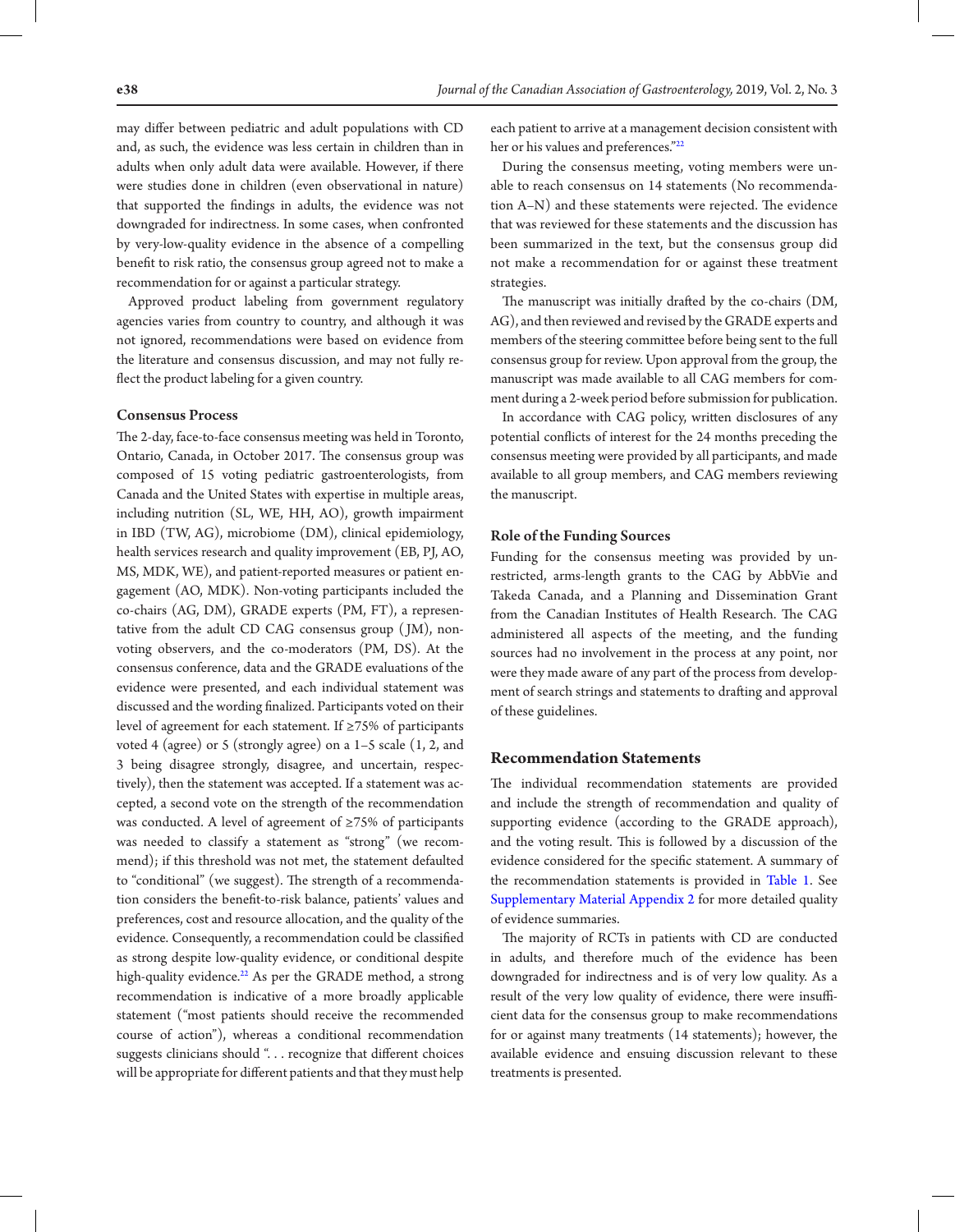<span id="page-4-0"></span>**Table 1.** Summary of Consensus Recommendations for the Management of Pediatric Crohn's Diseasea

# **Aminosalicylates**

- *Recommendation 1:* In patients with moderate CD, we recommend against the use of 5-ASAs to induce clinical remission.
	- GRADE: Strong recommendation, very-low-quality evidence.
	- Vote: strongly agree, 67%; agree, 33%.
- *Recommendation 2:* In patients with moderate CD limited to the colon, we suggest against the use of sulfasalazine to induce clinical remission.
	- GRADE: Conditional recommendation, very-low-quality evidence.
	- Vote: strongly agree, 67%; agree, 20%; neutral, 7%; disagree, 0%; strongly disagree, 7%.
- *Recommendation 3:* In patients with CD in clinical remission, we recommend against sulfasalazine or 5-aminosalicylic acid to maintain clinical remission.
- GRADE: Strong recommendation, very-low-quality evidence.
- Vote: strongly agree, 33%; agree, 47%; neutral, 20%. **Budesonide**
- *Recommendation 4:* In patients with mild to moderate ileal and/or right colonic CD, we suggest oral controlled ileal release budesonide to induce clinical remission.
	- GRADE: Conditional recommendation, very-low-quality evidence.
	- Vote: strongly agree, 33%; agree, 67%.
- *Recommendation 5:* In patients with CD, we recommend against oral controlled ileal release budesonide to maintain clinical remission.
	- GRADE: Strong recommendation, very-low-quality evidence.
- Vote: strongly agree, 87%; agree, 13%.

# **Corticosteroids**

- *Recommendation 6:* In patients with moderate to severe CD, we suggest conventional corticosteroids (eg, prednisone) to induce clinical remission.
	- GRADE: Conditional recommendation, very-low-quality evidence.

Vote: strongly agree, 47%; agree, 53%.

- *Recommendation 7:* In patients with mild to moderate active CD despite use of sulfasalazine, 5-ASA, oral budesonide, or exclusive enteral nutrition, we suggest oral prednisone to induce clinical remission.
	- GRADE: Conditional recommendation, moderatequality evidence.
	- Vote: strongly agree, 33%; agree, 67%.

# **Table 1.** *Continued*

| Recommendation 8: In patients with CD of any severity,           |
|------------------------------------------------------------------|
| we recommend against oral corticosteroids to maintain            |
| clinical remission.                                              |
| GRADE: Strong recommendation, low-quality evidence.              |
| Vote: strongly agree, 100%.                                      |
| <b>Exclusive enteral nutrition</b>                               |
| Recommendation 9: In patients with CD, we suggest                |
| exclusive enteral nutrition to induce clinical remission.        |
| GRADE: Conditional recommendation, very-low-quality              |
|                                                                  |
| evidence (for pediatrics).                                       |
| Vote: strongly agree, 33%; agree, 67%.                           |
| Recommendation 10: In patients with CD, we recommend             |
| against partial enteral nutrition to induce clinical             |
| remission.                                                       |
| GRADE: Strong recommendation, very-low-quality                   |
| evidence.                                                        |
| Vote: strongly agree, 80%; agree, 20%.                           |
| Recommendation 11: In patients with CD in remission, we          |
| suggest that if partial enteral nutrition is used it should      |
| be combined with other medications to maintain clinical          |
| remission.                                                       |
| GRADE: Conditional recommendation, very-low-quality              |
| evidence.                                                        |
| Vote: strongly agree, 13%; agree, 87%.                           |
| Immunosuppressants                                               |
|                                                                  |
| Recommendation 12: In patients with CD of any severity, we       |
| recommend against thiopurine monotherapy to induce               |
| clinical remission.                                              |
| GRADE: Strong recommendation, very-low-quality                   |
| evidence.                                                        |
| Vote: strongly agree, 87%; agree, 13%.                           |
| Recommendation 13: In female patients with CD we suggest         |
| a thiopurine to maintain remission.                              |
| GRADE: Conditional recommendation, low-quality                   |
| evidence.                                                        |
| Vote: strongly agree, 20%; agree, 73%; neutral, 7%.              |
| Recommendation 14: In patients with CD, we suggest that          |
| testing for TPMT by genotype or enzymatic activity               |
| be done prior to initiating thiopurine therapy to guide          |
| dosing.                                                          |
|                                                                  |
| GRADE: Conditional recommendation, very-low-quality<br>evidence. |
|                                                                  |
| Vote: strongly agree, 27%; agree, 67%; neutral, 7%.              |
| Recommendation 15: In patients with CD we suggest                |
| parenteral methotrexate to maintain clinical remission.          |
| GRADE: Conditional recommendation, low-quality<br>evidence.      |

Vote: strongly agree, 40%; agree, 60%.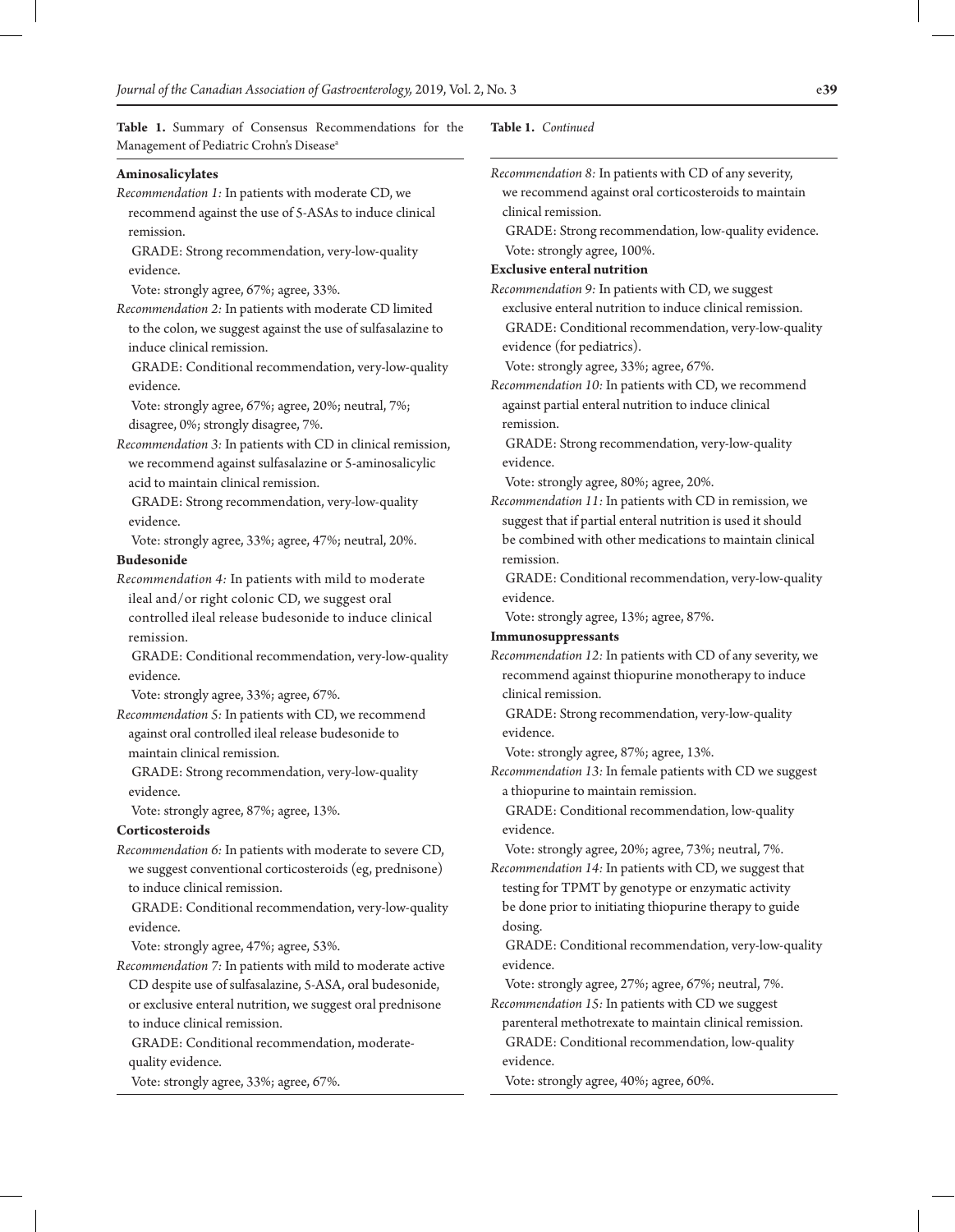# **Table 1.** *Continued* **Table 1.** *Continued*

*Recommendation 16:* In patients with CD who are in

clinical remission with a thiopurine or methotrexate as maintenance therapy, we suggest assessment for mucosal healing within the first year to determine the need to modify therapy if significant ulcerations persist.

GRADE: Conditional recommendation, very-low-quality evidence.

Vote: strongly agree, 13%; agree, 80%; neutral, 7%. **Anti-TNF biologic therapies**

*Recommendation 17:* In patients with moderate to severe inflammatory CD who have failed to achieve clinical remission with corticosteroids, we recommend anti-TNF therapy (adalimumab, infliximab) to induce and maintain clinical remission.

GRADE: Strong recommendation, high-quality evidence. Vote: strongly agree, 100%.

*Recommendation 18:* In patients with moderate to severe inflammatory CD who fail to achieve or maintain clinical remission with a thiopurine or methotrexate, we recommend anti-TNF therapy to induce and maintain clinical remission.

GRADE: Strong recommendation, high-quality evidence. Vote: strongly agree, 93%; agree, 7%.

*Recommendation 19:* In patients with severe inflammatory CD judged at risk for progressive, disabling disease, we suggest anti-TNF therapy as first-line therapy to induce and maintain clinical remission.

GRADE: Conditional recommendation, very-low-quality evidence.

Vote: strongly agree, 47%; agree, 53%.

*Recommendation 20:* When starting infliximab in males, we suggest against using it in combination with a thiopurine.

GRADE: Conditional recommendation, low-quality evidence.

Vote: strongly agree, 40%; agree, 47%; neutral, 13%. *Recommendation 21:* When starting adalimumab in

males, we suggest against using it in combination with a thiopurine.

GRADE: Conditional recommendation, very-low-quality evidence.

Vote: strongly agree, 40%; agree, 53%; neutral, 7%. *Recommendation 22:* In male patients with CD receiving

immunomodulator therapy in combination with an anti-TNF therapy, we suggest methotrexate in preference to thiopurines.

GRADE: Conditional recommendation, very-low-quality evidence.

Vote: strongly agree, 27%; agree, 53%; neutral, 20%.

*Recommendation 23:* In patients with CD who have a suboptimal clinical response to anti-TNF induction therapy or loss of response to maintenance therapy, we suggest regimen intensification informed by therapeutic drug monitoring. GRADE: Conditional recommendation, very-low-quality evidence. Vote: strongly agree, 53%; agree, 47%. **Non–anti-TNF biologic therapies** *Recommendation 24:* In patients with moderate to severe CD who fail to achieve or maintain clinical remission with anti-TNF–based therapy, we suggest ustekinumab to induce and maintain clinical remission. GRADE: Conditional recommendation, moderatequality evidence for induction, low-quality evidence for maintenance. Vote: strongly agree, 47%; agree, 53% **Alternative therapies** *Recommendation 25:* In patients with CD, we recommend against cannabis or derivatives to induce or maintain remission. GRADE: Strong recommendation, very-low-quality evidence. Vote: strongly agree, 87%; agree, 7%; neutral, 7%. **Statements with no recommendations** *No consensus A:* In patients with mild CD, the consensus group does not make a recommendation (for or against) regarding the use of 5-ASAs to induce clinical remission. *No consensus B:* In patients with mild CD limited to the colon, the consensus group does not make a recommendation (for or against) regarding the use sulfasalazine to induce clinical remission. *No consensus C:* In patients with mild CD who have achieved clinical remission with sulfasalazine or 5-ASA, the consensus group does not make a recommendation (for or against) regarding continuing sulfasalazine or 5-ASA to maintain clinical remission. *No consensus D:* In patients with mild to moderate CD, the consensus group does not make a recommendation (for or against) regarding the use of antibiotics to induce clinical remission. *No consensus E:* In patients with mild to moderate CD, the consensus group does not make a recommendation (for or against) regarding the use of antibiotics to maintain clinical remission. *No consensus F:* In male patients with CD the consensus group does not make a recommendation (for or against) regarding a thiopurine to maintain remission. *No consensus G:* In patients with mild to moderate CD, the consensus group does not make a recommendation (for or against) regarding methotrexate monotherapy to induce

clinical remission.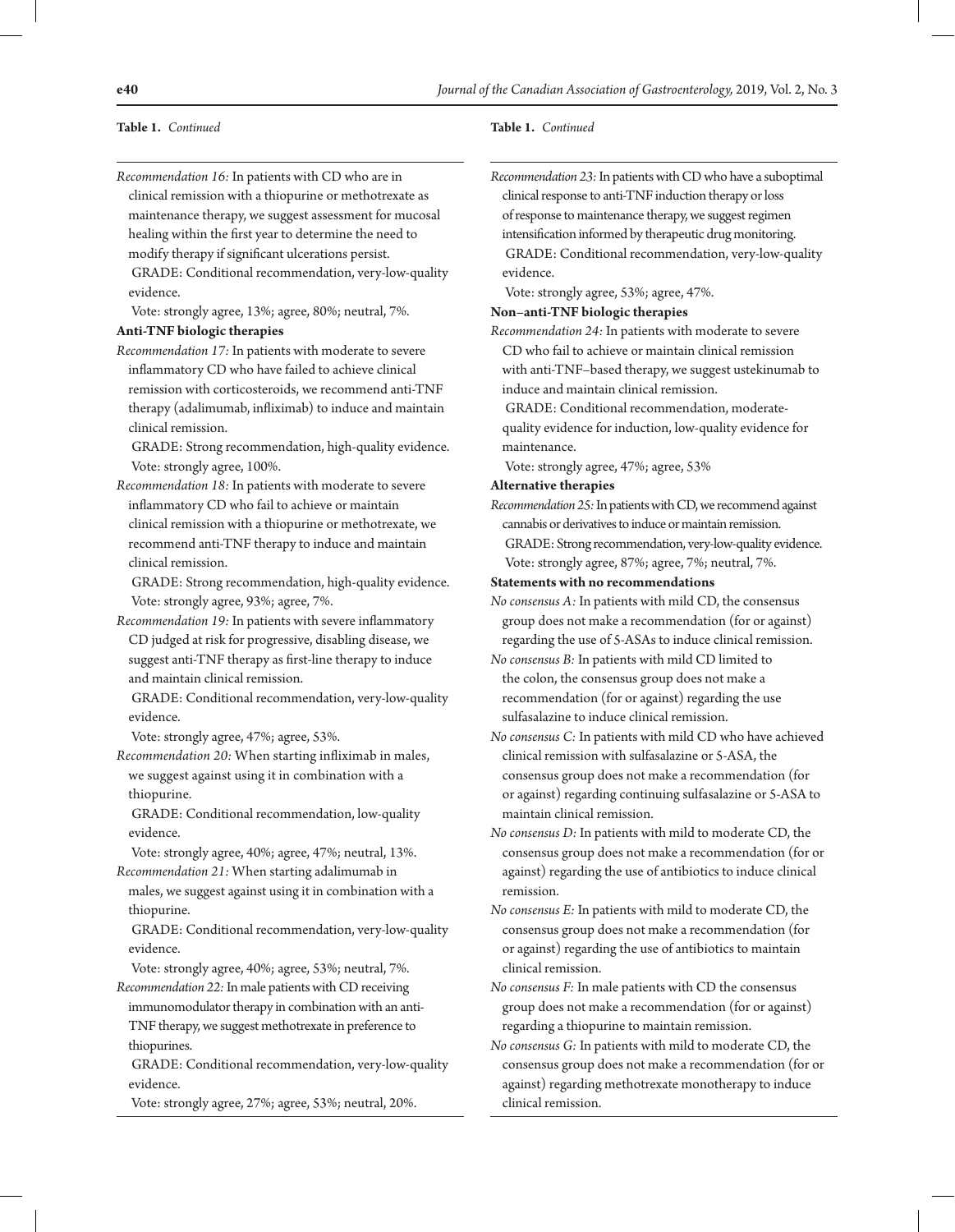#### **Table 1.** *Continued*

- *No consensus H:* In patients with CD, the consensus group does not make a recommendation (for or against) regarding oral methotrexate to maintain clinical remission.
- *No consensus I:* In patients with moderate to severe inflammatory CD who have achieved clinical remission but not mucosal healing with a corticosteroid, thiopurine, or methotrexate, the consensus group does not make a recommendation (for or against) regarding anti-TNF therapy to induce and maintain mucosal healing.
- *No consensus J:* When starting infliximab in females, the consensus group does not make a recommendation (for or against) regarding combining it with a thiopurine to maintain a durable clinical remission.
- *No consensus K:* When starting adalimumab in females, the consensus group does not make a recommendation (for or against) regarding combining it with a thiopurine to maintain a durable clinical remission.
- *No consensus L:* In patients with CD who have achieved a clinical remission with anti-TNF therapy, the consensus group does not make a recommendation (for or against) regarding assessment for mucosal healing within the first year to determine the need to modify therapy.
- *No consensus M:* In patients with moderate to severe CD who fail to achieve or maintain clinical remission with an anti-TNF–based therapy, the consensus group does not make a recommendation (for or against) regarding the use vedolizumab to induce and maintain clinical remission.

<sup>a</sup> The strength of each recommendation was assigned by the consensus group, per the GRADE system, as strong ("we recommend...") or conditional ("we suggest..."). A recommendation could be classified as strong despite low-quality evidence to support it, or conditional despite the existence of high-quality evidence due to the 4 components considered in each recommendation (risk to benefit balance, patients' values and preferences, cost and resource allocation, and quality of evidence).

# Aminosalicylates

*Statement 1: In patients with moderate Crohn's disease, we recommend against the use of 5-aminosalicylates to induce clinical remission.*

GRADE: Strong recommendation, very-low-quality evidence.

Vote: strongly agree, 67%; agree, 33%.

**No consensus A:** In patients with mild Crohn's disease, the consensus group does not make a recommendation (for or against) regarding the use of 5-aminosalicylates to induce clinical remission.

**Key evidence:** Two systematic reviews and meta-analyses  $(SR&MAs)$ ,<sup>[23](#page-25-5),24</sup> and a network meta-analysis  $(NMA)$  of studies in adults provide data on the use of 5-aminosalicylate

 $(5-ASA)$  in mild to moderate active  $CD<sup>25</sup>$  These analyses included studies using various formulations and doses of nonsulfasalazine 5-ASAs (ie, mesalamine and olsalazine), and generally reported no benefit with these agents over placebo for induction of remission. In 1 analysis of 4 trials  $(n = 647)$ , the relative risk (RR) of failure to induce remission with mesalamine compared with placebo was 0.91 (95% CI, 0.77-1.06).<sup>[23](#page-25-5)</sup> One SR&MA reported no significant benefits with either low-dose or high-dose 5-ASA,<sup>24</sup> while the NMA showed that high-dose mesalamine was superior to placebo in inducing remission (odds ratio [OR], 1.87; 95% credible interval, 1.14–3.15), but low-dose was not. $25$  In the induction studies, there was no significant difference noted in adverse events between mesalamine and placebo (RR, 0.99; 95% CI, 0.84-1.15).<sup>23</sup>

The data did not assess mild and moderate disease separately, and no RCTs in pediatric patients were found.

The quality of evidence was downgraded to very low due to serious risk of bias, serious indirectness with respect to populations (lack of pediatric data and inability to separate mild from moderate disease), and very serious imprecision.

**Discussion:** The SR&MAs generally do not report a statistically significant efficacy with 5-ASA for induction therapy in patients with mild to moderate disease activity, but also do not convincingly demonstrate that 5-ASAs are without benefits (eg, potential benefits with high-dose therapy<sup>[25](#page-25-7)</sup>). The data cannot be separated into mild and moderate patients, however, the group strongly recommended against this option in patients with moderate (or greater) disease activity, because of the potential negative consequences of delaying the use of other therapies with more definitively demonstrated efficacy.

Data specifically in patients with mild disease were lacking, and the consensus group concluded that the evidence was not sufficiently convincing to recommend for or against 5-ASA for mild CD. The potential negative consequences of delaying use of more effective treatments would be of less concern than in the case of moderate CD. An additional concern was the rare cases of pancreatitis and interstitial nephritis that have been re-ported with mesalamine.<sup>[26](#page-25-8)</sup>

In summary, because 5-ASAs have not demonstrated a consistent, significant benefit, the consensus group made a strong recommendation against their use in patients with moderate CD. However, because ineffectiveness in mild disease was not demonstrated in the literature, no recommendation was made for or against its use to induce clinical remission in patients with mild disease.

# *Statement 2: In patients with moderate Crohn's disease limited to the colon, we suggest against the use of sulfasalazine to induce clinical remission.*

GRADE: Conditional recommendation, very-low-quality evidence. Vote: strongly agree, 67%; agree, 20%; neutral, 7%; disagree, 0%; strongly disagree, 7%.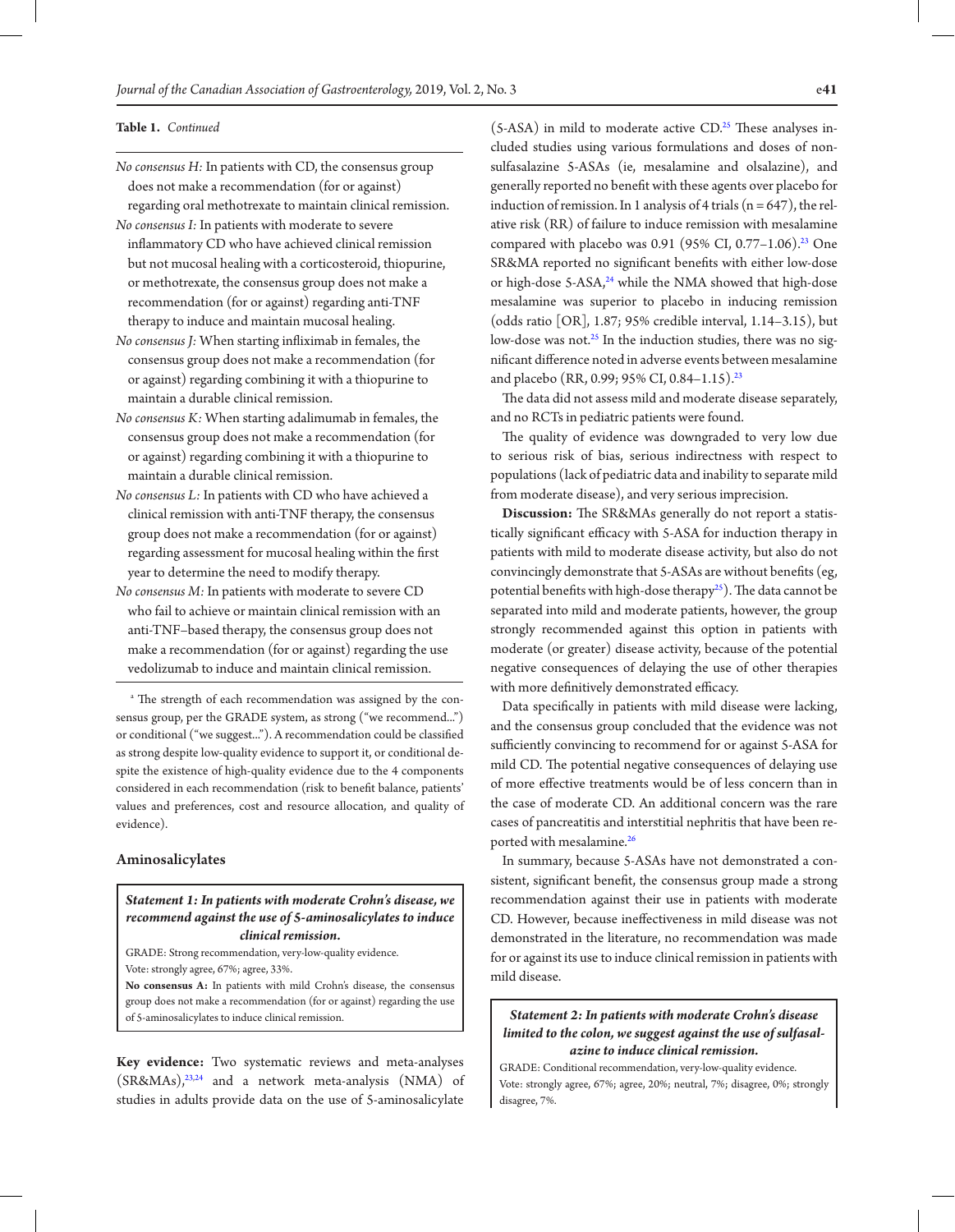**No consensus B:** In patients with mild Crohn's disease limited to the colon, the consensus group does not make a recommendation (for or against) regarding the use sulfasalazine to induce clinical remission.

**Key evidence:** There was very limited evidence on the efficacy of sulfasalazine in CD. The 2 SR&MAs,<sup>[23](#page-25-5),[24](#page-25-6)</sup> and the NMA,<sup>25</sup> all included the same 2 small, older RCTs in adults with active CD.<sup>[27](#page-25-9),[28](#page-25-10)</sup> Meta-analyses of these 2 trials ( $n = 263$ ), yielded a marginal benefit over placebo: RR for failure to achieve remission, 0.83 (95% CI, 0.69–1.00),<sup>[23](#page-25-5)</sup> and RR for induction of remission, 1.38 (95% CI, 1.00–1.89).[24](#page-25-6)

The NMA, also reported that sulfasalazine was not superior to placebo (OR, 1.50; 95% credible interval,  $0.71-3.12$ ).<sup>[25](#page-25-7)</sup> Both of the original RCTs reported significant benefits with sulfasalazine only in the subgroup of patients with disease confined to the colon, however, the sample sizes were very small.<sup>[27](#page-25-9),[28](#page-25-10)</sup>

No RCTs were found in pediatric patients, and while mild disease was analyzed separately, the subgroup of patients was very small.

The quality of evidence was downgraded to very low due to serious risk of bias, serious indirectness with respect to populations (lack of pediatric data and inability to separate mild from moderate disease), and very serious imprecision.

**Discussion:** As was the case in Statement 1, the consensus group concluded that there was insufficient evidence to warrant routine use of sulfasalazine in pediatric patients with moderate disease. Although the statement suggested against sulfasalazine, it was conditional because of the trend toward efficacy in colonic disease, which is the location targeted by sulfasalazine. Similar to 5-ASA, given the potential efficacy of sulfasalazine in mild disease and the fact that treatment delays may be of less concern in such patients, the consensus group did not make a recommendation for or against its use in patients with mild colonic disease. Some participants argued that it is one of the few products that are available in a suspension, and recommending against a potentially effective treatment would limit the options available for some children who are unable to swallow capsules or tablets. However, others argued that the adverse events, albeit rare, may not be benign, and can include allergic reactions, agranulocytosis, and hepatitis.<sup>29</sup>

# *Statement 3: In patients with Crohn's disease in clinical remission, we recommend against sulfasalazine or 5-aminosalicylic acid to maintain clinical remission.*

GRADE: Strong recommendation, very-low-quality evidence. Vote: strongly agree, 33%; agree, 47%; neutral, 20%.

**No consensus C**: In patients with mild Crohn's disease who have achieved clinical remission with sulfasalazine or 5-aminosalicylic acid, the consensus group does not make a recommendation (for or against) regarding continuing sulfasalazine or 5-aminosalicylic acid to maintain clinical remission.

**Key evidence:** The data for sulfasalazine and mesalamine for maintenance of remission included 2  $SR&MAs$ <sup>23,[30](#page-25-12)</sup> one

of which<sup>30</sup> included 1 RCT in pediatric patients.<sup>[31](#page-25-13)</sup> Using different eligibility criteria, 1 meta-analysis included 16 RCTs  $(n = 2496)^{23}$  $(n = 2496)^{23}$  $(n = 2496)^{23}$  and the other 12 RCTs  $(n = 2146)^{30}$  Sulfasalazine was not effective in preventing relapse of CD ( $n = 4$  studies; RR, 0.98; 95% CI, 0.82–1.17), but there was a non-significant trend toward improvement over placebo with mesalamine  $(n = 11)$ studies; RR, 0.94; 95% CI, 0.87-1.01).<sup>23</sup> A meta-analysis of data from 12 maintenance trials showed no significant difference in the RR of adverse events between mesalamine and placebo (RR, 1.08; 95% CI, 0.87-1.34).<sup>23</sup>

A pediatric RCT in 132 patients reported no statistically significant difference in relapse rates at  $12$  months $31$  with mesalamine compared to placebo (74% vs 69%; RR, 1.07; 95% CI,  $0.86 - 1.33^{30}$ ).

The reviewed studies did not include analyses assessing efficacy according to baseline disease severity or treatment used for induction.

The quality of evidence was downgraded to very low due to serious risk of bias and very serious imprecision.

**Discussion:** Evidence suggests that 5-ASA and sulfasalazine are generally not effective for maintenance therapy, therefore, the consensus group made a strong recommendation against their use for most patients who have achieved remission.

However, a per-protocol analysis found a significant benefit of mesalamine for the reduction of risk of relapse (RR, 0.79; 95% CI, 0.66–0.95).[23](#page-25-5) Therefore, the consensus group questioned whether these agents would be useful as maintenance therapy in patients whose remission had been induced with 5-ASA or sulfasalazine. There are few data to inform a maintenance strategy in such patients; it is unknown whether the best strategy would be to continue these agents, provide no maintenance therapy, or switch to a more effective medication. In most of the trials, the agents used to achieve remission were not specified, but in 1 RCT that used 5-ASA for induction, there was no significant benefit with continued 5-ASA maintenance therapy.<sup>32</sup> The consensus group did not make a recommendation for or against this strategy.

#### Antibiotics

**No consensus D**: In patients with mild to moderate Crohn's disease, the consensus group does not make a recommendation (for or against) regarding the use of antibiotics to induce clinical remission. **No consensus E**: In patients with mild to moderate Crohn's disease, the consensus group does not make a recommendation (for or against) re-

garding the use of antibiotics to maintain clinical remission.

**Key evidence:** Two SR&MAs of RCTs have evaluated the efficacy of antibiotics for induction of remission in patients with CD.[33](#page-25-15),[34](#page-25-16) While there was a significant benefit of antibiotics overall in inducing remission ( $n = 10$  studies; RR for failure to achieve remission, 0.85; 95% CI, 0.73–0.99), the benefit was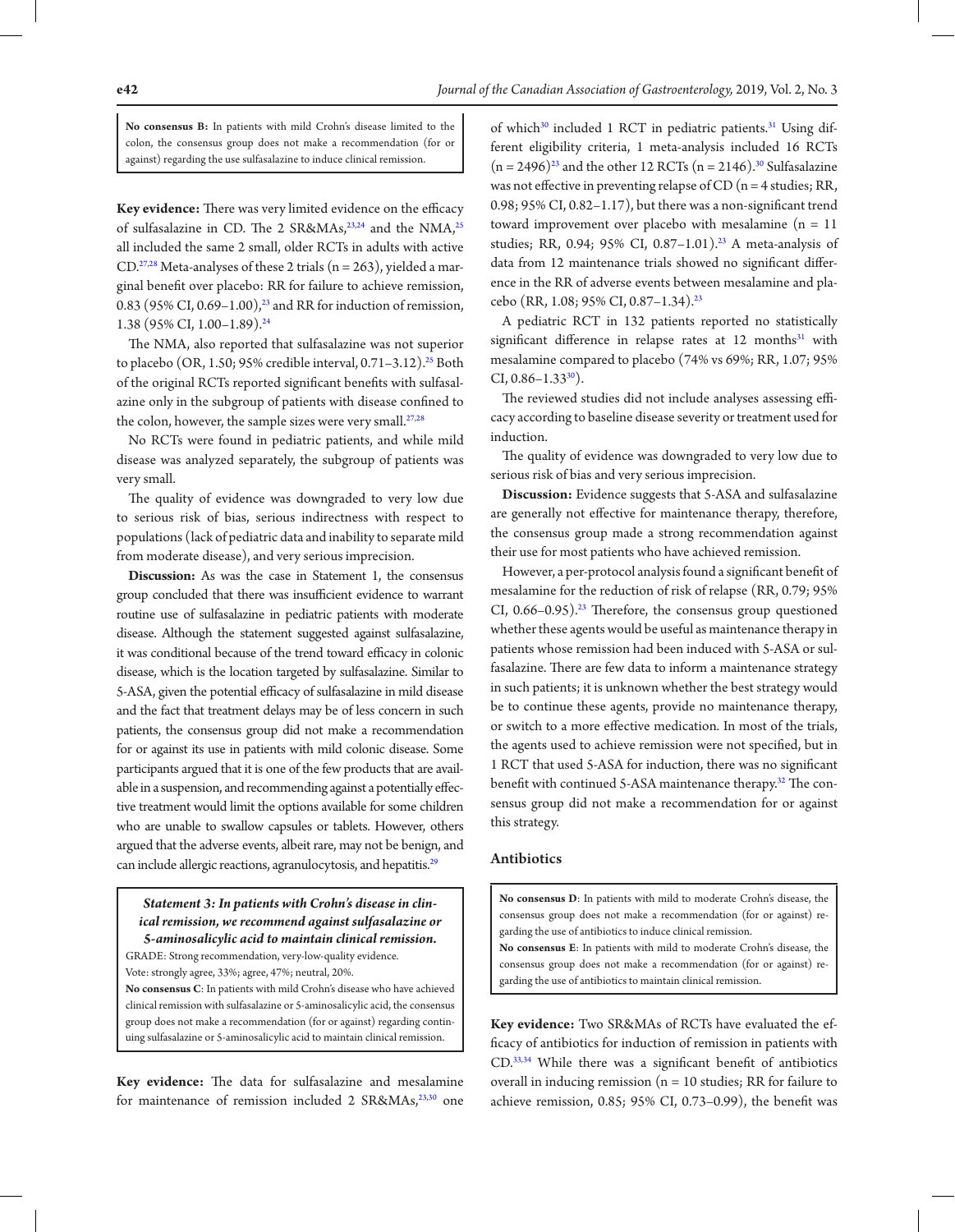largely due to positive studies with rifaximin ( $n = 2$  studies; RR for failure to achieve remission, 0.81; 95% CI, 0.68–0.97)[.33](#page-25-15) The RCTs in these meta-analyses used a variety of antibiotics and doses, therefore no conclusions could be drawn for specific antibiotic regimens, with the exception of rifaximin. There were no serious adverse events, and no significant differences in ad-verse events between rifaximin and placebo.<sup>[35](#page-25-17)[,36](#page-25-18)</sup>

The quality of evidence was downgraded to very low due to serious risk of bias, serious indirectness with respect to populations (lack of pediatric data) and interventions (diverse regimens), and serious imprecision.

Two SR&MAs assessed the efficacy of antibiotics for the maintenance of remission in patients with quiescent CD.<sup>33,[37](#page-25-19)</sup> All of the RCTs included in these analyses assessed the efficacy of anti-mycobacterial therapies either alone or in combination. The most recent SR&MA including  $4$  RCTs (n = 206) found that antibiotics significantly reduced the risk of relapse compared to placebo in patients with quiescent CD (RR, 0.58; 95% CI, 0.45–0.75).<sup>37</sup> The anti-mycobacterial therapies were associated with a greater risk of adverse events compared to placebo (RR, 2.57; 95% CI,  $1.45-4.55$ ).<sup>[37](#page-25-19)</sup> The most common adverse events included increased skin pigmentation and rashes. One additional RCT, which did not include an anti-mycobacterial agent, reported a statistically greater rate of maintenance of clinical remission at 48 weeks with rifaximin compared to placebo (71% vs 53%;  $P < .05$ ).<sup>[38](#page-25-20)</sup>

The majority of both induction and maintenance RCTs had small sample sizes, and no RCTs were found that included pediatric patients.

The quality of evidence was downgraded to very low due to serious risk of bias, serious indirectness with respect to populations (lack of pediatric data), interventions (variability in antibiotic regimens), and outcomes (definitions of relapse), and serious imprecision.

**Discussion:** A variety of antibiotic regimens were used in the trials, which makes interpretation difficult.[33,](#page-25-15)[34](#page-25-16) This is further complicated by the fact that, with the exception of rifaximin, the majority of patients were also receiving corticosteroids and other medications. While the data supported the efficacy of antibiotics overall for induction of remission in meta-analyses, this result was mainly driven by rifaximin.<sup>33,[34](#page-25-16)</sup> In addition, antimycobacterial therapies have demonstrated efficacy as maintenance therapy[.33,](#page-25-15)[37](#page-25-19)

However, group members expressed substantial concern about the potential development of antibiotic resistance as well as cost, particularly when used for maintenance therapy. No serious adverse events were reported in the trials, but long-term complications were not reported.<sup>[37](#page-25-19)</sup> In addition, there were no pediatric studies, and no safety data in children.

Although antibiotics play a role in the management of perianal and postoperative CD, their role in luminal disease remains poorly defined. The consensus group concluded that there are insufficient data to fully evaluate whether the potential benefit (very low quality of evidence suggesting efficacy) outweighs the potential risk (adverse effects and antimicrobial resistance) and therefore, did not make a recommendation for or against the use of antibiotics for induction or maintenance therapy.

#### Budesonide

*Statement 4: In patients with mild to moderate ileal and/ or right colonic Crohn's disease, we suggest oral controlled ileal release budesonide to induce clinical remission.* GRADE: Conditional recommendation, low-quality evidence. Vote: strongly agree, 33%; agree, 67%.

**Key evidence:** Evidence for the efficacy of budesonide compared to placebo in inducing clinical remission in patients with mild to moderate ileal and/or right colonic CD was available from 3 SR&MAs.<sup>39-41</sup> and an NMA.<sup>25</sup> In a meta-analysis of 3 RCTs in adults, budesonide ≥9 mg/d was twice as likely to induce remission vs placebo (RR, 1.93; 95% CI, 1.37–2.73; 3 RCTs).<sup>[41](#page-25-21)</sup> A lower dose of budesonide (3 mg/d) was not superior to placebo[.40,](#page-25-22)[41](#page-25-21) Budesonide was significantly less effective than conventional corticosteroids for induction of remission (RR, 0.85; 95% CI, 0.75–0.97; 8 RCTs), but was associated with fewer adverse events (RR, 0.64; 95% CI, 0.54-0.76).<sup>41</sup> There was no significant difference between budesonide and mesalamine (2 RCTs).<sup>41</sup> The NMA reported similar results.<sup>[25](#page-25-7)</sup>

Three small RCTs were conducted in pediatric patients; 2 reported comparable clinical remission rates between budesonide and prednisone, $42,43$  $42,43$  while the other found no significant difference in remission rates between high-dose and standarddose budesonide[.44](#page-25-25) Adverse events, such as Cushingoid facies, acne, and myopathy, were more common with conventional corticosteroids compared to budesonide[.42,](#page-25-23)[43](#page-25-24) Overall, the quality of evidence was downgraded to low due to serious risk of bias and serious imprecision.

These RCTs used the oral controlled ileal release preparation or the pH-dependent release formulation, and no studies that used budesonide MMX for the treatment of CD were found.

**Discussion:** A meta-analysis of RCT data in adult and pediatric patients has shown that budesonide is more effective than placebo, but less effective than conventional corticosteroids.<sup>41</sup> The more limited pediatric-specific data are underpowered to identify this treatment inferiority of budesonide compared with conventional corticosteroids[.42,](#page-25-23)[43](#page-25-24) In both adult and pediatric patients, budesonide was associated with fewer adverse events, and suppression of adrenal function was also less frequent, but was still reported with budesonide.<sup>42,45</sup> In an RCT in pediatric patients, mean morning plasma cortisol concentration was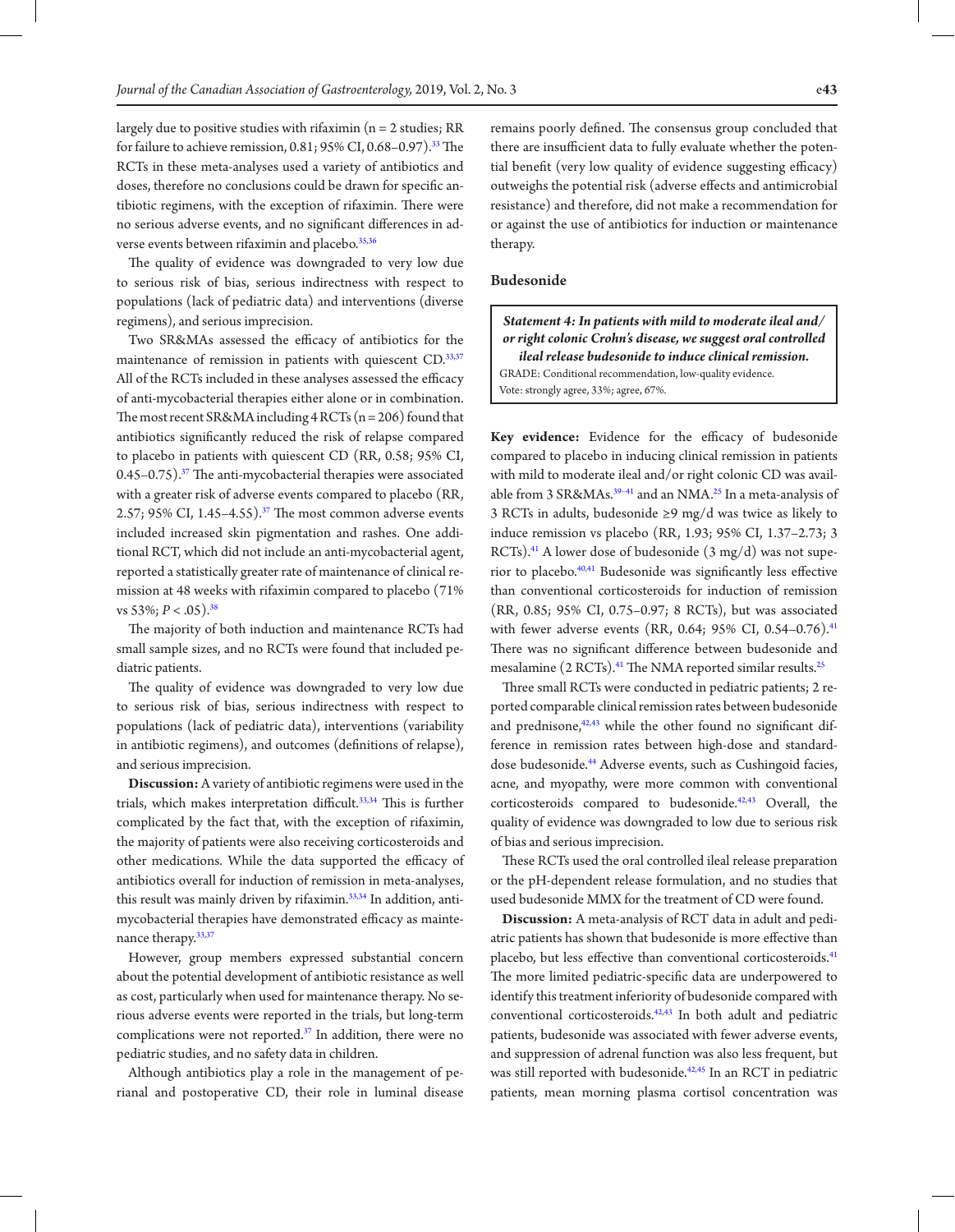significantly higher with budesonide compared to prednisolone after 8 weeks.<sup>42</sup> However, in non-IBD studies of budesonide, morning cortisol concentration was demonstrated to be less sensitive in identifying adrenocortical suppression compared with ACTH-stimulation test.<sup>[46](#page-25-27)</sup>

The consensus group suggested the use of budesonide based on clinical remission rates in comparative clinical trials of budesonide vs conventional oral corticosteroids in adults and children, and in trials of budesonide vs placebo in adults, as well as in light of the superior safety and tolerability profile of budesonide compared to conventional corticosteroids. However, this was a conditional suggestion because budesonide was less effective and more costly than conventional corticosteroids.

*Statement 5: In patients with Crohn's disease, we recommend against oral controlled ileal release budesonide to maintain clinical remission.*

GRADE: Strong recommendation, very low-quality evidence. Vote: strongly agree, 87%; agree, 13%.

**Key evidence:** Two SR&MAs found no significant difference between budesonide and placebo for prevention of relapse or maintenance of remission in patients with quiescent CD.<sup>39,47</sup> In a meta-analysis of 5 RCTs, budesonide 6 mg/d was no more effective than placebo for maintenance of remission at 6 months (RR, 1.15; 95% CI, 0.95–1.39) or 12 months (RR, 1.13; 95% CI, 0.94-1.35).<sup>[47](#page-25-29)</sup> However, an NMA showed that budesonide 6 mg/d was superior to placebo (OR, 1.69; 95% CI, 1.05–  $2.75$ ).<sup>40</sup> For maintenance of remission there was no statistically significant difference between budesonide and azathioprine, but budesonide 6 mg was superior to mesalamine 3 g/d.<sup>[47](#page-25-29)</sup>

The risk of corticosteroid-related adverse events was significantly higher with budesonide compared to placebo (RR, 2.19; 95% CI, 1.08-4.46).<sup>39</sup> A meta-analysis of maintenance RCTs found significantly higher rates of adrenal suppression with budesonide compared to placebo.<sup>47</sup> In addition, a higher incidence of endocrine disorders, mainly due to a higher rate of Cushingoid symptoms, has been reported with budesonide.<sup>48</sup> A small, non-comparative, pediatric, cohort study also reported a high incidence of adverse events (74.0%) with budesonide.<sup>45</sup>

The RCTs included in these analyses pooled studies using oral controlled ileal release preparation and the pH-dependent release formulation. RCTs had small sample sizes, low event rates, and no maintenance RCTs in pediatric patients were found.

**Discussion:** The majority of the evidence from RCTs in adults fails to show benefit of budesonide over placebo for maintenance therapy. RCTs in pediatric patients were not found. In an observational pediatric study, maintenance therapy with budesonide was associated with a significant worsening of disease activity over 12 weeks of treatment.<sup>45</sup> As discussed in

Statement 4, adrenal suppression in children is of concern.<sup>42[,45](#page-25-26)</sup> In addition, in a cohort study, subnormal growth velocity was reported during up to 1 year of treatment.<sup>49</sup>

Based on the lack of demonstrated efficacy and the potential for negative long-term effects, including adrenal suppression and impaired linear growth, the consensus group strongly recommended against the use of budesonide for maintenance therapy in pediatric patients.

#### **Corticosteroids**

*Statement 6: In patients with moderate to severe Crohn's disease, we suggest conventional corticosteroids (eg, prednisone) to induce clinical remission.*

GRADE: Conditional recommendation, very-low-quality evidence. Vote: strongly agree, 47%; agree, 53%.

**Key evidence:** Evidence for the efficacy of oral corticosteroids over placebo was derived from 2 positive RCTs in adults,<sup>27[,28](#page-25-10)</sup> which have been included in 2 SR&MAs<sup>[39](#page-25-28),50</sup> and an NMA.<sup>25</sup> In the meta-analysis, which used failure to achieve remission as the primary outcome, there was no significant benefit of corticosteroids over placebo (RR, 0.46; 95 % CI, 0.17–1.28).<sup>39</sup> However, the SR&MA and the NMA both found that corticosteroids were significantly more effective than placebo for induction of symptomatic remission (SR&MA: RR, 1.99; 95% CI, 1.51-2.64;<sup>[50](#page-25-32)</sup> NMA: OR, 3.64; 95% credible interval, 2.16–6.19,<sup>25</sup> respectively). Corticosteroids were associated with higher rates of adverse events than placebo (RR, 4.89; 95% CI,  $1.98 - 12.07$ ).<sup>[50](#page-25-32)</sup>

One small RCT assessed corticosteroids vs exclusive enteral nutrition (EEN) therapy in pediatric patients and found no difference in clinical remission rates between the 2 active treatments.<sup>[51](#page-25-33)</sup>

The quality of evidence was downgraded to very low due to serious risk of bias, serious indirectness with respect to comparisons (lack of placebo controlled pediatric data), and serious imprecision.

**Discussion:** Although the data are very low quality, corticosteroids appear to be more effective than placebo for induction of remission in adults with CD. In pediatric patients, there were no placebo-controlled RCTs, however, conventional corticosteroids appeared to be as effective as budesonide and EEN in several small RCTs.<sup>[42](#page-25-23)[,43,](#page-25-24)[51](#page-25-33)</sup>

Based on evidence suggesting efficacy, and the fact that this is an inexpensive treatment option, the consensus group suggested conventional corticosteroids for short-term use for induction of remission. However, this statement was a conditional recommendation because of the potential negative consequences of delaying the use of other options with greater efficacy, as well as the adverse event profile of corticosteroids,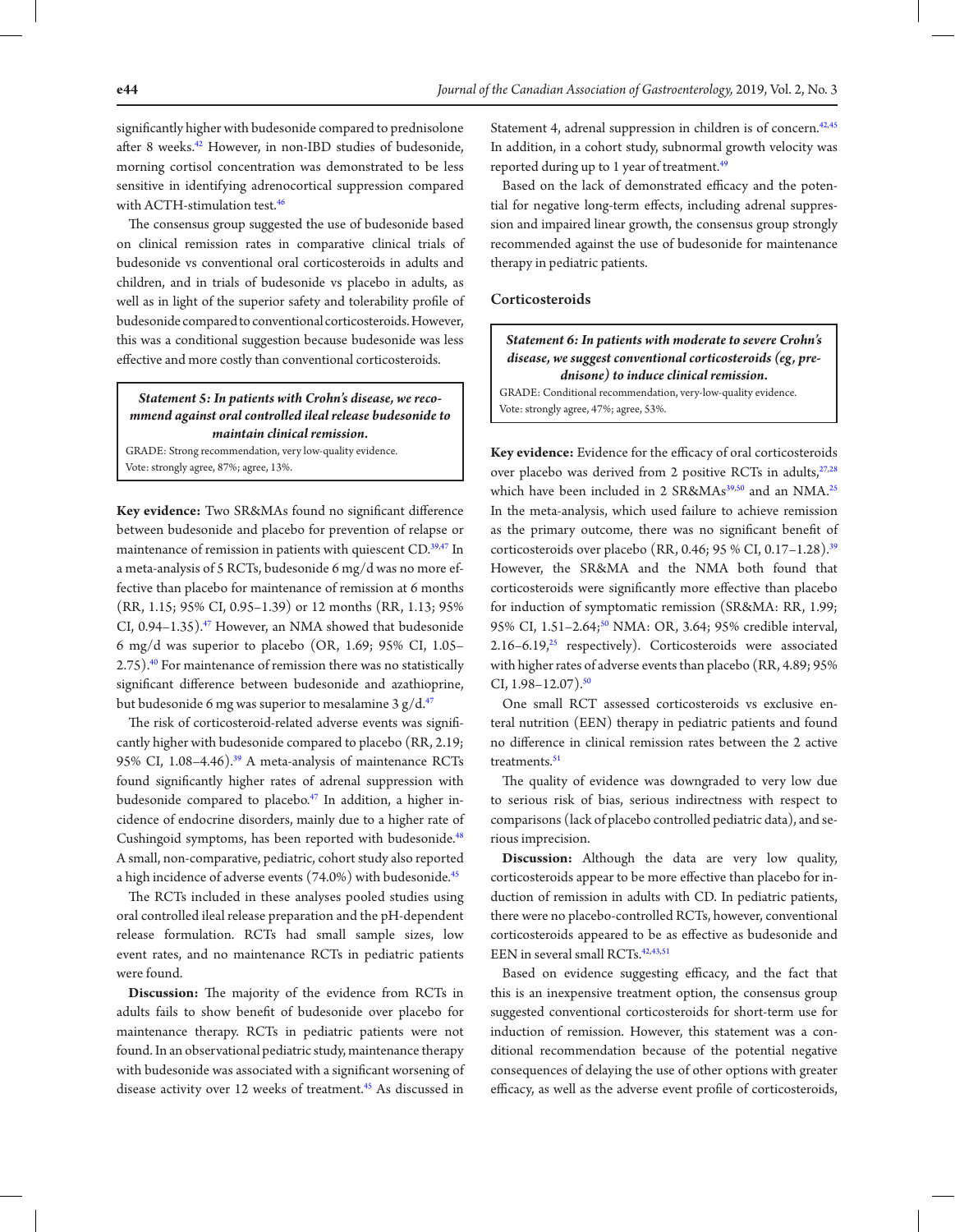which is of greater concern in children than in adults. Systemic corticosteroids (even short-term use) should be used with particular caution in patients with linear growth delay, osteoporosis, or mental health disorders.

*Statement 7: In patients with mild to moderate active Crohn's disease despite use of sulfasalazine, 5-aminosalicylate, oral budesonide, or exclusive enteral nutrition, we suggest oral prednisone to induce clinical remission.*

GRADE: Conditional recommendation, moderate-quality evidence. Vote: strongly agree, 33%; agree, 67%.

**Key evidence:** The evidence for the efficacy of systemic corticosteroids compared to placebo was discussed in Statement 6. In addition, RCTs comparing conventional corticosteroids and budesonide were considered. As described in Statement 4, conventional corticosteroids were significantly more effective than budesonide for induction of remission in a meta-analysis of 8 trials.[41](#page-25-21) The 2 small RCTs that compared prednisolone with budesonide in pediatric patients were inadequately powered to demonstrate a treatment benefit.<sup>42,43</sup> The quality of evidence was downgraded to moderate due to serious risk of bias. However, it was not downgraded for imprecision, inconsistency, or indirectness in relation to populations due to the availability of limited data from pediatric populations.

**Discussion:** Although less adequately examined in children, conventional corticosteroids have been shown to be more ef-fective than budesonide and 5-ASA in adults.<sup>25,[41](#page-25-21)</sup> In an SR&MA conducted for this consensus, conventional corticosteroids were more effective than EEN in adults, whereas both treatments were equally effective in pediatric patients with comparatively shorter duration of CD (frequently new onset) (see Statement 9). The data supporting superior efficacy of conventional corticosteroids in head-to-head trials suggest that patients have a greater likelihood of responding, and thus may benefit from these agents after failure of budesonide, 5-ASA, or EEN. Efficacy directly after other treatment failures, however, has not been assessed specifically. Therefore, the consensus group made a conditional suggestion in favor of the use of conventional corticosteroids as a second-line treatment option for induction of remission.

*Statement 8: In patients with Crohn's disease of any severity, we recommend against oral corticosteroids to maintain clinical remission.* GRADE: Strong recommendation, low-quality evidence. Vote: strongly agree, 100%.

**Key evidence:** A meta-analysis including 3 RCTs found no significant reduction in the odds of relapse with ongoing corticosteroid therapy compared to placebo (12-month OR, 0.82; 95% CI, 0.47-1.44).<sup>[52](#page-25-34)</sup> In addition, attrition was high, with only about 36% of patients available for the 12-month analysis, primarily due to adverse events.

The quality of evidence was downgraded to low due to serious risk of bias and serious imprecision. However, it was not downgraded for indirectness with respect to populations due to the availability of limited data from pediatric populations.

**Discussion:** The consensus group made a strong recommendation against the use of corticosteroids for maintenance therapy because of the lack of demonstrated efficacy in preventing relapse and concerns around the adverse events associated with long-term use, particularly in children.

# Exclusive enteral nutrition

*Statement 9: In patients with Crohn's disease, we suggest exclusive enteral nutrition to induce clinical remission.* GRADE: Conditional recommendation, very low-quality evidence. Vote: strongly agree, 33%; agree, 67%.

**Key evidence:** Seven SR&MAs have been published that evaluated studies comparing EEN to corticosteroids for induction of clinical remission in adult,<sup>53-55</sup> pediatric,<sup>56-58</sup> or a mixed population of patients with CD.<sup>59</sup> Due to limitations of these previous SR&MAs, an updated SR&MA was conducted to inform the development of this guideline.

The SR&MA conducted for this meeting included only RCTs published in full that compared EEN with placebo or other active treatments in patients with active CD. No placebocontrolled trials were identified. The MA included 9 RCTs (2 pediatric<sup>51,60</sup> and 7 adult trials<sup>61-67</sup>) comparing EEN with corticosteroids in 435 patients (57 pediatric and 378 adult patients). EEN was inferior to corticosteroids for induction of remission in the combined (OR, 0.43; 95% CI, 0.22–0.87) and adult patient populations (OR, 0.27; 95% CI, 0.17–0.43). In the 57 pediatric patients randomized, there was no significant difference in clinical remission rates between EEN and corticosteroids (83% vs 61%; OR, 3.04, 95% CI, 0.73–12.65). There was no significant difference in the incidence of adverse events between EEN and corticosteroids (21% vs 30%; OR, 0.41; 95% CI, 0.15–1.09). All adverse events were minor and included nausea, vomiting, abdominal pain, and diarrhea with EEN, and Cushingoid facies and acne with corticosteroids. However, the more serious adverse effects of steroids (eg, osteoporosis, growth failure, adrenal suppression) were not evaluated in these trials. EEN was associated with significantly higher withdrawal rates than corticosteroids in the adult RCTs (OR, 6.57; 95% CI, 2.24–19.24), but not in the pediatric RCTs (OR, 0.59; 95% CI, 0.09–4.01).

There was wide variation in disease activity, onset of disease, disease location, study designs, methods used to define disease activity and remission, duration of interventions, length of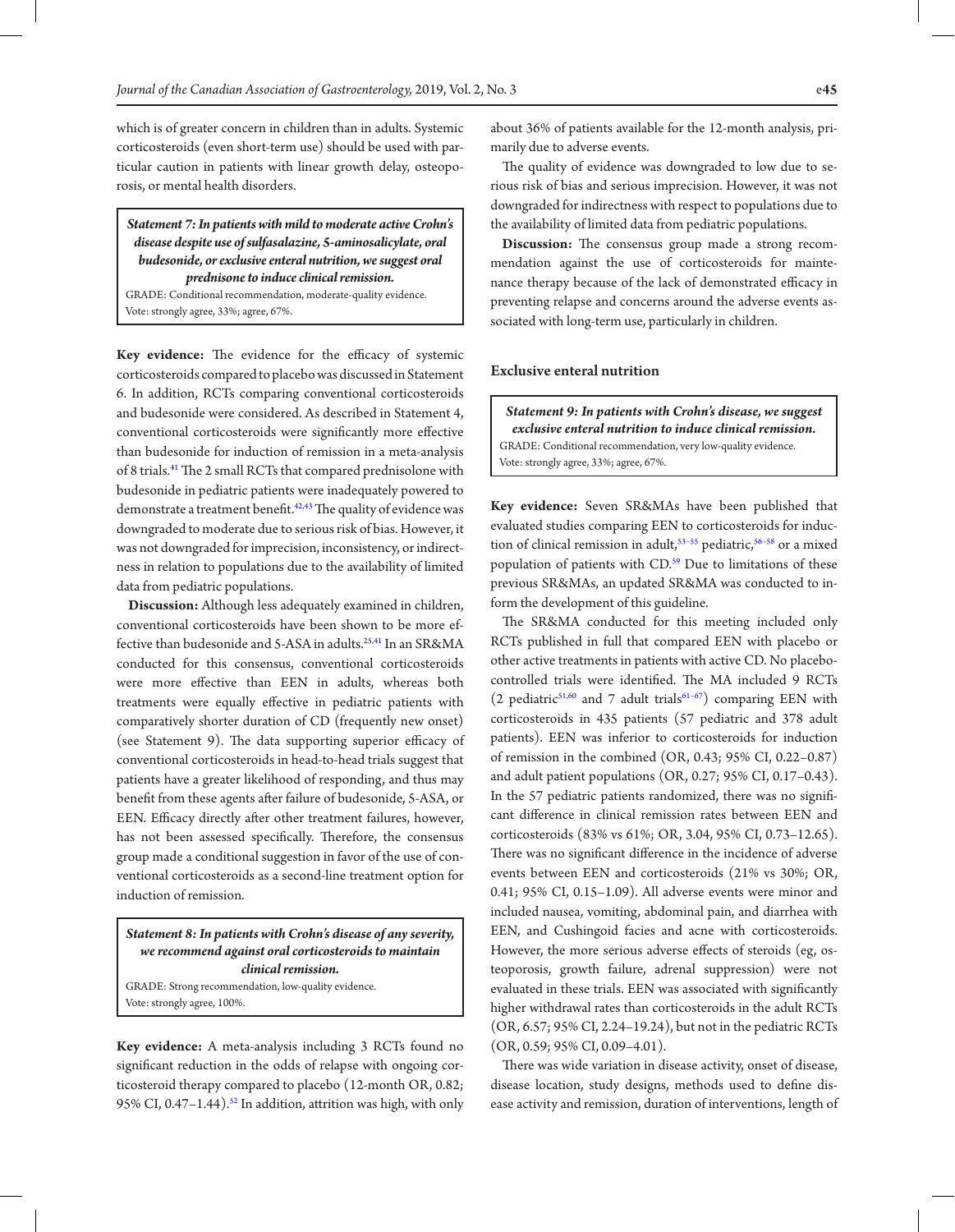follow-up, and use of concomitant medication. In addition, due to the nature of the intervention, blinding was not possible.

In the combined population, the overall quality of evidence for the outcome of clinical remission was very low against the use of EEN, however, in the pediatric population, the evidence was very low in support of the use of EEN. The quality of evidence was downgraded to very low due to serious risk of bias, serious inconsistency, serious indirectness with respect to disease activity, onset of disease, and disease location, as well as variations in the types of enteral formula used and the use of concomitant medications, and serious imprecision.

**Discussion:** There were very-low-quality data showing that EEN was less effective than corticosteroids in a combined population of adults and pediatric patients. However, in 2 very small trials of pediatric patients alone, no difference in clinical remission rates with EEN vs corticosteroids was demonstrated. Most pediatric studies included newly diagnosed patients, whereas adult clinical trials have been conducted among patients with a much longer time since diagnosis. No placebo-controlled RCTs were found, and the available data suggested that at least in pediatric patients, EEN was as effective as an active therapy (corticosteroids) for the induction of remission (see Statement 6). In the pediatric trials, mucosal healing rates with EEN were significantly greater than those with corticosteroids, however, there were limitations, such as small numbers of participants and lack of blinding or allo-cation concealment.<sup>51,[60](#page-25-36)</sup>

Withdrawal rates were high in the adult studies, but not in the pediatric trials. Adverse events with EEN were generally minor, and mainly gastrointestinal in nature.

Under-nutrition in children with CD, although less important than direct effects of pro-inflammatory cytokines released from inflamed intestine, can contribute to impairment of growth and pubertal development.<sup>[7,](#page-24-6)[68](#page-25-37)</sup> Use of EEN restores a normal nutritional status and avoids corticosteroid use, which may also impede linear growth.<sup>[69](#page-26-0)</sup> Growth data reported in one of the pediatric EEN RCTs showed a significant improvement in weight gain with EEN compared to corticosteroids, but no difference in height gain.<sup>51</sup>

Protocols for EEN therapy varied with respect to specific formula used (although usually polymeric), mode of administration (nocturnally via nasogastric tube or via oral drinking), allowance of clear fluids other than water during treatment, and duration of therapy.<sup>[70](#page-26-1)</sup> One RCT<sup>71</sup> and 1 prospective study<sup>72</sup> found EEN (defined as 100% EN) to be more effective than partial EN (PEN; defined as 50% of calories via EN while eating an unrestricted diet).

Shorter duration of CD among children vs adults included in clinical trials, as well as better adherence, may explain the better results in the SR&MA of pediatric RCTs compared to RCTs in adults. In clinical practice, EEN is generally attempted early as first-line therapy in patients with new-onset CD[.8](#page-24-7)

Nutrition is important in children with CD, and, based on similar efficacy and better safety compared to corticosteroids in the pediatric RCTs, the consensus group suggested a course of EEN for induction of remission was a reasonable first-line treatment strategy in pediatric patients, although the group concluded that there was not enough evidence to define the required duration of therapy. However, this statement was a conditional suggestion due to the conflicting evidence in adults, and the very small number of children included in individual pediatric RCTs, most of which had a high risk of bias. Moreover, reimbursement of formula in many Canadian jurisdictions has, until recently, required that the formula be administered via nasogastric tube. The inconvenience of such enteral feeding has been a major barrier to acceptance.

*Statement 10: In patients with Crohn's disease, we recommend against partial enteral nutrition to induce clinical remission.* GRADE: Strong recommendation, very-low-quality evidence. Vote: strongly agree, 80%; agree, 20%.

**Key evidence:** No RCTs comparing PEN to placebo or any active therapy (including steroids and immunosuppressants) were found. In 1 RCT in 50 children with active CD, PEN was less effective than total EN for the induction of clinical remission (15% vs 42%; *P* = .035)[.71](#page-26-2) This yielded an OR of 0.25 (95% CI, 0.07-0.97), but the CIs were very wide. Similarly, in a recent multicenter North American study, patients allowed 20% of total calories as regular food actually consumed 50% of calories as such, and were less likely to achieve either clinical remission or reduction in fecal calprotectin compared with those receiving EEN[.72](#page-26-3) The quality of evidence was downgraded to very low due to serious risk of bias, serious inconsistency, very serious indirectness with respect to the interventions, and serious imprecision.

**Discussion:** PEN has been shown to be inferior to EEN. Similar to EEN, a protocol for PEN is poorly defined, and it is unknown what ratio of formula to oral food would be efficacious, if any.

The consensus group made a strong recommendation against the use of PEN for induction therapy based on the lack of efficacy, and concerns that using PEN will cause further delays in use of treatments with demonstrated efficacy.

*Statement 11: In patients with Crohn's disease in remission, we suggest that if partial enteral nutrition is used it should be combined with other medications to maintain clinical remission.*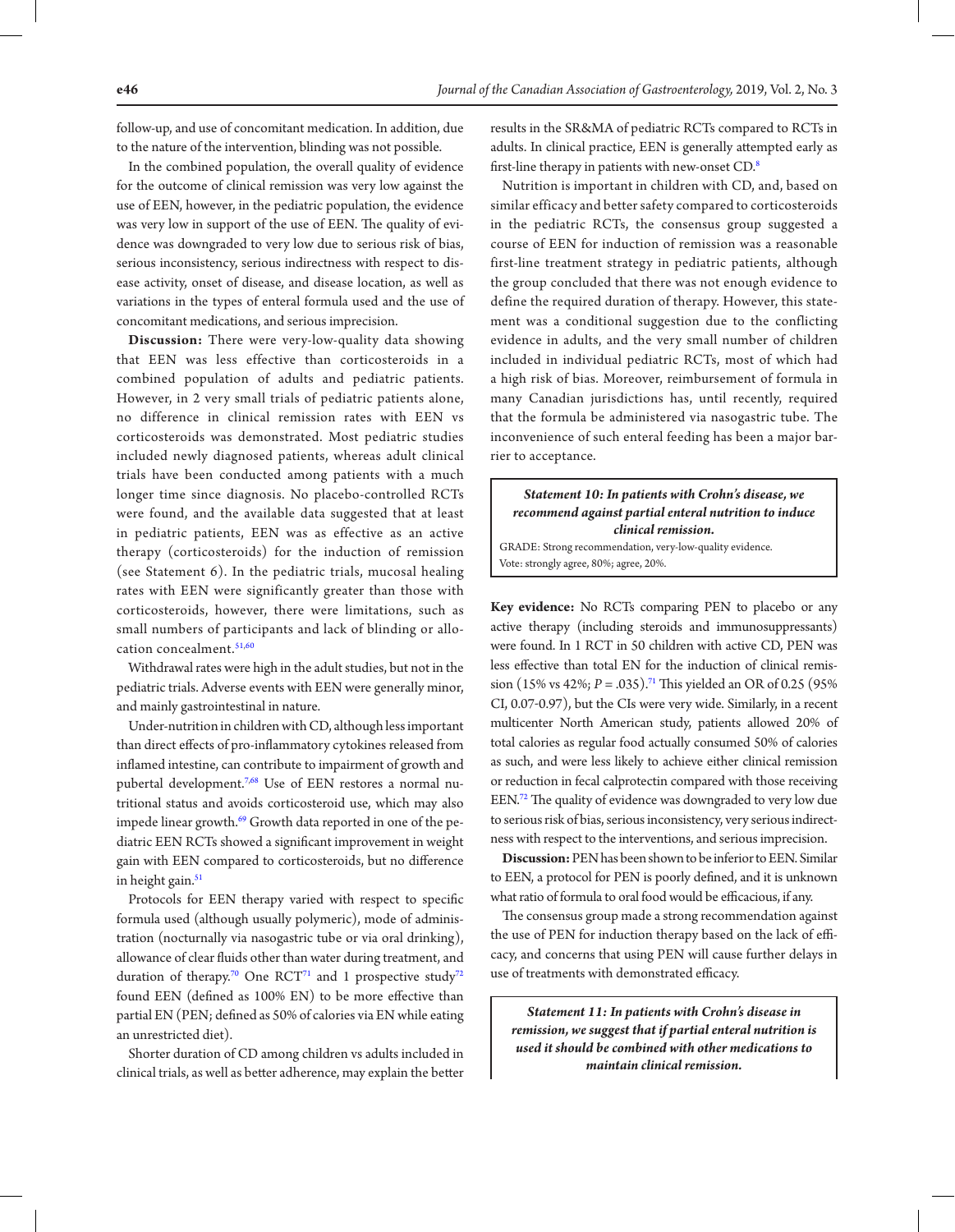GRADE: Conditional recommendation, very low-quality evidence. Vote: strongly agree, 13%; agree, 87%.

**Key evidence:** An SR found 3 RCTs that assessed the efficacy of PEN to maintain remission in adults with quiescent CD[.73](#page-26-4) Due to substantial differences in study designs, a metaanalysis was not performed. The trials compared PEN to regular diet alone in 1 study (with concomitant 5-ASA in both groups, and azathioprine permitted), to 6-mercaptopurine in 1 study (with concomitant 5-ASA in both treatment groups), and to 5-ASA plus regular diet in 1 study (with no concomitant therapy). There were substantial variations in the type and duration of EN and the duration of follow-up. All 3 RCTs concluded that PEN was similar to the comparator groups (regular diet with or without medication) for maintenance of clinical remission.

The majority of reported adverse events were mild and mainly gastrointestinal (ie, diarrhea, abdominal cramps, nausea, and vomiting). Intolerance and lack of compliance due to taste or smell of the formula were also reported.<sup>73</sup>

The RCTs included in this SR were very heterogeneous, had small sample sizes, low event rates, and none included pediatric patients.

The quality of evidence was downgraded to very low due to serious risk of bias, very serious indirectness with respect to the populations, interventions or comparators, and serious imprecision.

**Discussion:** The evidence for PEN maintenance therapy was very low quality, and in 2 of the 3 trials, PEN was used in combination with medications in Asian patients. Therefore, generalizability to other populations may be limited.

The SR[73](#page-26-4) included 2 observational studies in pediatric patients[.74,](#page-26-5)[75](#page-26-6) In 1 retrospective study, maintenance PEN alone was more effective than no treatment, but less effective than the combination of azathioprine plus PEN. There were no differences in relapse rates between the combination of azathioprine plus EN and azathioprine alone.<sup>74</sup> In this study, only 31% of patients completed 8 weeks of EEN and were able to continue maintenance EN.

Older observational studies have reported improvements in growth with the use of supplementary PEN in patients also using conventional therapies.<sup>73</sup>

The consensus group suggested PEN for the maintenance of remission only when used as adjunctive therapy for patients receiving medications proven to be efficacious. Although a vote was conducted, both insufficient evidence and lack of consensus prevented the group from making any recommendation regarding the use of PEN as sole maintenance therapy.

#### Immunosuppressants

*Statement 12: In patients with Crohn's disease of any severity, we recommend against thiopurine monotherapy to induce clinical remission.* GRADE: Strong recommendation, very-low-quality evidence.

Vote: strongly agree, 87%; agree, 13%. 

Key evidence: Two SR&MAs,<sup>76,[77](#page-26-8)</sup> which included the same 5 RCTs, reported no significant improvement in symptomatic remission rates with thiopurine therapy (azathioprine or 6-mercaptopurine) compared to placebo (RR for failure to achieve remission, 0.87; 95% CI, 0.71-1.06).<sup>77</sup> Four of the 5 studies combined thiopurines with a tapering course of steroid therapy during induction; therefore, the data demonstrated no additional benefit of adjunctive thiopurine therapy over steroids alone.

Data on serious adverse events were available from 2 trials; in the pooled analysis, the incidence was higher with thiopurines vs placebo (14% vs 4%), but this was not statistically significant (RR, 2.57; 95% CI, 0.92–7.13)[.76](#page-26-7)

The RCTs included in these SR&MAs had small sample sizes, low event rates, and no RCTs were found in pediatric patients.

The quality of evidence was downgraded to very low due to serious risk of bias, serious indirectness with respect to the populations, interventions, or comparators, and serious imprecision.

**Discussion:** RCTs in adults have not shown a significant benefit with thiopurines for induction therapy, and no pediatric RCTs were found. These agents are slowacting and are associated with poor tolerability (eg, allergic reactions, leukopenia, pancreatitis, and nausea<sup>76</sup>) and safety issues (eg, lymphoma, including hepatosplenic T-cell lymphoma [HSTCL],[78,](#page-26-9)[79](#page-26-10) non-melanoma skin cancer, $80$  and myelosuppression $81,82$  $81,82$ ). (See also Statements 13 and 14.)

Based on the lack of evidence of beneficial effects, and the safety concerns, the consensus strongly recommended against use of a thiopurine alone for induction therapy.

*Statement 13: In female patients with Crohn's disease, we suggest a thiopurine to maintain remission.*

GRADE: Conditional recommendation, low-quality evidence. Vote: strongly agree, 20%; agree, 73%; neutral, 7%. **No consensus F:** In male patients with Crohn's disease the consensus group does not make a recommendation (for or against) regarding use of a thiopurine to maintain remission.

**Key evidence:** Evidence for the efficacy of maintenance thiopurine therapy comes from 2 SR&MAs of RCTs in adults who had achieved remission, generally with a combination of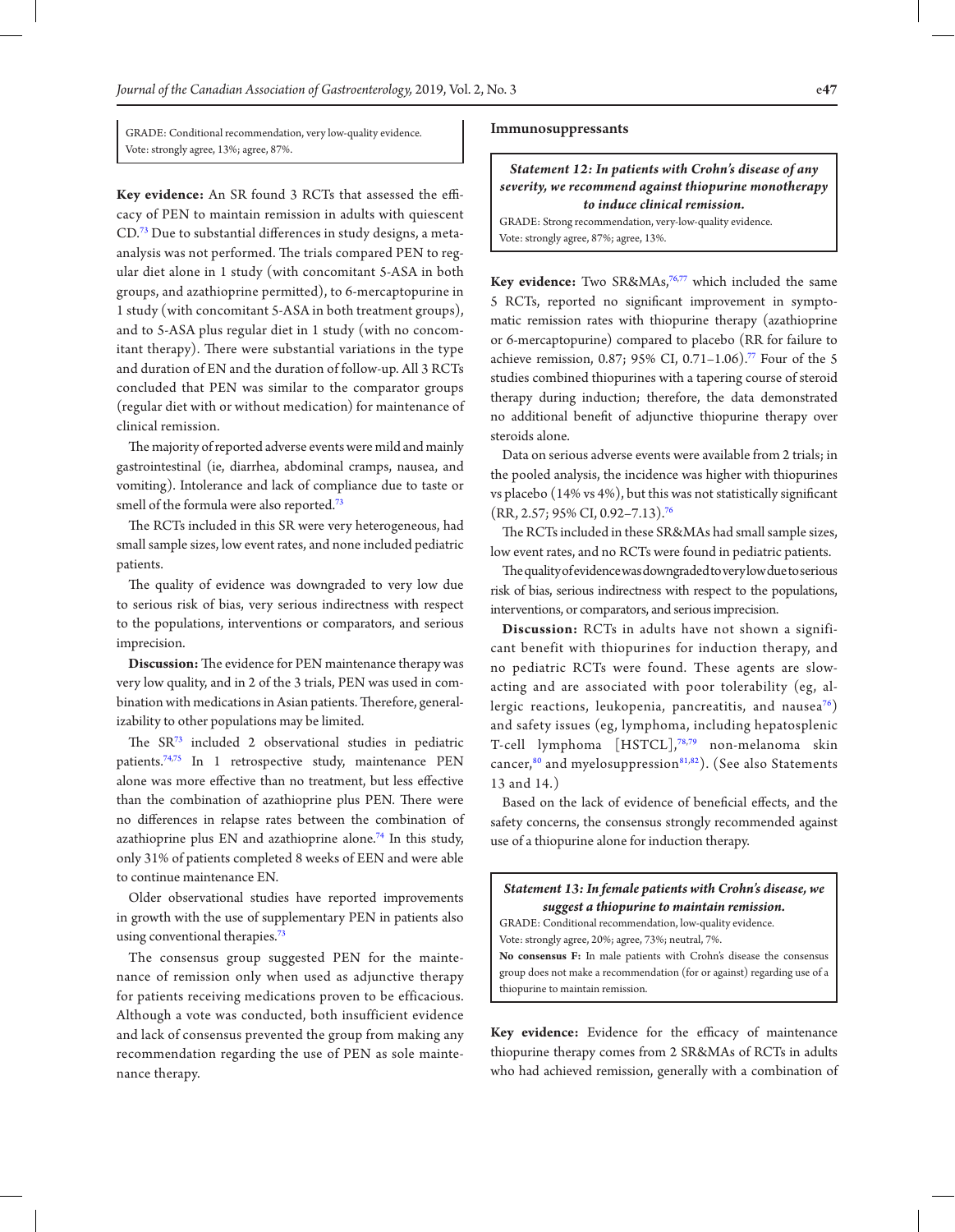corticosteroid and thiopurine therapy[.77](#page-26-8)[,83](#page-26-14) A meta-analysis of 6 studies found that azathioprine was significantly superior to placebo in maintaining remission over 6–18 months (RR, 1.19; 95% CI, 1.05-1.34).<sup>[83](#page-26-14)</sup> One additional small RCT withdrawal trial, published after the meta-analyses, also reported a reduction in risk of relapse with ongoing thiopurine therapy, which was significant at 1 year, but not at 2 years.<sup>84</sup> Because most of the patients in these studies had achieved remission while on a thiopurine, they may have been more likely to show a positive effect with thiopurine maintenance therapy. Thiopurine use was associated with a 40% (hazard ratio [HR], 0.59; 95% CI, 0.48–0.73) reduction in the risk of first surgical resection in patients with CD in a meta-analysis of retrospective observational studies.<sup>85</sup>

One  $RCT<sup>86</sup>$  $RCT<sup>86</sup>$  $RCT<sup>86</sup>$  and 1 observational study<sup>[87](#page-26-18)</sup> assessed thiopurine maintenance therapy in pediatric patients. The small RCT found that, in children receiving corticosteroid therapy, the addition of 6-mercaptopurine was associated with a lower rate of relapse compared to adjunctive placebo at 18 months (9% vs 47%;  $P = .007$ ).<sup>[86](#page-26-17)</sup> Thiopurine use was also associated with decreased use of corticosteroids. In the observational study, 47% and 23% of pediatric patients remained in remission with thiopurine therapy at 6 and 12 months, respectively.<sup>87</sup>

Compared to placebo, azathioprine demonstrated a significantly greater risk of adverse events (RR, 1.29; 95% CI, 1.02–1.64) and serious adverse events (RR, 2.45; 95% CI, 1.22–4.90). Common events included pancreatitis, leukopenia, nausea, allergic reaction, and infection.[83](#page-26-14)

The quality of evidence was downgraded to very low due to serious risk of bias, serious indirectness with respect to the populations, and serious imprecision.

**Discussion:** Evidence from adult and pediatric RCTs supports the efficacy of thiopurines for maintenance therapy. However, thiopurines are associated with tolerability issues,<sup>83</sup> and a risk of rare, but serious adverse outcomes, including lym-phoma (eg, HSTCL),<sup>[78,](#page-26-9)[79](#page-26-10)</sup> non-melanoma skin cancers, $80$  and cervical cancer.<sup>88</sup> During longitudinal surveillance of more than 189,000 IBD patients for a median of almost 7 years, the risk of lymphoma among those exposed to thiopurine monotherapy was increased (adjusted HR, 2.60; 95% CI, 1.96-3.44; *P*< .001). However, the absolute incidence rate of 0.54 (95% CI, 0.41-0.67) per 1000 person-years was low among patients exposed to thiopurines. The risk with exposure to thiopurines and/or anti-TNFs was higher in males than females (adjusted HR, 1.56; 95% CI, 1.25–1.94), but was elevated in both groups compared to those without thiopurine exposure.[79](#page-26-10) In 2014, Health Canada issued an alert warning of the risk of HSTCL with thiopurines.<sup>89</sup> This warning led to a position statement from the CAG recommending that continuation of thiopurine therapy consider the benefits and risks for an individual patient.<sup>[90](#page-26-21)</sup>

In pediatric patients, the DEVELOP Registry (An Inflammatory Bowel Disease Multicenter, Prospective, Long-Term Registry of Pediatric Patients) has been established to provide post-marketing data on infliximab safety in pediatric patients with CD or ulcerative colitis.<sup>[91](#page-26-22)</sup> The registry identified exposure to thiopurines as increasing the risks of malignancy compared to Surveillance, Epidemiology, and End Results Program database age- and sex-matched healthy peers, and of hemophagocytic lymphohistiocytosis occurrences in the setting of first exposure to Epstein-Barr virus.

The consensus group concluded that the evidence for efficacy suggested that thiopurines were a viable option for maintenance of remission, but there were safety concerns. In balancing the concern of teratogenicity with methotrexate, the consensus group made a suggestion in favor of their use in female patients, but this was conditional because although the risk of lymphoma is higher in males, it remains elevated in both sexes. Although a vote was conducted, both safety concerns and lack of consensus prevented the group from making a recommendation regarding the use of thiopurine maintenance therapy in male patients. Some participants argued that the benefits outweighed the risks, while others argued that the potential for life-threatening adverse events was not acceptable given the availability of alternate therapies.

*Statement 14: In patients with Crohn's disease, we suggest that testing for thiopurine methyltransferase by genotype or enzymatic activity be done prior to initiating thiopurine therapy to guide dosing.*

GRADE: Conditional recommendation, very low-quality evidence. Vote: strongly agree, 27%; agree, 67%; neutral, 7%.

**Key evidence:** Three RCTs assessed the benefits of thiopurine methyltransferase (TPMT) testing compared to no testing before initiating thiopurine therapy to individualize dosing and thereby minimize the risk of early profound neutropenia in those with low TPMT activity.<sup>92-94</sup> Genotyping was used in 2 studies $92,93$  $92,93$  $92,93$  and enzymatic activity in 1 study.<sup>94</sup> Among the 1145 patients included, only 2 (0.17%) patients were homozygous, and 150 (13.1%) were heterozygous for variant alleles in the TPMT gene. A meta-analysis found no significant improvement with TPMT testing and dose adjustments compared to no testing in rates of hematologic events (RR, 0.94; 95% CI, 0.59–1.50) or treatment discontinuations (RR, 1.10; 95% CI, 0.94–1.27), and dose adjustments did not negatively impact clinical remission rates (RR, 1.03; 95% CI, 0.84-1.27).<sup>95</sup> While most patients with leukopenia in the largest study did not have reduced enzymatic activity, individuals with TPMT mutations and low or intermediate enzymatic activity had a significant reduction in the risk of hematologic adverse events with TPMT testing to guide dosing (RR, 0.11; 95% CI, 0.01-0.85).<sup>92</sup>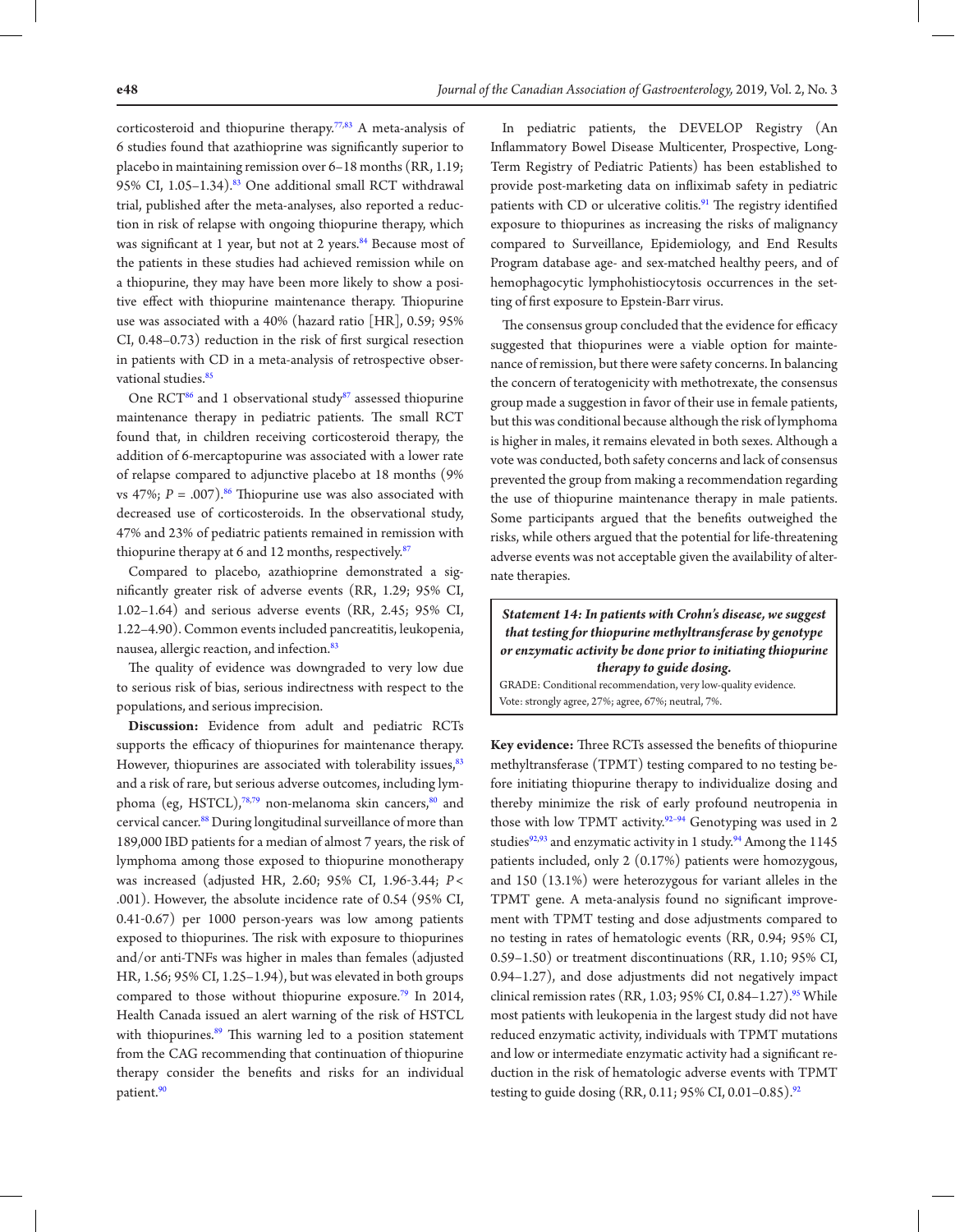Although specific studies on the role of TPMT testing (genotype or enzymatic activity) in pediatric patients were not found, studies suggest that pediatric and adult patients have similar TPMT activity and similar adverse event frequencies.<sup>[96](#page-26-27),[97](#page-26-28)</sup>

The quality of evidence was downgraded to very low due to serious risk of bias, serious indirectness (with respect to the populations), and serious imprecision.

**Discussion.** Although the incidence of patients with low or absent levels of TPMT (the enzyme needed to metabolize thiopurines) is low, these patients can be at risk of early severe myelosuppression if treated with standard thiopurine doses.<sup>[81](#page-26-12),[82](#page-26-13)</sup> Of note, data suggest that thiopurines may be more likely to affect myelosuppression in East Asian populations than in Caucasian populations regardless of TPMT expression due to other genetic factors.<sup>98</sup> In a meta-analysis of 7 studies of patients with IBD treated with thiopurines, 3.2% developed leukopenia, and 0.09% of patients died.<sup>81</sup> Although rare, leukopenia can result in infectious or bleeding complications<sup>99</sup> and can be rapidly fatal.<sup>[81](#page-26-12),[100](#page-26-31)</sup> Thus, there can be considerable harm associated with using thiopurines in patients with low or absent TPMT levels.

The risks of myelosuppression are reportedly highest in first 8 weeks of treatment,<sup>[99](#page-26-30)</sup> but can occur at any time.<sup>92-94</sup> In patients with subnormal TMPT activity, clinical trials have suggested dose adjustments, such as a 50% dose in patients with intermediate enzymatic activity and even lower doses or not using thiopurines at all in patients with low/absent enzyme activity.<sup>92-94</sup> TMPT levels in pediatric patients appear to be similar to those in adults.

In light of the potential life-threatening consequences, the consensus group suggested TPMT testing (genotype or enzymatic activity) before initiating thiopurine therapy. This was a conditional suggestion because of concerns that TPMT testing may yield a false sense of security, as the majority of cases of leukopenia are unpredictable and independent of TPMT enzyme activity. TPMT testing results also do not correlate with the development of other adverse events, such as hepatotoxicity or pancreatitis.

Testing can be costly; however, 2 cost-effectiveness analyses in patients with IBD and rheumatoid arthritis, $81,101$  $81,101$  and a prospective economic evaluation of the TARGET study, $93,102$  $93,102$ suggested that TPMT testing (genotype) was a cost-effective strategy compared to no testing for patients initiating thiopurine therapy.

**No consensus G**: In patients with mild to moderate Crohn's disease, the consensus group does not make a recommendation (for or against) regarding methotrexate monotherapy to induce clinical remission. *Statement 15: In patients with Crohn's disease, we suggest parenteral methotrexate to maintain clinical remission.* GRADE: Conditional recommendation, low-quality evidence.

#### Vote: strongly agree, 40%; agree, 60%.

**No consensus H:** In patients with Crohn's disease, the consensus group does not make a recommendation (for or against) regarding oral methotrexate to maintain clinical remission.

**Key evidence:** *Methotrexate induction therapy.* Evidence for the efficacy of methotrexate for the induction of symptomatic remission comes from 1 SR&MA,<sup>[77](#page-26-8)</sup> which included 2 RCTs conducted in adult patients with steroid-dependent CD. There was no statistically significant benefit on the outcome of failure to achieve remission (RR, 0.82; 95% CI, 0.65–1.03).<sup>[77](#page-26-8)</sup> Although 1 of the RCTs found no benefit with oral methotrexate, $103$  the other demonstrated a significant improvement in remission rates at 16 weeks, with an intramuscular methotrexate vs placebo (RR, 1.95; 95% CI, 1.09–3.48; *P* = .025)[.104](#page-26-35) Another SR without meta-analysis included 4 trials assessing methotrexate vs active comparators.<sup>[105](#page-26-36)</sup> Methotrexate appeared to be as effective as thiopurines, and more effective than 5-ASA.

Very-low-quality pediatric data were available from an SR of 10, predominantly retrospective, case series. Short-term remission rates ( $\leq$ 3 months) were only reported for parenteral methotrexate therapy. The remission rate in 1 study was 57% at 1 month and 29% to 70% at 3 months.[106](#page-26-37)

The quality of evidence was downgraded to very low due to serious risk of bias, serious indirectness with respect to the populations and interventions, and serious imprecision.

#### *Parenteral methotrexate maintenance therapy*

Evidence for the efficacy of methotrexate for maintenance therapy in adults with CD in clinical remission was available from 2 SR&MAs[.77](#page-26-8)[,107](#page-26-38) Only 1 trial assessed intramuscular methotrexate as maintenance therapy[.108](#page-26-39) In this trial, there was a significant reduction in the risk of relapse with methotrexate compared to placebo (RR, 0.57; 95% CI, 0.35–0.94) in adult patients who had achieved remission with a combination of steroid and methotrexate therapy. Two other small trials included in the SR&MAs showed no significant benefit of oral metho-trexate on the risk of relapse.<sup>[103](#page-26-34)[,109](#page-26-40)</sup>

In the SR of pediatric observational studies, long-term remission rates were 37% to 62% at 6 months, and 25% to 53% at 12 months, primarily with parenteral methotrexate, although this was switched to oral in some case series.<sup>[106](#page-26-37)</sup> The lack of a comparator group, varying patient populations, interventions, concomitant therapy, and definitions of remission, make these data difficult to interpret.

#### *Oral methotrexate maintenance therapy*

 There were 2 RCTs using oral methotrexate for maintenance therapy, both of which demonstrated no significant ben- $\text{eff}^{103,109}$  $\text{eff}^{103,109}$  $\text{eff}^{103,109}$  $\text{eff}^{103,109}$  $\text{eff}^{103,109}$ ; however, there was some question as to whether methotrexate was used to induce remission in these trials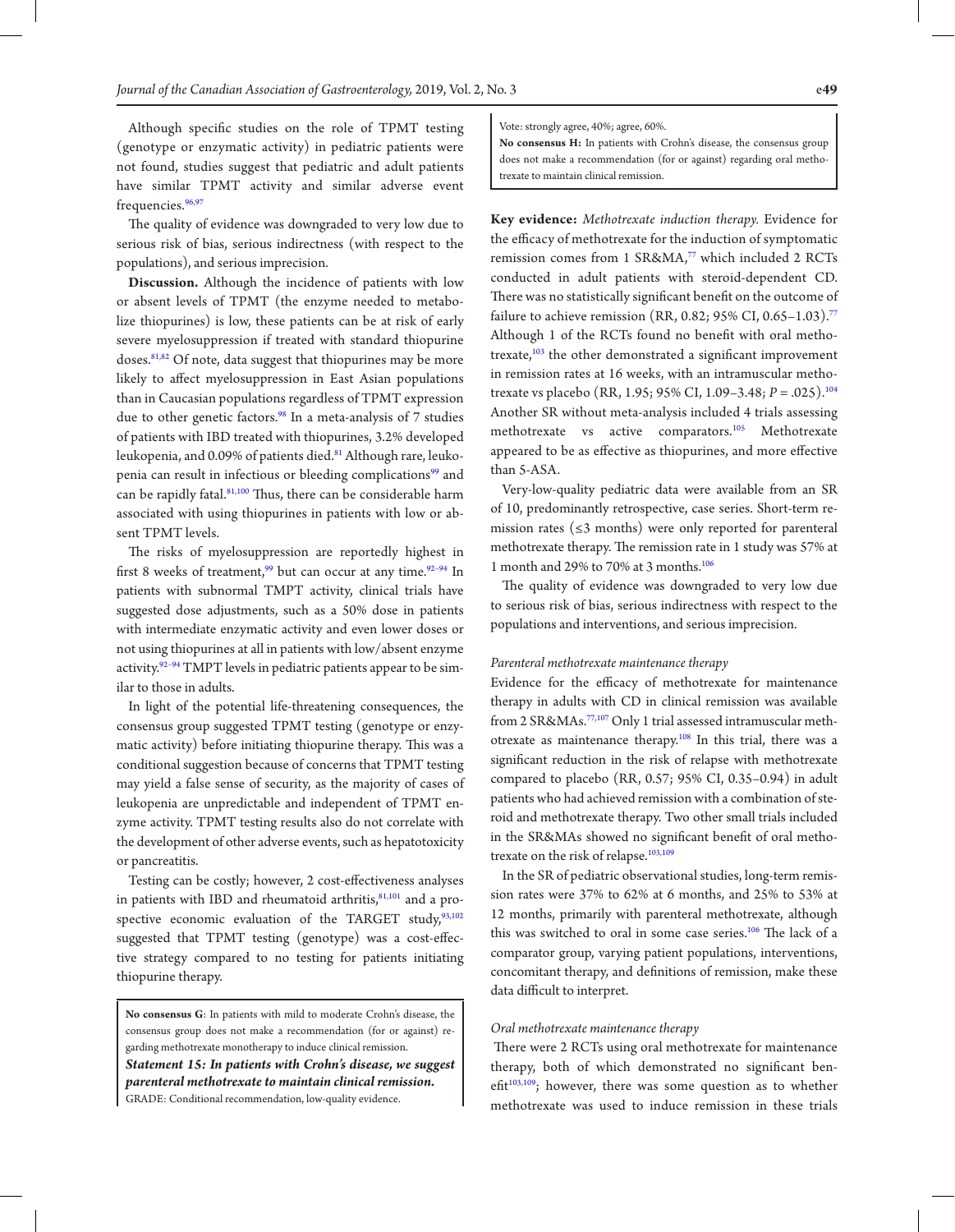because patients had chronic steroid-dependent CD, and may not have been in remission.[77](#page-26-8),[107](#page-26-38) The only positive maintenance RCT was the intramuscular trial.<sup>108</sup> If this is extrapolated to support the use of the oral form, the evidence would be further downgraded to very low quality. In the SR of pediatric data, some patients were switched to oral methotrexate, and the case series comparing oral and subcutaneous metho-trexate reported similar remission rates.<sup>[106](#page-26-37)</sup> However, these data are likely confounded by preferential use of oral therapy in patients with milder disease.

#### *Safety*

In the intramuscular study, withdrawals due to adverse events were significantly more common with methotrexate vs placebo (RR, 8.00; 95% CI, 1.09-59.51).<sup>104</sup> No serious adverse events were reported in the clinical trials.

In the SR of pediatric data, adverse events were similar to those seen in adults, with the most common adverse events being nausea and vomiting.<sup>106</sup> In a retrospective study, 31% of 102 pediatric patients with IBD experienced methotrexate intolerance (gastrointestinal or behavioral symptoms).<sup>110</sup> Strategies to reduce these effects in children have been reported.[111](#page-26-42) Other adverse events included elevated liver function tests, headache, and hematologic toxicity.<sup>106</sup> Infectious adverse events were also reported (upper respiratory tract infection, varicella zoster reactivation)[.106](#page-26-37) An SR&MA of 12 cohort studies assessed the incidence of hepatotoxicity among children with IBD taking methotrexate. Overall, 10.2% (95% CI, 5.4%-18.5%) of patients had abnormal liver biochemistry and  $4.5\%$  (95%, CI, 2.8%-7.2%) of patients required discontinuation of the drug.<sup>112</sup> As the drug has the potential for teratogenic effects, embryotoxicity, abortion, and fetal defects in humans it cannot be used in pregnant females, raising significant concerns in those who provide care when pregnancy is possible.

The quality of evidence was downgraded to very low due to serious risk of bias, serious indirectness (with respect to the populations), and serious imprecision.

**Discussion**. Significant benefits with methotrexate for the management of CD are seen only in the 1 RCT, which used the intramuscular formulation for induction and maintenance therapy.<sup>108</sup> RCTs using oral methotrexate for induction or maintenance therapy have not shown significant benefit. There were no RCTs in pediatric patients, but the observational data suggested that about 25% to 50% of patients can achieve longterm remission with subcutaneous and/or oral methotrexate.<sup>106</sup>

Pharmacokinetic data show differences between oral and par-enteral methotrexate,<sup>[113](#page-26-44)</sup> and common practice in rheumatology has included switching from oral to parenteral in cases where oral methotrexate was not effective. In clinical practice, subcutaneous methotrexate is used more often than intramuscular

delivery. The pharmacokinetics of the subcutaneously administered drug have been shown to be similar to intramuscular injection[.114,](#page-26-45)[115](#page-26-46) In addition, subcutaneous administration minimizes local reactions at the injection site, and may be more convenient and less painful.<sup>113,[114](#page-26-45)</sup>

The RCTs using methotrexate as induction therapy provided conflicting results; the oral trials were negative, while the intramuscular trial was positive. Short-term results from the observational data in pediatric patients were only available for parenteral methotrexate. Based on these conflicting data, the consensus group did not make a recommendation for or against the use of methotrexate for induction therapy. Participants in support of this strategy cited the potential efficacy as demonstrated in the intramuscular trial, and the observational studies. Because there are very few treatments for CD, which is a lifelong disease, methotrexate is a potentially useful treatment that should not be discarded. Methotrexate has a slow onset of action, therefore, for patients who are not acutely symptomatic and in whom a delayed response would be acceptable, it may be an option to start it in the induction phase in order to use it as maintenance therapy. Participants who were against recommending methotrexate for induction therapy argued that the trials were not monotherapy trials; most patients were on other therapies (particularly corticosteroids), and the contribution of methotrexate is uncertain.

Based on evidence supporting beneficial effects of intramuscular methotrexate, the consensus group suggested parenteral methotrexate for use as maintenance therapy. However, there was insufficient evidence to make a recommendation regarding the use of oral methotrexate in this setting. While the RCTs using oral methotrexate were negative, these trials were very small, and the doses used may have been inadequate. The data from the intramuscular trial suggest the potential for efficacy with this medication. Some consensus participants argued that some patients in stable remission may continue to benefit when switched from parenteral to lower cost, more convenient, oral methotrexate. This is supported by observational data reported in the SR of pediatric studies.<sup>[106](#page-26-37)</sup>

*Statement 16: In patients with Crohn's disease who are in clinical remission with a thiopurine or methotrexate as maintenance therapy, we suggest assessment for mucosal healing within the first year to determine the need to* 

*modify therapy if significant ulcerations persist.* GRADE: Conditional recommendation, very-low-quality evidence.

Vote: strongly agree, 13%; agree, 80%; neutral, 7%. **No consensus I:** In patients with moderate to severe inflammatory Crohn's

disease who have achieved clinical remission but not mucosal healing with a corticosteroid, thiopurine, or methotrexate, the consensus group does not make a recommendation (for or against) regarding anti-TNF therapy to induce and maintain mucosal healing. *(Note there was insufficient evidence at the time of the literature searches, but the consensus group recognized that this would need updating as new evidence becomes available).*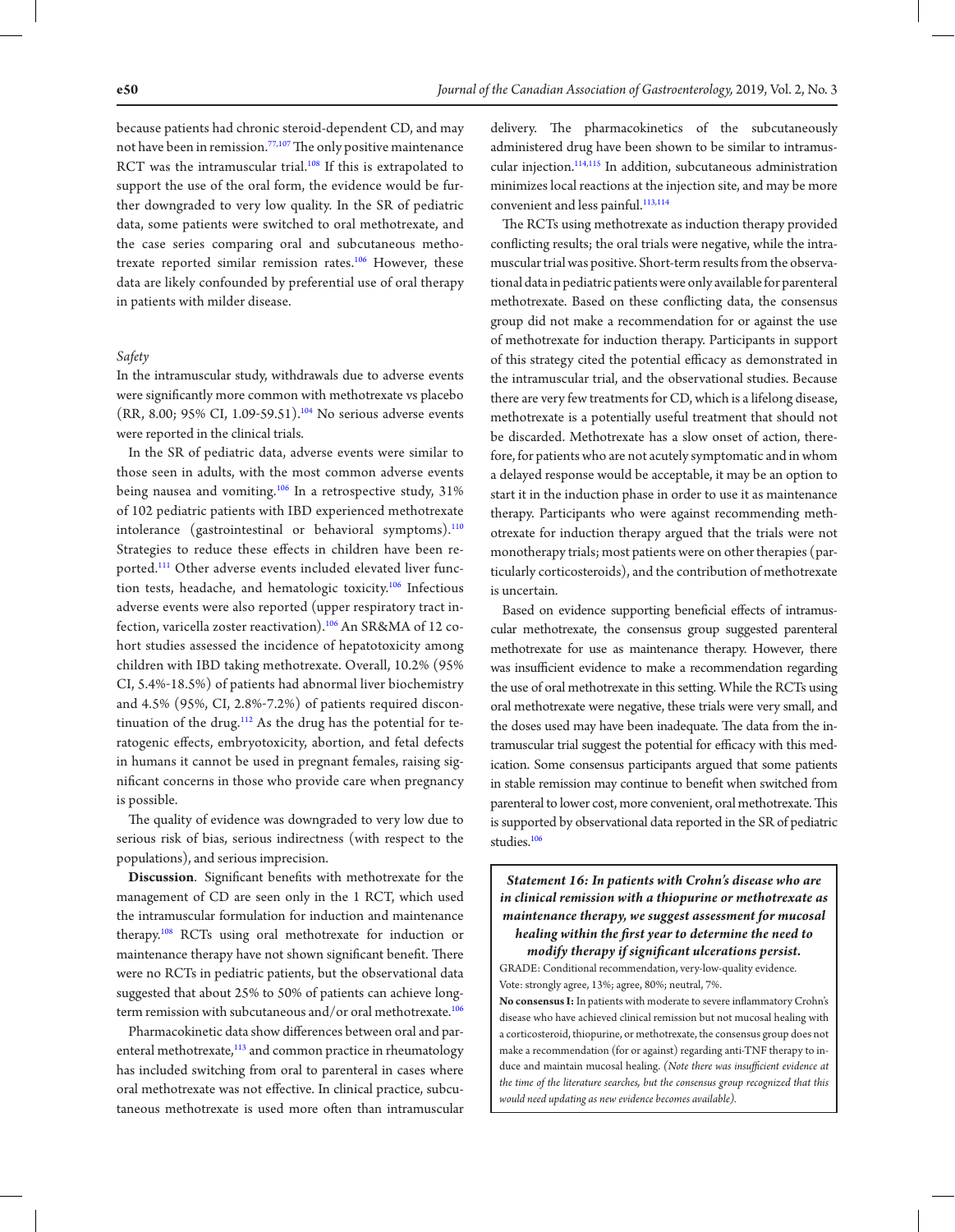**Key evidence.** Observational data (1 SR of cohort studies, and post-hoc analyses of RCTs) have suggested that achieving deep remission is associated with improved clinical outcomes, including higher rates of clinical remission, improved quality of life, and reduced need for steroids, hospitalizations, and surgery.<sup>10,[11](#page-24-10)</sup> The SR&MA of prospective cohort data, including 12 studies found that patients who had achieved mucosal healing had significantly increased rates of long-term clinical remission (OR, 2.80; 95% CI, 1.91-4.10) and mucosal healing (OR, 14.30; 95% CI, 5.57-36.74).<sup>11</sup> There was a trend to a greater CD-related surgery-free rate (OR, 2.22; 95% CI, 0.86-5.69), but this was not significant.

In pediatric patients, complete mucosal healing was associated with significantly higher rates of long-term remission for up to 3 years compared to ongoing active endoscopic disease.<sup>[12](#page-25-38)</sup>

Rates of mucosal healing with anti-TNF therapy (27%-31%) were higher than those seen with immunosuppressants (16.5%) or placebo (0-13%).<sup>116-118</sup> Combination anti-TNF and immunosuppressant therapy (43.9%) provided even higher rates compared to anti-TNF  $(30.1\%; P = .06)$  or immunosuppressant therapy  $(16.5\%; P < .001)$  alone.<sup>118</sup> In addition, a higher rate of mucosal healing with combination therapy compared to conventional therapy at 2 years (73% vs 30%;  $P = .0028$ )<sup>119</sup> was a significant predictor of remaining in remission at 3 and 4 years  $(OR, 4.35; 95\% CI, 1.10-17.22).$ <sup>[120](#page-27-2)</sup>

Several case series in pediatric patients have reported rates of mucosal healing associated with anti-TNF therapy. Complete mucosal healing was seen in 22%-25% of patients, and endoscopic improvement in 44%-67%.<sup>121-123</sup>

The evidence was downgraded to very low due to serious risk of bias, serious indirectness with respect to the use of surrogate outcomes (mucosal healing) and serious imprecision.

**Discussion**. There are long-term benefits associated with mucosal healing. Assessment for mucosal healing generally requires endoscopy, which is both costly and invasive. Imaging (eg, magnetic resonance enterography) and biomarker levels (eg, C-reactive protein and fecal calprotectin) have been shown to correlate with endoscopy, $124$  and changes in these parameters were recently shown to correlate with mucosal healing. The open-label, RCT CALM (published outside the search window) compared treatment escalation with an anti-TNF therapy based on both clinical symptoms and biomarkers (tight control) to symptom-driven decisions alone (clinical management) in 244 adult patients. At week 48, significantly more patients in the tight control group achieved mucosal healing (46%) than in the clinical management group (30%, risk difference, 16.1%; 95% CI, 3.9-28.3; *P* = .010).<sup>125</sup>

Based on the potential benefits associated with mucosal healing, the consensus group suggested that assessing this outcome was a useful management strategy in patients receiving immunosuppressant therapy. Data suggest higher mucosal healing rates with anti-TNF therapies and better long-term outcomes when healing is achieved. The consensus group, nevertheless, did not make a universal recommendation regarding switching to or adding an anti-TNF to therapy in all patients who have achieved clinical remission but not mucosal healing with immunosuppressant therapy. This was largely related to the fact that the degree of mucosal healing required to achieve clinically relevant benefits needs to be more clearly defined. The REACT-2 trial is underway in adults to assess whether early treatment intensification based on mucosal healing will reduce the risk of hospitalization, surgery, and CD complications compared to conventional step-up therapy.

#### Anti–Tumor Necrosis Factor Biologic Therapy

*Statement 17: In patients with moderate to severe inflammatory Crohn's disease who have failed to achieve clinical remission with corticosteroids, we recommend anti-TNF therapy (adalimumab, infliximab) to induce and maintain clinical remission.* GRADE: Strong recommendation, high-quality evidence. Vote: strongly agree, 100%.

*Statement 18: In patients with moderate to severe inflammatory Crohn's disease who fail to achieve or maintain clinical remission with a thiopurine or methotrexate, we recommend anti-TNF therapy to induce and maintain clinical remission.*

GRADE: Strong recommendation, high-quality evidence. Vote: strongly agree, 93%; agree, 7%.

**Key evidence.** Anti-TNF therapy has been extensively studied in double-blind RCTs in adults, which have been assessed in a number of SRs with or without meta-analyses.126–128 In most of the studies assessing its use to induce remission, patients had previously received other treatments, including corticosteroids and immunosuppressants, and analyses according to type of prior treatment were not performed. For induction therapy, a meta-analysis including 10 trials found that anti-TNF therapy alone or with concomitant therapies was significantly more effective than placebo for the outcome of failure to achieve symptomatic remission (RR, 0.87; 95 % CI, 0.80–0.94; *P* = .0004). Results were significant for infliximab and adalimumab, but not certolizumab pegol.<sup>126</sup> For maintenance therapy, meta-analysis of 5 RCTs showed that anti-TNF therapy significantly reduced the risk of relapse in patients with CD in clinical remission compared to placebo (RR, 0.71; 95% CI, 0.65–0.76; *P* < .00001)[.126](#page-27-5) Results were significant for infliximab and certolizumab pegol, but not adalimumab. In another meta-analysis, all 3 anti-TNFs were significantly more effective than placebo for both induction and maintenance of remission.<sup>129</sup>

In the SR&MA, there were no significant differences in the incidence of adverse events with anti-TNF used for induction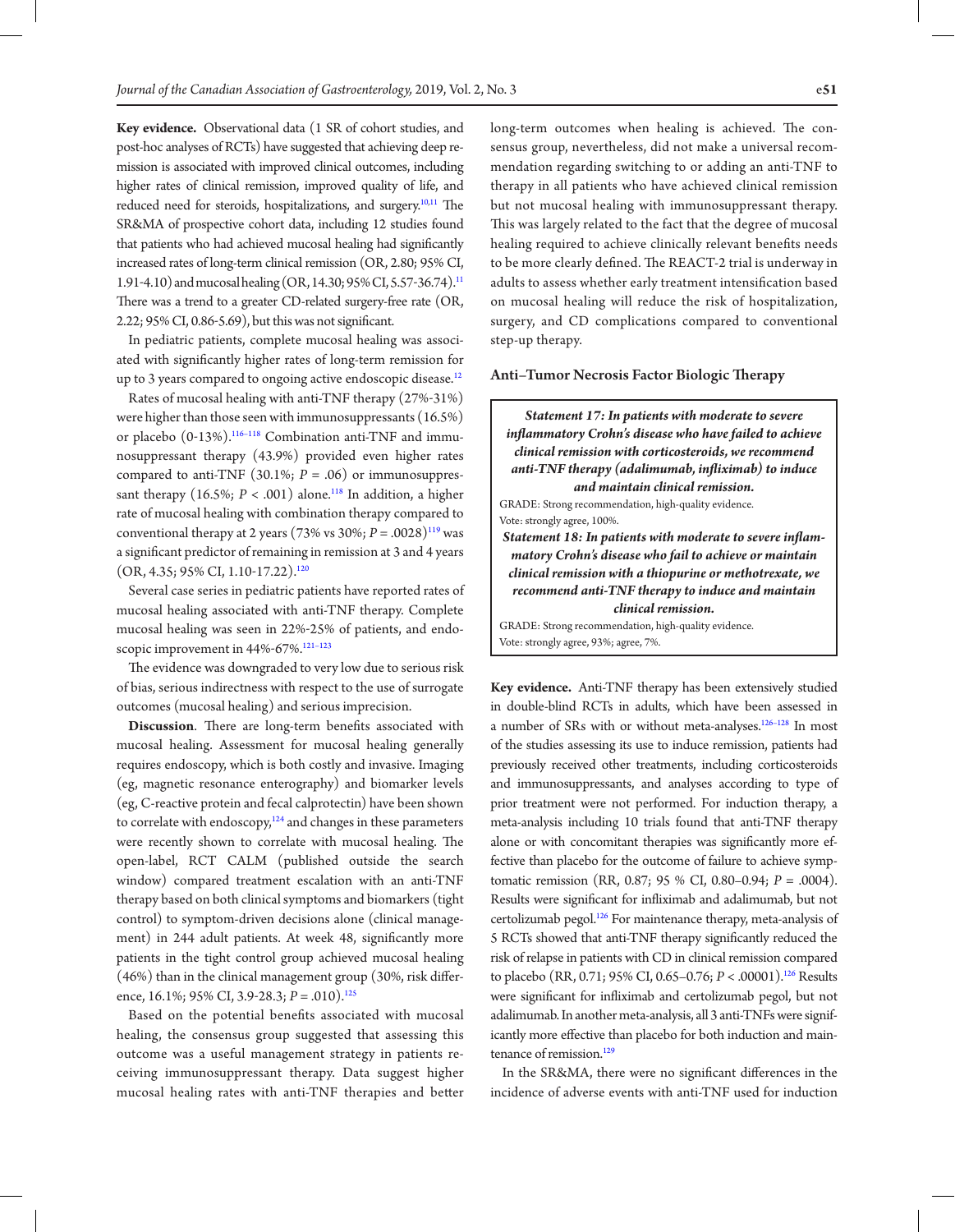(RR, 0.99; 95% CI, 0.90–1.08) or maintenance of remission  $(RR, 0.93; 95\% \text{ CI}, 0.84-1.03)$  compared with placebo.<sup>[126](#page-27-5)</sup>

The quality of evidence was rated as high with no concerns for risk of bias, inconsistency, indirectness, or imprecision.

**Discussion.** There is high-quality evidence for the efficacy of anti-TNF therapy for patients who have failed corticosteroids, or immunosuppressant therapies. These subgroups are not clearly differentiated in most trials, and most of the RCTs included both populations. Adalimumab and infliximab have demonstrated efficacy in adults in RCTs and in children in trials with open-label induction and randomized dose-ranging maintenance therapy. Results from studies assessing certolizumab for induction of remission did not demonstrate significant benefit, but benefit was demonstrated for maintenance of remission.<sup>126</sup> However, there were no controlled trials in pediatric patients, and generally maintenance therapy is continued with the agent used for induction, making certolizumab less appropriate.

In pediatric patients, anti-TNF induction therapy has been reported only in open-label trials.<sup>130-133</sup> For maintenance, 1 double-blind RCT<sup>132</sup> and 2 open-label RCTs (REACH-1<sup>131</sup> and a French trial $133$ ) were found. None of these trials was placebo-controlled, but rather compared different doses, different dosing intervals, or scheduled vs on-demand therapy. The majority of patients were receiving concomitant immunosuppressant therapy. The 1 double-blind RCT (IMAgINE-1) assessed adalimumab dose-ranging maintenance therapy after open-label weight-adjusted induction therapy, and reported a remission rate of 33.5% at week 26, with no significant difference between high- and low-dose adalimumab.<sup>132</sup> In the openlabel RCT (REACH) of infliximab every 8 weeks vs every 12 weeks after open-label induction, the clinical remission rate was 56% after 1 year. $131$ 

Impaired growth, particularly if defined by the most sensitive parameter of reduced height velocity, has historically been a frequent complication of pediatric CD developing before puberty. Risk factors include prolonged disease before diagnosis and the inter-related factors of chronically, uncontrolled, intestinal inflammation, under-nutrition, and chronic corticosteroid use.<sup>[6,](#page-24-5)[69](#page-26-0)</sup> Anti-TNF therapies have been associated with improved growth in IMAgINE-2,<sup>134,135</sup> REACH-1,<sup>[131](#page-27-8)</sup> the French trial,<sup>133</sup> the RISK study,<sup>[136](#page-27-12)</sup> and a prospective cohort study.<sup>[137](#page-27-13)</sup>

Anti-TNFs are generally well tolerated; however, increased risk of infections and reactivation of tuberculosis have been reported in adults[.79,](#page-26-10)[138](#page-27-14),[139](#page-27-15) In pediatric patients, upper respiratory tract infections and nasopharyngitis were frequent, being reported in about 37%–43% of children in open-label ex-tension trials.<sup>[134](#page-27-10),140</sup> During almost 5 years of follow-up of 100 pediatric patients who entered the IMAgINE-2, open-label, extension study, the incidence of opportunistic infections was 5.7% (2.2/100 patient-years), with all but 1 being considered non-serious adverse events[.134](#page-27-10) Only one opportunistic infection was reported in the open-label extension of the REACH trial  $(n = 60, up to 3-year follow-up)$ , also considered non-serious.<sup>140</sup> In adults, the risks of lymphoma were highest in those exposed to combination therapy, but were also elevated in patients exposed to anti-TNF monotherapy compared to no exposure (adjusted HR, 2.41; 95% CI, 1.60‒3.64; *P*< .001)[.79](#page-26-10)

Based on the efficacy demonstrated in RCTs in adults and children, the consensus group strongly recommended anti-TNF therapy for patients with moderate to severe CD who have failed corticosteroid or immunosuppressant therapy.

Only 2 members of the consensus group reported no conflict of interest regarding anti-TNF therapies. Two separate votes were conducted for statement 17, one for these 2 members, and another for the consensus group as a whole, in both cases the vote was unanimously "strongly agree."

*Statement 19: In patients with severe inflammatory Crohn's disease judged at risk for progressive, disabling disease, we suggest anti-TNF therapy as first-line therapy to induce and maintain clinical remission.*

GRADE: Conditional recommendation, very low-quality evidence. Vote: strongly agree, 47%; agree, 53%.

**Key evidence.** The efficacy of anti-TNF therapy in adults with CD is described under Statements 17 and 18. The majority of RCTs were conducted in patients who had received previous non-biologic therapies. These data were extrapolated to the use of these agents as first-line treatments, and therefore downgraded in assessment of quality to very-low-quality evidence.

Additional support for the early use of anti-TNF therapy comes from open-label, prospective trials using combined anti-TNF and immunosuppressive therapy in newly diagnosed, treatment naïve patients.<sup>119,[141](#page-27-17)</sup> In these studies, "top-down" treatment was associated with significantly higher rates of symptomatic remission at earlier time points compared to not using early anti-TNF therapy. Post-hoc analyses of several other adult RCTs have suggested that rates of deep remission (clinical remission plus mucosal healing) may be highest in patients with early CD (<18–24 months duration) with anti–TNF-containing regimens.<sup>[142,](#page-27-18)[143](#page-27-19)</sup>

**Discussion.** Some evidence has demonstrated the benefits of using early anti-TNF therapy in adults who are treatment naïve<sup>119,[141](#page-27-17)</sup> and those who are naïve to anti-TNF and immuno-suppressant therapy.<sup>119,[142](#page-27-18)</sup>

Secondary analysis of data from the RISK observational study using propensity scores compared the early introduction of anti-TNF therapy, immunosuppressant therapy, and no immunotherapy, within 3 months of diagnosis in pediatric patients in a real-world clinical setting.<sup>136</sup> Early anti-TNF therapy was superior to early treatment with an immunosuppressant (85.3%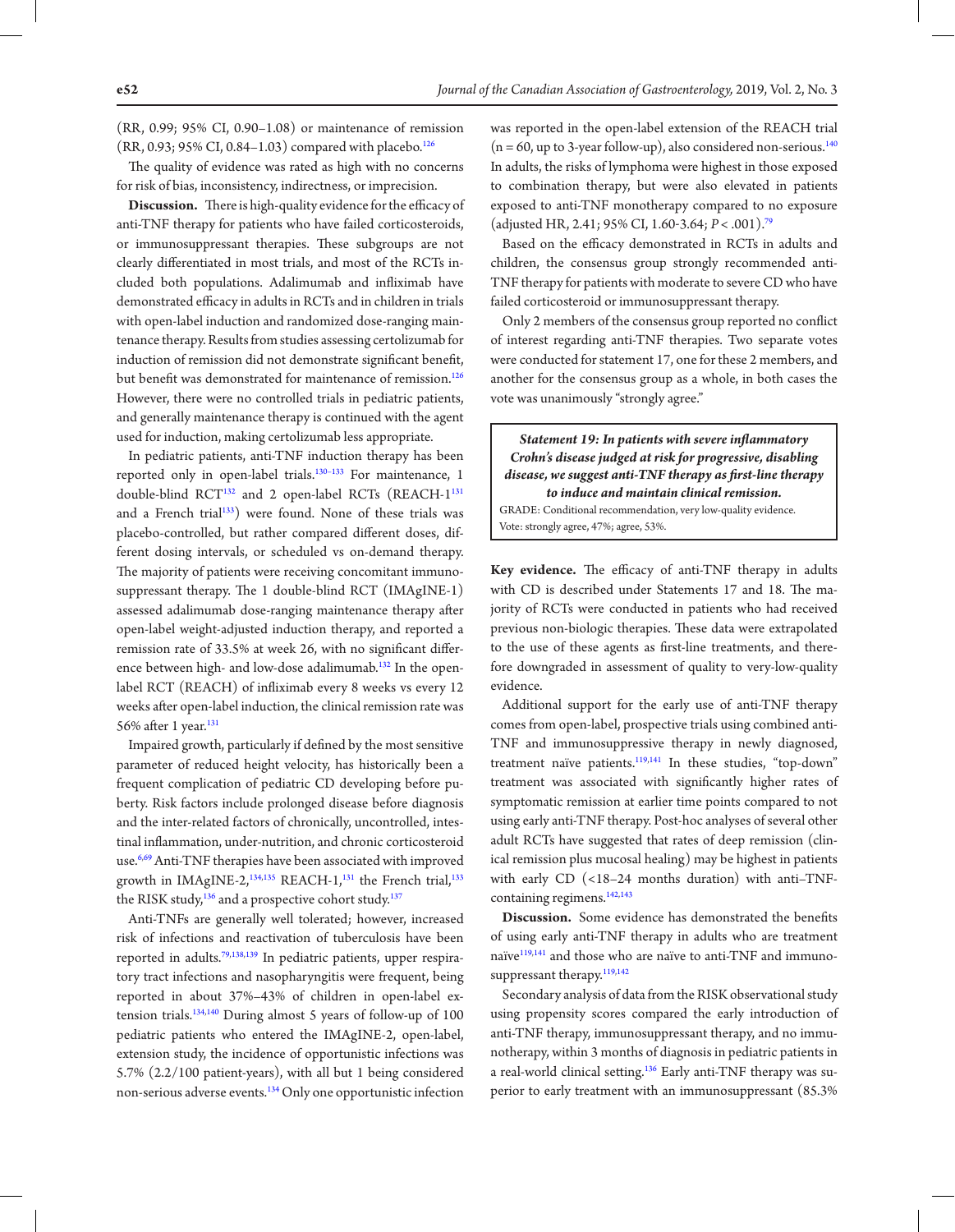vs 60.3%; RR, 1.41; 95% CI, 1.14–1.75;  $P = .0017$ ), or no early immunotherapy (54.4%; RR, 1.57; 95% CI, 1.23–1.99; *P* = .0002) in achieving corticosteroid-free remission at 1 year after diagnosis. In addition, the mean height *z*-scores increased compared with baseline only in the early anti-TNF group.

The consensus group suggested the use of anti-TNF agents as a first-line treatment based on the demonstrated efficacy as induction therapy, and supportive data suggesting benefits in newly diagnosed patients. This was a conditional suggestion because of the same concerns discussed under Statements 17 and 18.

The group discussed that early anti-TNF may be warranted in pediatric patients with extensive disease or deep colonic ulcerations, or in those in whom corticosteroids could be expected to provide no benefit or could have the potential to exacerbate underlying conditions, such as complex perianal disease, severe bone disease, mental health disorders, or linear growth delay. The group also emphasized that there is an urgent need for better predictors of chronically active, severe inflammatory disease, and disease that will result in progressive intestinal damage that would necessitate intestinal resection.

*Statement 20: When starting infliximab in males, we suggest against using it in combination with a thiopurine.* GRADE: Conditional recommendation, low-quality evidence.

Vote: strongly agree, 40%; agree, 47%; neutral, 13%.

**No consensus J:** When starting infliximab in females, the consensus group does not make a recommendation (for or against) regarding combining it with a thiopurine to maintain a durable clinical remission.

**Key evidence.** Evidence of a treatment benefit for infliximab in combination with a thiopurine comes from the prospective randomized SONIC trial in adults, which demonstrated higher rates of clinical remission and endoscopic healing at week 26 with combination vs infliximab monotherapy (57% vs 44%;  $P = .02$ ).<sup>118</sup> In an SR&MA, this yielded an RR of failure to achieve remission with combination vs infliximab monotherapy of 0.78 (95% CI, 0.62-0.97).<sup>144</sup>

An SR&MA of cohort data from RCTs of anti-TNF therapy (adalimumab, certolizumab, or infliximab), found no significant differences in the rates of clinical remission with the combination of an anti-TNF plus an immunosuppressant (thiopurine or methotrexate) compared to an anti-TNF alone for induction (OR, 1.28; 95% CI, 0.77–2.16) or maintenance therapy (OR, 1.02; 95% CI, 0.80–1.31).<sup>145</sup> There were no significant differences in rates of clinical remission between monotherapy and combination therapy for maintenance treatment when the 3 anti-TNF agents were pooled, or when they were analyzed separately.

In the SONIC trial, the incidence of adverse events was generally similar in the combination and monotherapy groups, and there were no significant differences in the RR of serious infection.<sup>118,144</sup> Evidence on rare, but important adverse events was very low quality. Observational data suggest a higher risk of lymphoma<sup>79</sup> and activation of tuberculosis<sup>138</sup> in patients exposed to combination vs anti-TNF monotherapy.

One open-label, pediatric RCT randomized patients after 10 weeks of combination induction therapy to maintenance with either 54 weeks of combination therapy or 26 weeks of combination therapy, followed by 26 weeks of anti-TNF monotherapy.[146](#page-27-22) At the end of the 10-week open induction phase, 65.5% of patients were in clinical remission. At the end of the 54-week maintenance phase, there was no significant benefit of combination therapy with <5% of patients in either group experiencing a loss of response. The incidence of serious adverse events was 9%, of which the most common was primary Epstein-Barr virus infection.

The evidence was downgraded to low due to serious inconsistency and serious imprecision.

**Discussion.** In the REACH pediatric study of infliximab, all patients were required to be administered immunosuppressants, and 10-week remission rates were 59%. However, there was no monotherapy comparison group.<sup>131</sup> One RCT in adults (downgraded to low-quality evidence for indirectness [extrapolated to pediatric] and imprecision [low number of events]) suggested a potential efficacy benefit with combination therapy over anti-TNF monotherapy. However, administration of infliximab monotherapy in the SONIC study was strictly according to standard protocol (precisely 5 mg/kg every 8 weeks) without any attention to optimizing drug exposure via therapeutic drug monitoring. There is also an important benefit of concomitant immunomodulators in prolonging clearance of infliximab and reducing rates of anti-infliximab antibody development, as demonstrated in SONIC and in pediatric co-hort studies.<sup>[137](#page-27-13),147</sup> Avoiding secondary loss of response related to anti-drug antibody development is extremely important in young patients, given the long lives ahead, during which treatment will be needed. The modest increment in efficacy of combination therapy might be overcome via individualized dosing regimens of infliximab monotherapy to avoid low or absent trough titers to help avoid development of anti-drug antibodies.

The consensus group recognized the improved durability of infliximab response with combination therapy, but suggested against selection of thiopurines as the concomitant drug for males based on safety concerns, as described in Statements 12 and 13. Specifically, the risk of the extremely rare but almost uniformly fatal HSTCL, is attributable to thiopurine use, both alone and in combination with anti-TNF. The highest risk has been reported among males aged <35 years receiving combination thiopurine and anti-TNF therapy.<sup>148</sup> Post-marketing surveillance of infliximab continues to identify at least 2 occurrences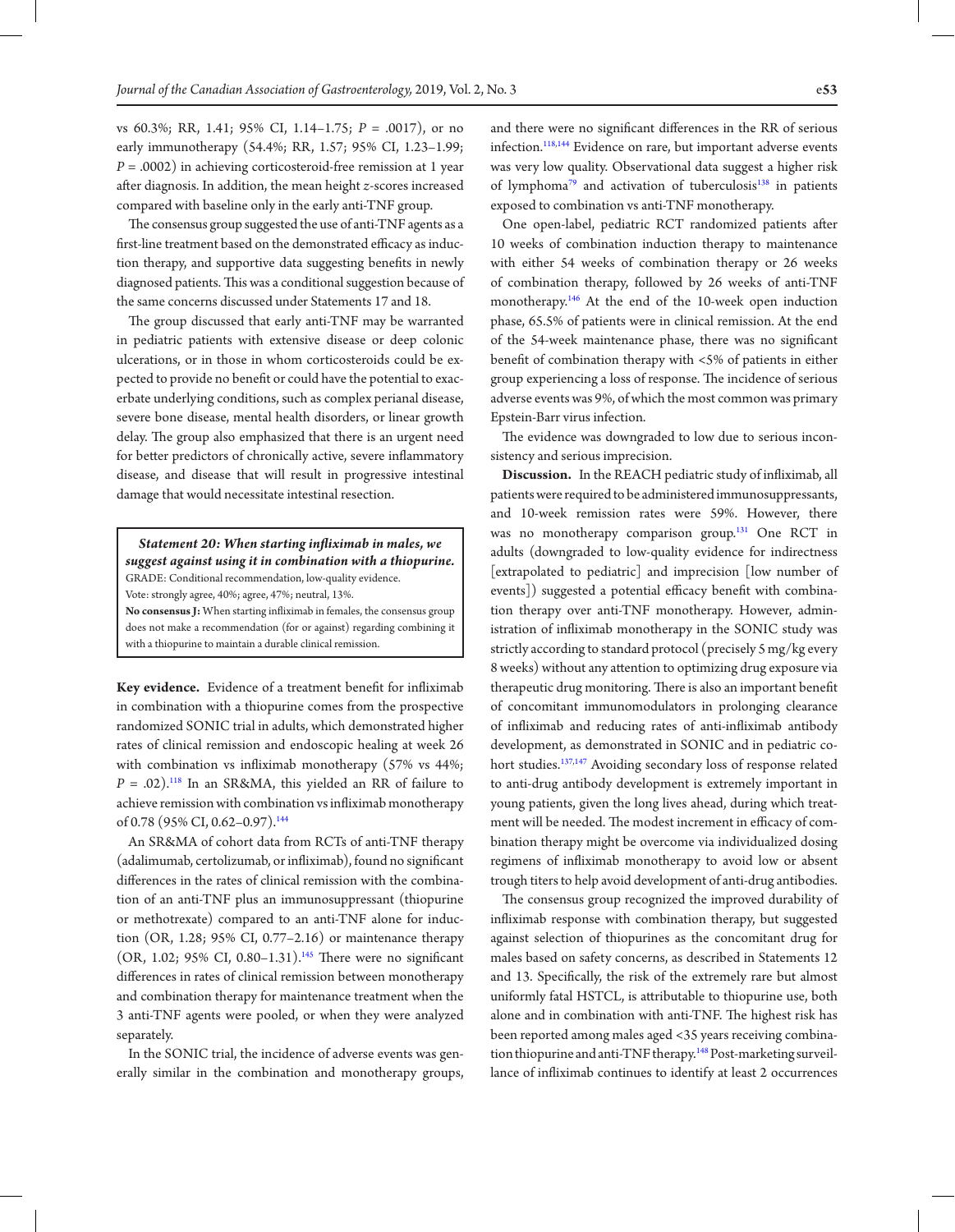worldwide annually and always in patients receiving anti-TNF in combination with a thiopurine. Two such occurrences were reported in the DEVELOP pediatric IBD registry.<sup>[91](#page-26-22)</sup>

In adults, the risk of other lymphomas (usually Epstein-Barr virus–driven), which is age-related and of lesser concern for pediatric patients, was increased in patients exposed to combination thiopurine plus anti-TNF therapy compared to no exposure, thiopurine monotherapy, or anti-TNF monotherapy[.79](#page-26-10) In the open-label, RCT in 84 pediatric patients, there were 4 occurrences of primary EBV infection, 1 of herpes simplex virus, and 1 of chickenpox infection, throughout the study.[146](#page-27-22)

The group concluded that the benefits of thiopurine in combination with infliximab did not outweigh the risk of HSTCL in males. However, the consensus group did not make a recommendation regarding the use of combination therapy for females. The risk of HSTCL, although lower in females, remains elevated compared to no exposure, therefore, some participants argued that the risks outweighed the benefits, while others disagreed and noted that combination therapy with thiopurines remains a potentially useful strategy for some patients.

*Statement 21: When starting adalimumab in males, we suggest against using it in combination with a thiopurine.* GRADE: Conditional recommendation, very-low-quality evidence.

Vote: strongly agree, 40%; agree, 53%; neutral, 7%.

**No consensus K:** When starting adalimumab in females, the consensus group does not make a recommendation (for or against) regarding combining it with a thiopurine to maintain a durable clinical remission.

**Key evidence.** An open-label, RCT (DIAMOND), in adults who were immunosuppressant- and biologic-naïve found no difference in 26-week clinical remission rates between the combination of adalimumab plus azathioprine (68.1%) and adalimumab monotherapy (71.8%;  $P = .63$ ). The rate of endoscopic improvement was significantly higher with combination therapy at 6 months but not 12 months.<sup>149</sup> Similarly, post-hoc analyses of cohort data from RCTs in adults did not show a significant benefit with combination adalimumab and immunosuppressant therapy (thiopurine or methotrexate) over adalimumab alone for induction (OR, 0.88; 95% CI, 0.60–1.27) or maintenance of remission (OR, 0.88; 95% CI, 0.58-1.35).<sup>145</sup>

Additional very low quality of evidence data in pediatric patients also reported no benefit with the combination of adalimumab plus an immunosuppressant. In a post-hoc analysis of the IMAgINE-1 RCT, there was no difference in remission rates between those who received concomitant immunosuppressants and those who did not (35.9% vs 29.6%).[132](#page-27-7)[,150](#page-27-26)

The evidence was downgraded to very low due to serious risk of bias and very serious imprecision.

**Discussion.** There were very few data to suggest a benefit of adding a thiopurine when starting adalimumab therapy. In the DIAMOND trial, the primary end point was negative, but there was evidence of more rapid mucosal healing in the combination group[.149](#page-27-25)

Although not statistically significant, there were trends toward higher adalimumab trough levels and lower rates of anti-adalimumab antibodies in the combination group compared to the monotherapy group. Although overall there were not significant differences in the rates of adverse events or study discontinuations between the combination and monotherapy groups, withdrawals specifically for side effects were significantly more frequent in the combination group.

For the same reasons as described in Statement 20 for infliximab/thiopurine combination therapy regarding safety concerns and less evidence of benefit, the consensus group suggested against the combination in males and did not make a recommendation regarding the use of combination therapy in females.

*Statement 22: In male patients with Crohn's disease receiving immunomodulator therapy in combination with an anti-TNF therapy, we suggest methotrexate in preference to thiopurines.* GRADE: Conditional recommendation, very-low-quality evidence.

Vote: strongly agree, 27%; agree, 53%; neutral, 20%.

**Key evidence.** SRs have found few studies assessing the efficacy of concomitant methotrexate[.129,](#page-27-6)[145](#page-27-21) One RCT, the COMMIT study, compared the efficacy of combination therapy with infliximab plus methotrexate to infliximab alone, and found no difference in rates of symptomatic remission between the 2 treatment groups (HR, 1.16; 95% CI,  $0.62 - 2.17$ ;  $P = .63$ ).<sup>[151](#page-27-27)</sup> A very, small, open, pilot study reported an early benefit of combination therapy that was not sustained.<sup>152</sup>

The open-label, RCT in pediatric patients, described under Statement 20, included patients on either azathioprine or methotrexate in the combination treatment group, but did not specify the proportion receiving each drug. Overall combination therapy with infliximab plus an immunosuppressant was not associated with a benefit over infliximab alone in preventing loss of response over the 1-year follow-up.[146](#page-27-22) Similarly, in the RCT assessing adalimumab in pediatric patients (IMAgINE-1), >60% of patients received immunosuppressants; however, the proportion receiving methotrexate was not reported, and a post-hoc analysis did not demonstrate a difference in remission rates between those who received concomitant immunosuppressants and those who did not.[132](#page-27-7)[,150](#page-27-26) All pediatric patients in the REACH study received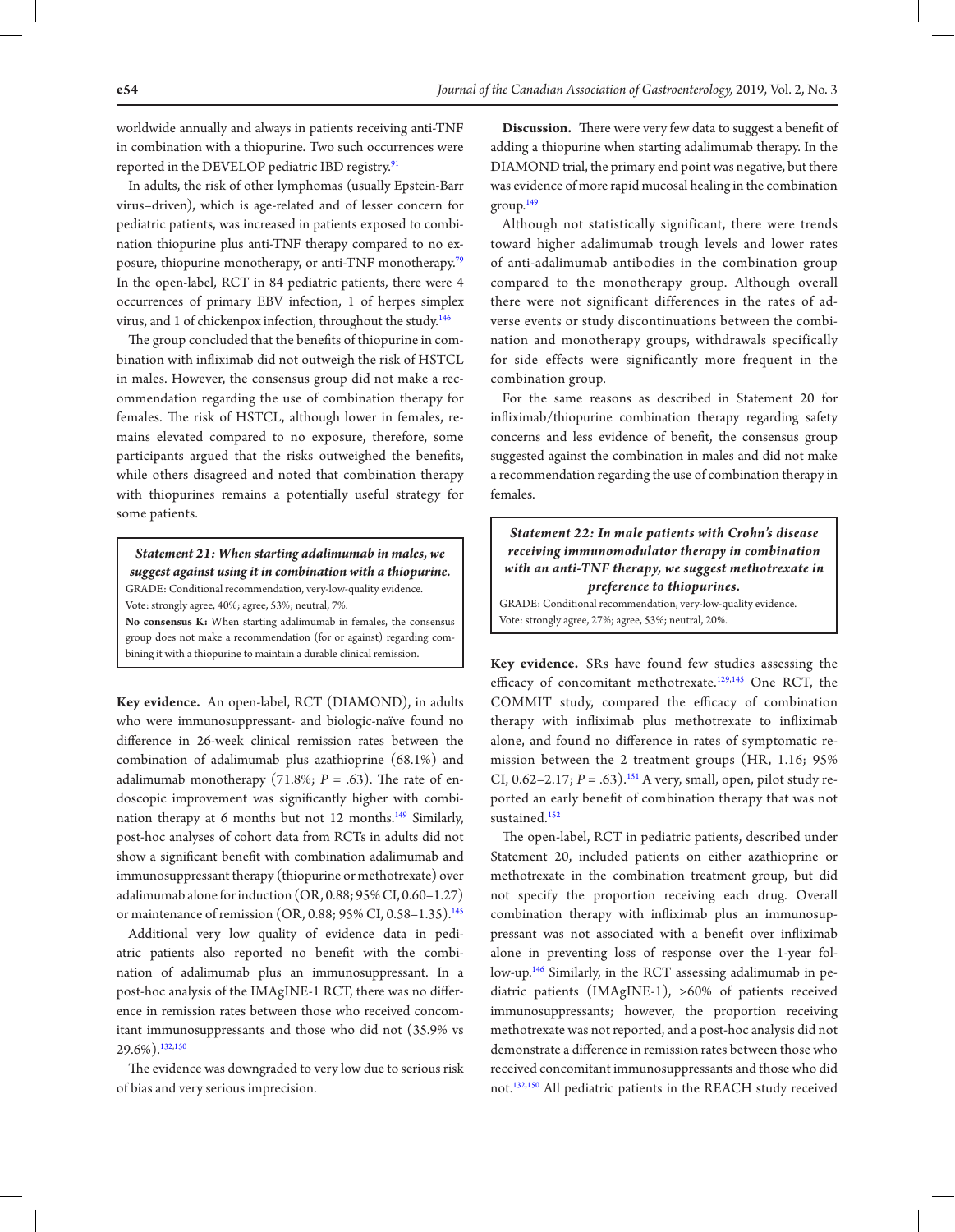concomitant immunosuppressants, but only 10% specifically received methotrexate.<sup>131</sup>

The quality of evidence was downgraded to very low due to serious risk of bias and very serious imprecision.

**Discussion.** Although the double-blind, placebo-controlled RCT failed to show a benefit with combination anti-TNF and methotrexate therapy, the evidence was assessed as very low quality.[151](#page-27-27) The trial demonstrated that combination infliximab plus methotrexate was associated with a lower likelihood of developing antibodies to infliximab (4% vs 20%; *P* = .01), and there was a trend to higher median serum trough infliximab concentrations (6.35 μg/mL vs 3.75 μg/mL; *P* = .08). However, there was no significant clinical benefit. Of note, there were very high success rates among the patients in this trial, potentially due to the use of systemic corticosteroids to induce remission in all patients. The high success rate in both arms of the trial may have resulted in a lack of power to demonstrate clinical benefit of concomitant methotrexate.<sup>151</sup>

The most frequent adverse event with methotrexate therapy is nausea (up to 25% of patients), however, there is a risk of rare, but serious adverse events, including hepatotoxicity, bone marrow suppression, hypersensitivity pneumonitis, gastrointestinal toxicity, teratogenicity, and infections.[153](#page-27-29) In contrast to thiopurines (see Statement 20), methotrexate has not been associated with an increased incidence of lymphoma, however, historic rates of use in CD are low.<sup>153</sup>

Although a vote was conducted, both insufficient evidence and lack of consensus prevented the group from making a recommendation regarding combining infliximab or adalimumab with methotrexate to maintain a durable clinical remission in all patients or males alone. However, if a clinician judges a patient to require the combination of an anti-TNF and an immunosuppressant, the consensus group suggested that methotrexate should be used over thiopurines in males. This was a conditional suggestion, as, despite the lower risk of lymphoma, there are other safety concerns in addition to a lack of evidence demonstrating the efficacy of combination therapy with methotrexate in CD.

*Statement 23: In patients with Crohn's disease who have a suboptimal clinical response to anti-TNF induction therapy or loss of response to maintenance therapy, we suggest regimen intensification informed by therapeutic drug monitoring.*

GRADE: Conditional recommendation, very-low-quality evidence. Vote: strongly agree, 53%; agree, 47%.

**Key evidence.** One RCT (TAXIT) evaluated the efficacy of regular therapeutic drug monitoring (TDM) in adults with IBD, who were stable on infliximab maintenance therapy, and had their dose proactively optimized before study entry to achieve an infliximab trough concentration between  $3-7 \ \mu g/mL$ .<sup>154</sup> Among CD patients, there was no significant difference in clinical remission rates between those who were randomized to dosing guided by TDM and those randomized to standard clinically-based dosing  $(62.6\% \text{ vs } 54.9\%; P = .353)$ . Relapse rates were significantly lower in patients who received TDM-based dosing compared to those who received clinically based dosing (17% vs 7%;  $P = .018$ ); however, this was in the combined IBD population.

The majority of data related to TDM come from observational studies, which have been assessed in SR&MAs of studies in adults using infliximab<sup>155,[156](#page-27-32)</sup> or adalimumab.<sup>157</sup> These analyses showed that antibodies to anti-TNFs were associated with greater likelihood of loss of response,<sup>156,[157](#page-27-33)</sup> and higher serum anti-TNF levels were associated with a greater probability of clinical remission and mucosal healing.<sup>[155,](#page-27-31)[157](#page-27-33)</sup> However, these studies do not assess whether using TDM proactively will have an impact on patient outcomes, as opposed to reactive TDM when patients are symptomatic.

In the IMAgINE-1 study in pediatric patients, higher trough levels were associated with greater rates of remission, but there was no correlation between antibodies to anti-TNF therapy and remission/response ( $n = 6$  patients with antibodies).<sup>[158](#page-27-34)</sup> In a retrospective case series of pediatric patients with IBD, those with very low infliximab drug levels had high rates of infliximab antibodies, non-response, or loss of response.[159](#page-27-35)

The quality of evidence was downgraded to very low due to serious risk of bias and very serious imprecision.

**Discussion.** Evidence suggests that regimen intensification (increasing the dose or shortening the dosing interval) may help increase remission rates. In TAXIT, dose optimization before randomization resulted in significant improvements in remission rates (88% vs 65%;  $P = .02$ ) and median C-reactive protein concentrations (3.2 mg/L vs 4.3 mg/L; *P* < .001) compared to before dose escalation.<sup>[154](#page-27-30)</sup> Two SRs of case series have shown response rates of about 54%–90%, and remission rates of about 31%–40% among patients who underwent dose intensifica-tion.<sup>[160](#page-27-36),161</sup> In addition, among pediatric patients losing response in the REACH trial, planned dose intensification resulted in 75% of patients ( $n = 24/32$ ) regaining response.<sup>[131](#page-27-8)</sup>

Observational data suggest that antibodies to anti-TNFs are associated with greater likelihood of loss of response, and higher serum anti-TNF levels are associated with a greater likelihood of maintained remission. However, the only RCT that prospectively assessed the impact of proactive TDM to guide dosing during infliximab maintenance therapy demonstrated no significant benefit in its primary outcome of higher clinical remission rate at 1 year.<sup>[154](#page-27-30)</sup> In a small, single-blind RCT, treatment of secondary anti-TNF failure using an algorithm based on combined drug serum levels and antibody measurements significantly reduced average treatment costs per patient compared with routine dose escalation.<sup>162</sup> The TDM-guided approach did not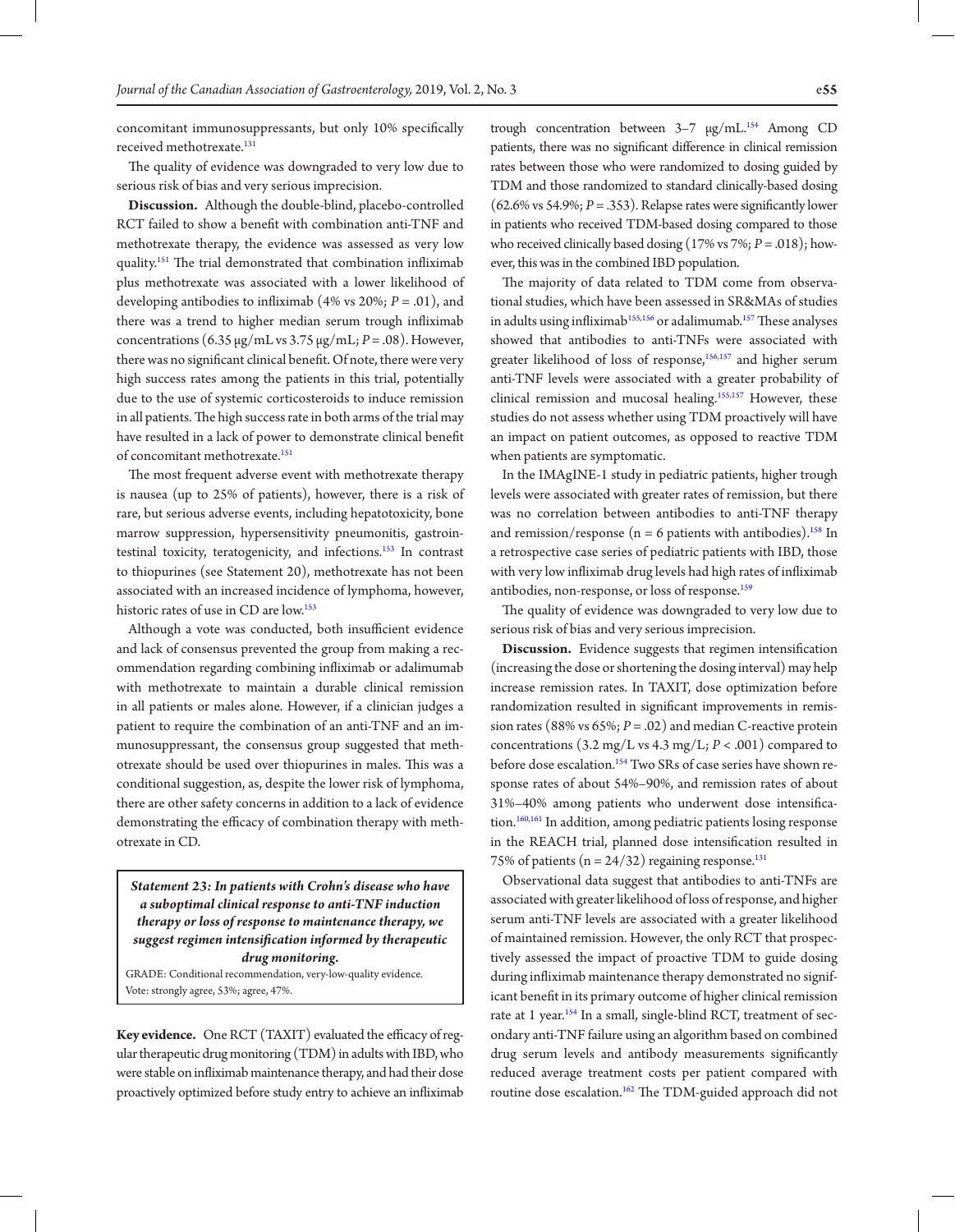have a negative effect on clinical efficacy, and was cost-effective during longer-term follow-up.<sup>163</sup>

Based on the evidence that regimen intensification can improve outcomes, the consensus group suggested this strategy before considering a change in therapy. The statement was a conditional suggestion because of uncertainties of TDM, not uncertainty pertaining to the value of dose intensification.

**No consensus L:** In patients with Crohn's disease who have achieved a clinical remission with anti-TNF therapy, the consensus group does not make a recommendation (for or against) regarding assessment for mucosal healing within the first year to determine the need to modify therapy.

**Key evidence.** Evidence for the potential benefits of mucosal healing and the rates of mucosal healing with anti-TNF therapy were discussed under Statement 16.

**Discussion.** The discussion around the utility of assessing for mucosal healing was discussed under Statement 16.

In the context of anti-TNF therapy, the consensus group did not make a recommendation regarding endoscopic assessment of mucosal healing among patients in clinical remission. Data concerning endoscopic healing achieved with other agents, including alternate pathway biologic therapies, are very sparse. In addition, the degree of mucosal healing warranting a change in therapy has not been defined, nor has the ideal duration of therapy before assessing for endoscopic healing.

#### Non-Anti–Tumor Necrosis Factor Biologic Therapy

*Statement 24: In patients with moderate to severe Crohn's disease who fail to achieve or maintain clinical remission with anti–TNF-based therapy, we suggest ustekinumab to induce and maintain clinical remission.*

GRADE: Conditional recommendation, moderate-quality evidence for induction, moderate-quality evidence for maintenance. Vote: strongly agree, 47%; agree, 53%

**Key evidence.** Evidence for the efficacy of ustekinumab for induction of remission was available from 4 RCTs in adult patients, including both patients who had and those who had not failed anti-TNF therapy.<sup>164-166</sup> In an SR&MA of these 4 trials  $(n = 1947)$ , ustekinumab was significantly better than placebo for the outcome of failure to achieve remission (RR, 0.91; 95% CI, 0.86-0.95).<sup>167</sup>

Two RCTs were conducted in patients who had previously failed anti-TNF therapy[.164](#page-27-41),[165](#page-27-42) In CERTIFI, there were no significant differences in remission rates at week 6, despite ustekinumab being associated with a higher response rate compared to placebo.<sup>165</sup> However, in the UNITI-1 trial, 1 intravenous infusion of ustekinumab at 6 mg/kg resulted in improved rates of both response (34%) and remission (21%) at week 8, compared to placebo (22% and 7%, respectively).<sup>[164](#page-27-41)</sup>

Two RCTs assessed the use of ustekinumab as maintenance therapy in patients who previously failed anti-TNF therapy.<sup>[164](#page-27-41)[,165](#page-27-42)</sup> In the CERTIFI trial, ustekinumab resulted in significantly increased rates of clinical remission at 22 weeks compared with placebo  $(41.7\% \text{ vs } 27.4\%; P = .03).$ <sup>165</sup> In the combined population in the UNITI-IM trial, which included responding patients who had previously failed either anti-TNF or were biologicnaïve but had failed conventional therapy, significantly more patients were in remission with maintenance ustekinumab after 1 year of treatment compared to placebo (49%–53% vs 36%). In the UNITI-1 subgroup of patients with prior anti-TNF failure, there were no significant differences in clinical remission rates between ustekinumab and placebo at 1 year.<sup>[164](#page-27-41)</sup>

In the SR&MA, there were no significant differences in the rates of adverse events, serious adverse events, or withdrawals due to adverse events.<sup>[167](#page-27-40)</sup>

No RCTs assessing ustekinumab in pediatric patients with CD were found.

The quality of evidence was downgraded to moderate due to indirectness with respect to populations (lack of pediatric data).

**Discussion.** Ustekinumab has demonstrated efficacy for induction and maintenance of remission in the overall patient population, as well as patients who have previously failed or were unable to tolerate anti-TNF therapy.

No RCTs in pediatric patients with CD were found; specific, pediatric case-series and experience among participants are still limited.<sup>168-170</sup> Among the 6 cases reported, all had previous primary or secondary failure, or intolerance to, anti-TNF therapy, and 3 of the 6 successfully achieved clinical remission.

Ustekinumab has been studied in a RCT in adolescent patients from 12 to 17 years of age with plaque psoriasis.<sup>171</sup> There were no significant differences in the rates of adverse events between ustekinumab and placebo at 12 weeks.<sup>171</sup> Infections were the most common adverse events, primarily nasopharyngitis, upper respiratory tract infections, and pharyngitis. During the 60-week follow-up, there were no reported malignancies, tuberculosis, opportunistic infections, anaphylactic reactions, or serum sickness-like reactions.

Based on the evidence for efficacy in adults and the reported safety in pediatric patients with plaque psoriasis, the consensus group made a conditional suggestion in favor of ustekinumab therapy in patients who have failed anti-TNF therapy. This was a conditional suggestion because of the lack of RCTs in pediatric patients with CD and the modest effect sizes in the adult trials.

**No consensus M:** In patients with moderate to severe Crohn's disease who fail to achieve or maintain clinical remission with an anti-TNF*–*based therapy, the consensus group does not make a recommendation (for or against) regarding the use vedolizumab to induce and maintain clinical remission.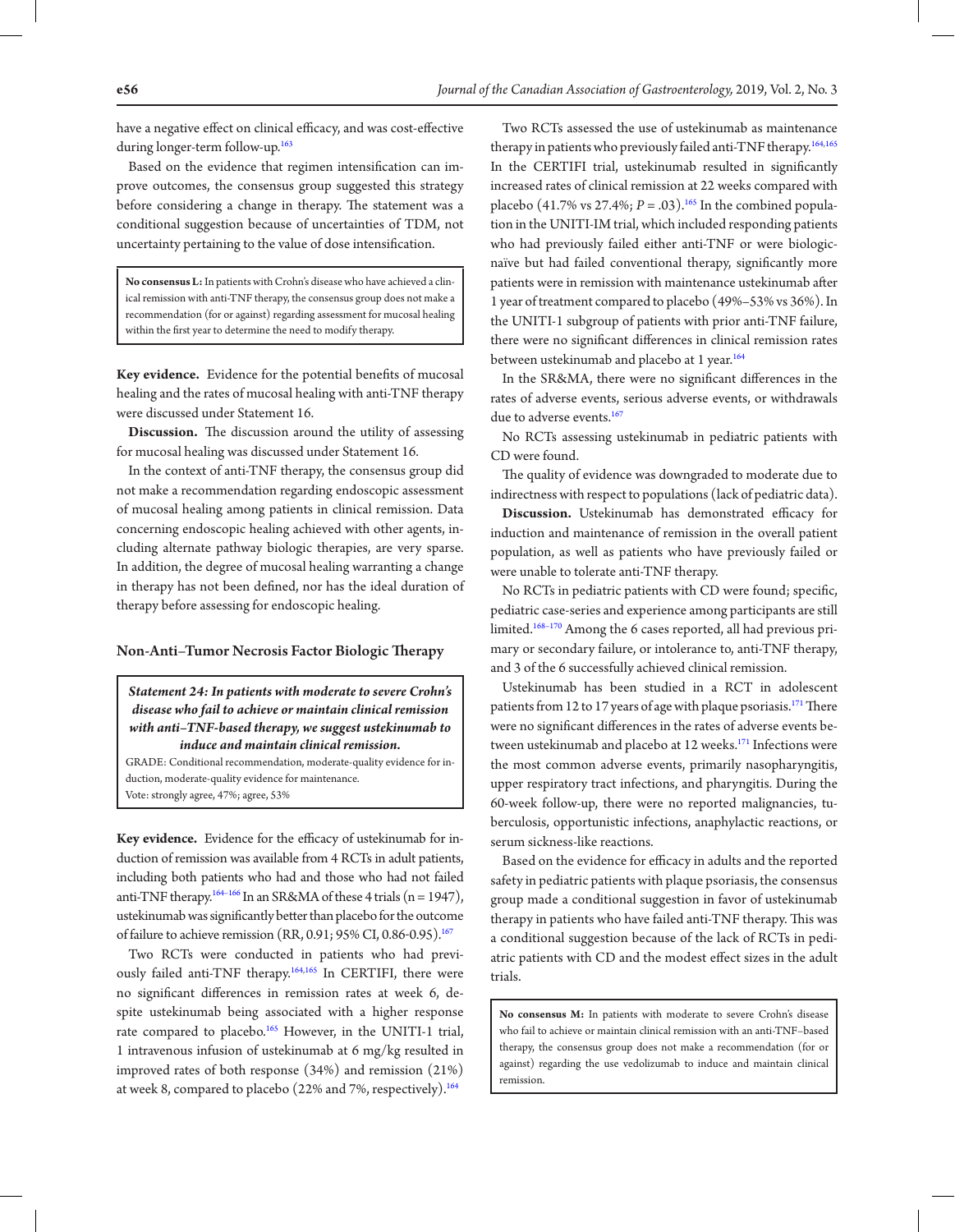**Key evidence.** Evidence for the efficacy of vedolizumab for induction therapy was available from 3 RCTs in adults with CD who had previously failed anti-TNF therapy.<sup>[172](#page-28-1),173</sup> or had no prior anti-TNF exposure,<sup>174</sup> which have been analyzed in sev-eral SR&MAs.<sup>[129](#page-27-6),175</sup> For the outcome of failure to induce symptomatic remission, vedolizumab was superior to placebo in the combined patient group (RR, 0.87; 95% CI, 0.79-0.95), and trended to benefit in the subgroup of patients who had previously failed anti-TNF therapy (RR, 0.89; 95% CI, 0.78-1.01).<sup>175</sup>

In the RCT that assessed the efficacy of vedolizumab maintenance therapy among responders to induction therapy, vedolizumab resulted in significantly higher 1-year remission rates compared to placebo (36%‒39% vs 22%; OR, 2.20; 95% CI, 1.40-3.44).<sup>129,[172](#page-28-1)</sup> Among those who had previously failed anti-TNF therapy, but who achieved clinical "response" at week 6 and were then re-randomized to vedolizumab vs placebo maintenance therapy, continuation of vedolizumab was significantly more effective than placebo.<sup>172</sup> There were no significant differences in the rates of serious adverse events, infections, or malignant neoplasms between vedolizumab and placebo.<sup>[129](#page-27-6)</sup>

The evidence was assessed as very low quality due to the significant heterogeneity among the induction studies, as well as imprecision and indirectness. No RCTs assessing vedolizumab in pediatric patients with CD were found.

The evidence was downgraded to very low due to serious inconsistency, indirectness with respect to populations (paucity of pediatric data), and serious imprecision.

**Discussion.** No RCTs in pediatric patients with CD were found, but a small, prospective observational study<sup>[176](#page-28-5)</sup> and case reports[177,](#page-28-6)[178](#page-28-7) suggest it may be beneficial in some children who have previously failed anti-TNF therapy. In the prospective study, 25% of patients with CD achieved remission at week 14 and 31% at week 22.<sup>[176](#page-28-5)</sup> The retrospective case reports of pediatric patients with IBD found that vedolizumab tended to be slower acting and have lower remission rates in patients with CD compared to those with ulcerative colitis.<sup>[177](#page-28-6),178</sup> Long-term, open-label follow-up data report low rates of infusion reactions, serious infections, and malignancy.<sup>179,[180](#page-28-9)</sup>

The consensus group did not make a recommendation for or against the use of vedolizumab in patients who had failed prior anti-TNF therapy. Vedolizumab did not show a significant benefit over placebo for induction of remission in prior treatment failures in the SR&MA[.175](#page-28-4) One RCT in the setting of maintenance of remission suggested benefit in patients who had responded to vedolizumab induction therapy compared to placebo, but anticipated efficacy is overall very low in this anti-TNF failure population.<sup>172</sup> Finally, there were no RCTs in pediatric patients in any disease state, and very limited safety data in the pediatric population. It is anticipated that experience will gradually accrue in pediatric patients with less treatmentrefractory disease. In the current era of access only for patients having failed anti-TNF, the consensus group concluded that evidence of efficacy in CD was less convincing than that for ustekinumab, the other non-anti-TNF biologic.

#### Alternative Therapies

*Statement 25: In patients with Crohn's disease, we recommend against cannabis or derivatives to induce or maintain remission.* GRADE: Strong recommendation, very-low-quality evidence. Vote: strongly agree, 87%; agree, 7%; neutral, 7%.

**Key evidence.** Cannabis or derivatives has been assessed in 2 small RCTs in adults with CD inadequately controlled on steroids, immunomodulators, or anti-TNF therapy[.181](#page-28-10),[182](#page-28-11) Both trials reported no significant differences in remission rates with either medical cannabis cigarettes or oral cannabidiol compared to placebo.[181,](#page-28-10)[182](#page-28-11) These studies included a total of 40 patients. No side effects and no withdrawal symptoms on discontinuation were reported. A patient survey reported higher rates of surgical intervention among patients with IBD who smoked cannabis to relieve their symptoms, compared to those who did not.<sup>183</sup> However, because of the cross-sectional design, this could represent reverse causation.

The quality of evidence was downgraded to very low due to serious risk of bias, serious indirectness with respect to populations (no pediatric data), and very serious imprecision.

**Discussion.** There is increasing interest in medical marijuana; however, there is currently no support for the use of cannabis for the treatment of CD. Although one RCT showed improvement in quality of life with cannabis cigarettes,<sup>181</sup> both RCTs demonstrated no significant benefit of cannabis for clinical remission, or an objective measure of disease activity (C-reactive protein).[181](#page-28-10)[,182](#page-28-11)

A review of the literature by the Canadian Paediatric Society concluded that cannabis use during adolescence can cause changes to the developing brain, and has been linked to substance use disorders, tobacco smoking, increased rates of psychiatric illnesses, cognitive decline, and diminished school performance and lifetime achievement.<sup>[184](#page-28-13),185</sup> They recommended that sales of all cannabis products to children and adolescents be prohibited in order to protect these individuals from the potential harms associated with cannabis use.<sup>[184,](#page-28-13)[185](#page-28-14)</sup>

Based on the lack of evidence for efficacy in the treatment of CD, and the potential harms associated with long-term use, the consensus group made a strong recommendation against the use of cannabis products in pediatric patients with CD.

#### **Future Research Directions**

The management of CD in pediatric patients has been inadequately studied, with most data being extrapolated from studies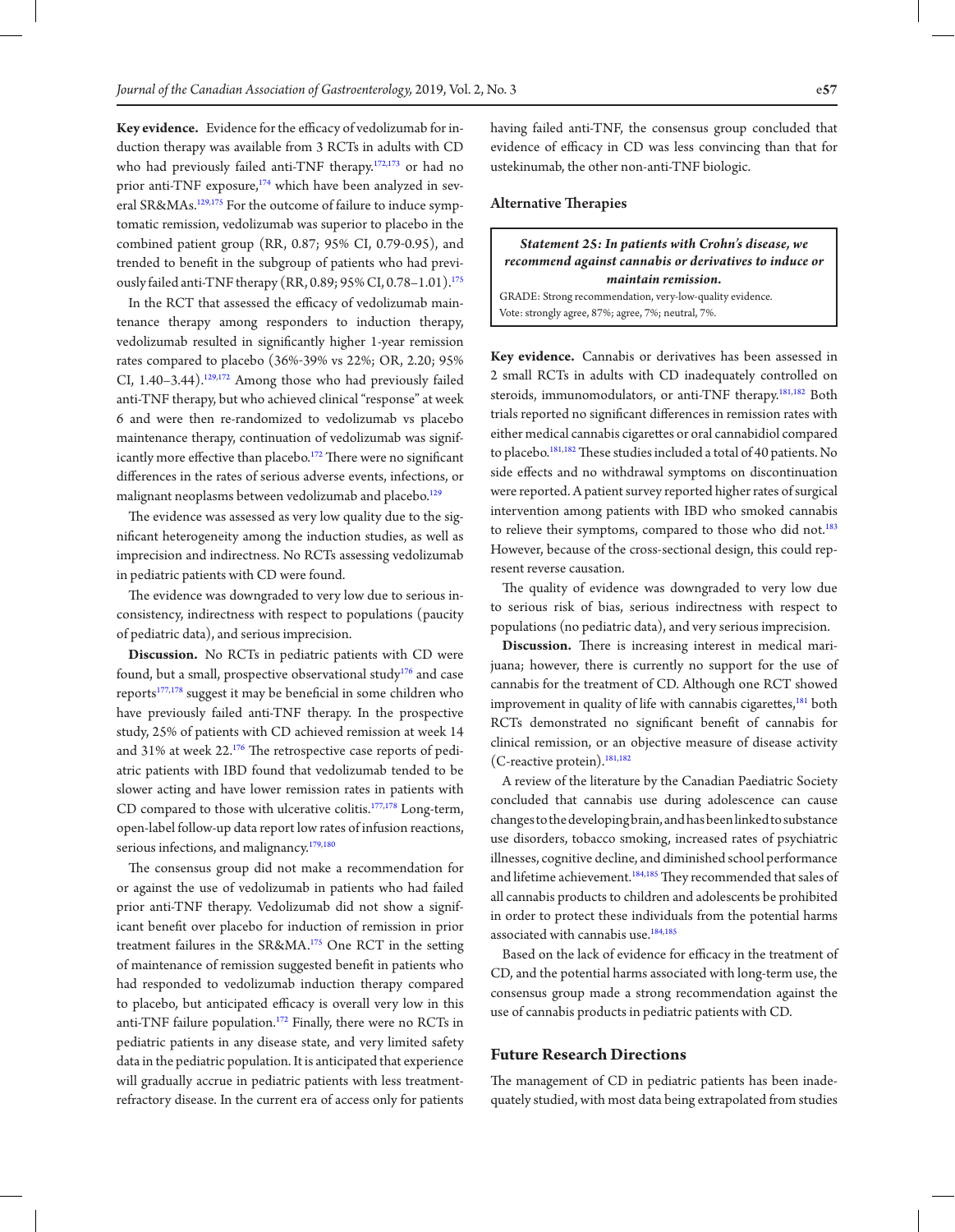in adult patients. Overall, there is a need for more RCTs of CD management strategies in pediatric populations, including positioning of biologic therapies relative to immunomodulators. The identification of molecular markers predictive of disease course would constitute a significant advance, allowing early selection of the most appropriate treatment plan for individual patients. More data are needed to define the efficacy and optimal protocol for EEN in pediatric patients, especially as a firstline treatment.

There is an absence of RCT data on the use of non–anti-TNF biologic therapies in pediatric patients, for both induction and maintenance therapy. The role of switching out of class in pediatric patients who have achieved clinical remission with anti-TNF therapy should be assessed. All trials in pediatric CD should include outcomes of mucosal healing and, importantly, should strive to determine the degree of healing required to meaningfully modify the long-term course of the disease beginning in childhood.

### **Summary**

Previous guidelines on the medical management of pediatric Crohn's disease were developed through traditional expert consensus-based methodology without formal assessment of the quality of evidence.<sup>[8](#page-24-7)</sup> The current guidelines present recommendations for pediatric patients with CD based on the GRADE framework with systematic review of the literature and rigorous assessment of the quality of evidence. Consensus was reached for or against 25 statements relating to main treatment options: aminosalicylates, budesonide, systemic corticosteroids, exclusive enteral nutrition, thiopurines, methotrexate, anti-TNF biologics, non–anti-TNF biologics, and cannabis ([Table 1\)](#page-4-0). When consensus was not reached for a particular statement even after a thorough systematic review of the quality of evidence, balance of harms and benefits, values and preferences, as well as resource use, no recommendation was made. Instead, we presented the evidence and discussed the reasons we were not able to make a judgment. It is hoped that the available information will enhance the discussion between the clinician and the patient and enable the patient to make an evidence-based informed decision that is consistent with his or her own values and preferences.

It is important to note that there is discordance in the strength of recommendation and quality of evidence in 7 statements where strong recommendations were made against certain treatments based on low- or very-low-quality evidence of no benefit, but of potential harms due to side effects of medications. A judgment was made by the consensus group that there was also harm in not providing more effective treatment options in children. The implications of inadequately treated CD are of particular importance in children because of the potentially serious and irreversible consequences of growth impairment,

delayed sexual maturation, as well as psychosocial, mental, and emotional maldevelopment. These effects may be long-lasting, persisting even after recovery from the disease. Undoubtedly, there is subjectivity in making this judgment regarding the strong desirability of avoiding irreparable harms to a child. However, GRADE does not seek to eliminate subjective judgments (appropriate or inappropriate). Such judgments are an inevitable part of rating evidence and making recommendations, but one merit of the GRADE system is that judgments are made in a systematic, explicit, and transparent manner.

While the goal of therapy is typically deep remission (clinical remission and mucosal healing), this could not be selected as the primary outcome for this guideline because, until recently, only clinical remission and response (not mucosal healing) have been assessed in the majority of RCTs. However, the consensus group endorsed the importance of achieving endoscopic mucosal healing, while acknowledging that more research is required to fully understand other aspects of intestinal healing, including the transmural nature of the disease and submucosal inflammatory histology.

These guidelines should help to optimize the use and proper positioning of existing medical therapies and improve outcomes in pediatric patients with CD. However, substantial unanswered questions remain. Studies in pediatric patients are needed to define optimal use of exclusive EN, positioning of biologic therapies vs immunomodulators, and of established anti-TNF agents vs emerging alternate pathway biologic therapies. As well, with the rapid advent of new treatments and therapies for CD, the term *conventional therapy* may become obsolete, as many of today's novel therapies will become tomorrow's standard treatments. These guidelines will be reconsidered and updated as appropriate when important new evidence emerges.

# **Canadian Association of Gastroenterology Statement**

This clinical practice guideline (CPG) on the management of pediatric CD was developed under the direction of Drs David Mack and Anne Griffiths, in accordance with the policies and procedures of the CAG and under the direction of CAG Clinical Affairs. It has been reviewed by the CAG Practice Affairs and Clinical Affairs Committees and the CAG Board of Directors. The CPG was developed following a thorough consideration of medical literature and the best available evidence and clinical experience. It represents the consensus of a Canadian and International panel composed of experts on this topic. The CPG aims to provide a reasonable and practical approach to care for specialists and allied health professionals are charged with the duty of providing optimal care to patients and families, and can be subject to change as scientific knowledge and technology advance and as practice patterns evolve.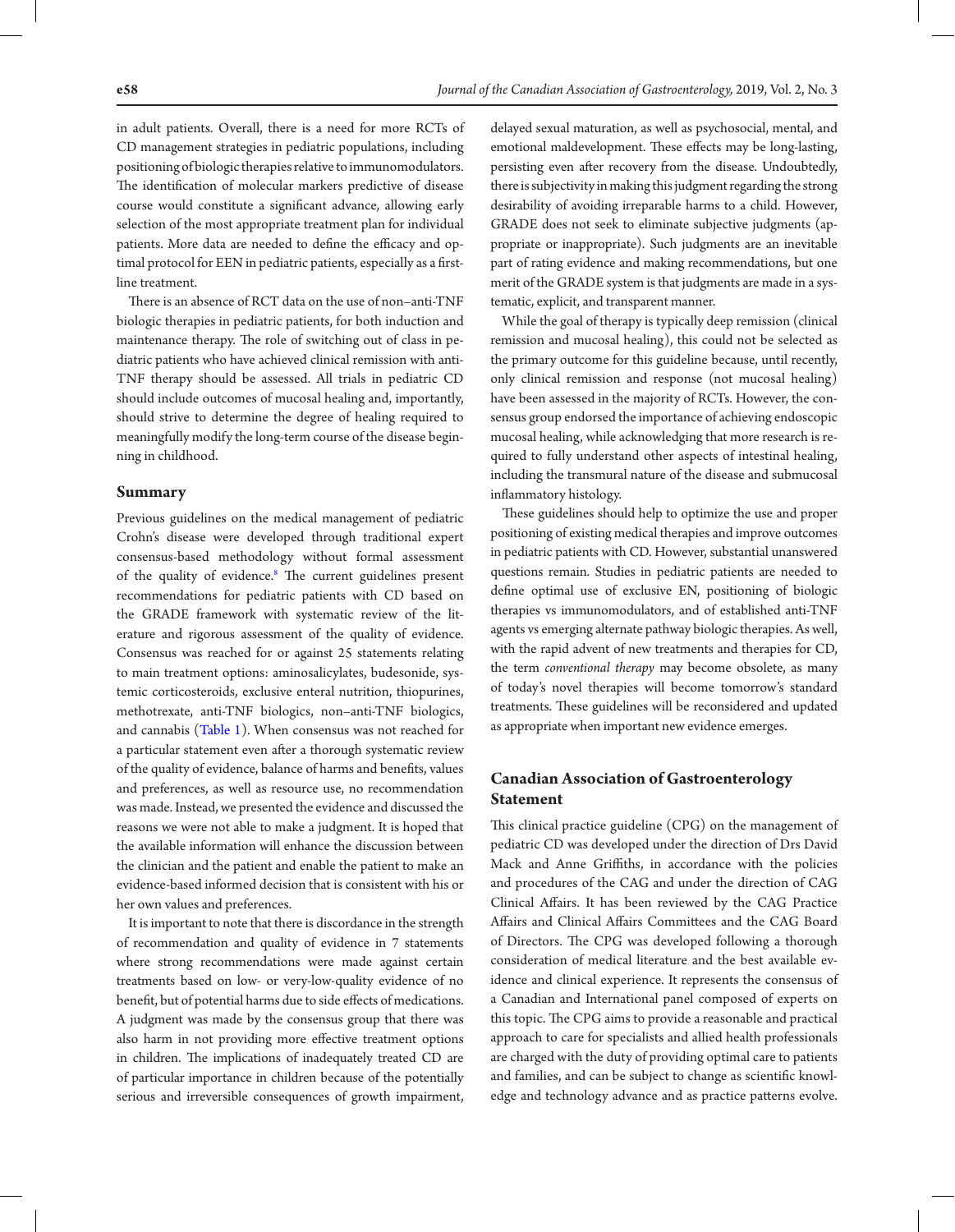The CPG is not intended to be a substitute for physicians using their individual judgment in managing clinical care in consultation with the patient, with appropriate regard to all the individual circumstances of the patient, diagnostic and treatment options available, and available resources. Adherence to these recommendations will not necessarily produce successful outcomes in every case.

#### **Supplementary Material**

Note: To access the supplementary material accompanying this article, visit the online version of *Gastroenterology* at [www.gastrojournal.org,](http://www.gastrojournal.org) and at [https://doi.org/10.1053/j.](https://doi.org/10.1053/j.gastro.2019.03.022) [gastro.2019.03.022.](https://doi.org/10.1053/j.gastro.2019.03.022)

#### **Reprint requests**

Address requests for reprints to: Anne Griffiths, MD, Hospital for Sick Children, 555 University Avenue, Toronto, Ontario M5G 1X8, Canada. e-mail: anne.griffiths@sickkids.ca; fax: (416) 813–6531.

#### **Acknowledgments**

The consensus group would like to thank Paul Sinclair and Karen Sparkes (Canadian Association of Gastroenterology representatives) for administrative and technical support and logistical assistance, and Pauline Lavigne and Steven Portelance (unaffiliated) for medical writing services, supported by funds from the Canadian Association of Gastroenterology. Author contributions: All authors contributed to the developing the recommendations, and crafting the manuscript.

#### **Conflicts of interest**

These authors disclose the following: EIB participated in an advisory board for AbbVie but did not receive compensation for participation, financial or otherwise. JC has served on advisory boards for Janssen, and consulted for Nestle Health Sciences. JD has served on advisory boards for AbbVie and Janssen, received research support from Janssen, and participated in speaker's bureaus for AbbVie and Janssen. PM has served on advisory boards for Allergan and Shire, received research support from Takeda, and participated in speaker's bureaus for AbbVie and Allergan. PC has served on advisory boards for Janssen, and participated in speaker's bureaus for AbbVie and Janssen. CD has served on advisory boards for AbbVie and Janssen and has participated as a speaker/moderator for both companies, though not part of a speaker's bureau. WE has served on advisory boards for AbbVie and Janssen, and received research support from Janssen. HH has served on advisory boards for AbbVie and Janssen, and received research support from AbbVie, Allergan, and Janssen. PJ has served on advisory boards for Ferring. AO has served on advisory boards for AbbVie and Janssen, and received research support from AbbVie, Astellas, Janssen, and Shire. MS has served on advisory boards for AbbVie and Janssen. TW has served on advisory boards for AbbVie and Janssen, received research support from AbbVie, and participated in speaker's bureaus for AbbVie, Janssen, and Nestle Health Sciences. MK has consulted for AbbVie, GlaxoSmithKline, and Janssen, received research support from AbbVie and Janssen, participated in speaker's bureaus for AbbVie, and has owned stock in GlaxoSmithKline and Janssen. JM has served on advisory boards for AbbVie, Allergan, AstraZeneca, Boehringer-Ingelheim, Celgene, Celltrion, Ferring, Hospira, Janssen, Merck, Proctor & Gamble, Pfizer, Pharmascience, Shire, and Takeda, and participated in speaker's bureaus for AbbVie, Allergan, Ferring, Janssen, Proctor & Gamble, Shire, and Takeda. AG has served on advisory boards for AbbVie, Janssen, Celgene, Ferring, Pfizer, Gilead, and Lilly, received research support from AbbVie, and participated in speaker's bureaus for AbbVie and Janssen. The remaining authors disclose no conflicts.

#### **Funding**

This guideline was supported through unrestricted grants to the Canadian Association of Gastroenterology by AbbVie and Takeda Canada, which had no involvement in any aspect of the guideline development or manuscript preparation. In addition, this guideline was supported by a Planning and Dissemination Grant from the Canadian Institutes of Health Research Institute of Nutrition, Metabolism and Diabetes. EIB was supported by a New Investigator Award from the Canadian Institutes of Health Research, Crohn's and Colitis Canada, and the Canadian Association of Gastroenterology. EIB was also supported by a Career Development Award and the Career Enhancement Program from the Canadian Child Health Clinician Scientist Program.

#### **References**

- <span id="page-24-0"></span>1. Ng SC, Shi HY, Hamidi N, et al. Worldwide incidence and prevalence of inflammatory bowel disease in the 21st century: a systematic review of population-based studies. Lancet 2017;390:2769–2778.
- <span id="page-24-1"></span>2. Benchimol EI, Bernstein CN, Bitton A, et al. Trends in epidemiology of pediatric inflammatory bowel disease in canada: distributed network analysis of multiple population-based provincial health administrative databases. Am J Gastroenterol 2017;112:1120–1134.
- <span id="page-24-2"></span>3. Dhaliwal J, Church P, Mack D, et al. Phenotypic variation in pediatric IBD by age: a multi-centre prospective inception cohort study of the Canadian Children IBD Network. J Crohn's Colitis. In press.
- <span id="page-24-3"></span>4. Levine A, Griffiths A, Markowitz J, et al. Pediatric modification of the Montreal classification for inflammatory bowel disease: the Paris classification. Inflamm Bowel Dis 2011;17:1314–1321.
- <span id="page-24-4"></span>5. Peyrin-Biroulet L, Sandborn W, Sands BE, et al. Selecting therapeutic targets in inflammatory bowel disease (STRIDE): determining therapeutic goals for treat-totarget. Am J Gastroenterol 2015;110:1324–1338.
- <span id="page-24-5"></span>6. Gasparetto M, Guariso G. Crohn's disease and growth deficiency in children and adolescents. World J Gastroenterol 2014;20:13219–13233.
- <span id="page-24-6"></span>7. Gerasimidis K, McGrogan P, Edwards CA. The aetiology and impact of malnutrition in paediatric inflammatory bowel disease. J Hum Nutr Diet 2011;24:313–326.
- <span id="page-24-7"></span>8. Ruemmele FM, Veres G, Kolho KL, et al. Consensus guidelines of ECCO/ ESPGHAN on the medical management of pediatric Crohn's disease. J Crohns Colitis 2014;8:1179–1207.
- <span id="page-24-8"></span>9. Bistritz L, Enns R, Hookey L, et al. CAG policy on the application for, and implementation of, clinical practice guidelines. [https://www.cag-acg.org/images/ publications/](https://www.cag-acg.org/images/ publications/CPGGuidelines_Feb2016_V2.pdf) [CPGGuidelines\\_Feb2016\\_V2.pdf](https://www.cag-acg.org/images/ publications/CPGGuidelines_Feb2016_V2.pdf). Updated 2016. Accessed May 8, 2018.
- <span id="page-24-9"></span>10. Neurath MF, Travis SP. Mucosal healing in inflammatory bowel diseases: a systematic review. Gut 2012;61: 1619–1635.
- <span id="page-24-10"></span>11. Shah SC, Colombel JF, Sands BE, et al. Systematic review with meta-analysis: mucosal healing is associated with improved long-term outcomes in Crohn's disease. Aliment Pharmacol Ther 2016;43:317–333.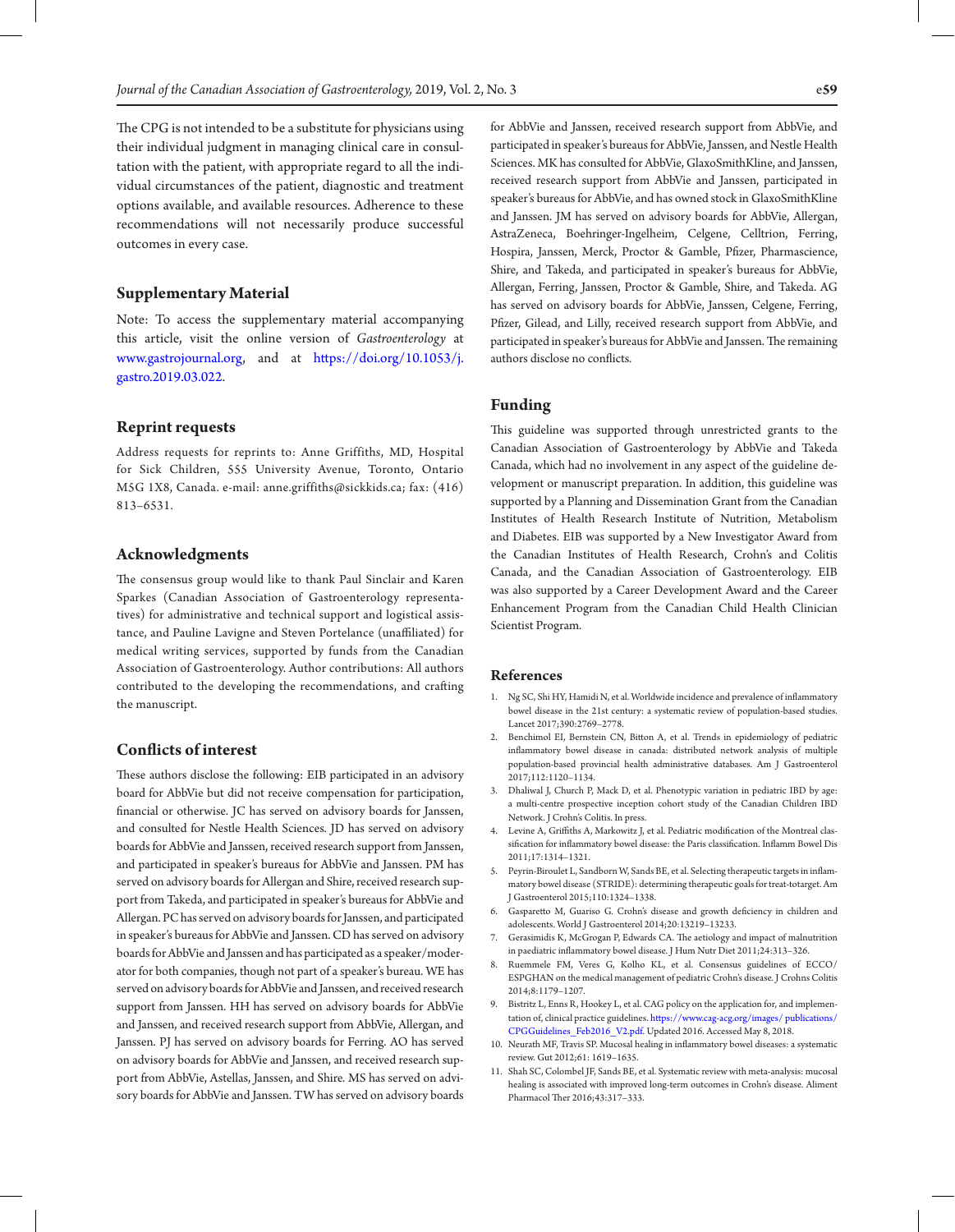- <span id="page-25-38"></span>12. Grover Z, Burgess C, Muir R, et al. Early mucosal healing with exclusive enteral nutrition is associatedwith improved outcomes in newly diagnosed children with luminal Crohn's disease. J Crohns Colitis 2016;10:1159–1164.
- <span id="page-25-0"></span>13. Dalkey N. An experimental study of group opinion: the Delphi method. Futures 1969;1:408–426.
- <span id="page-25-1"></span>14. Cook DJ, Greengold NL, Ellrodt AG, et al. The relation between systematic reviews and practice guidelines. Ann Intern Med 1997;127:210–216.
- <span id="page-25-2"></span>15. Guyatt GH, Oxman AD, Vist GE, et al. GRADE: an emerging consensus on rating quality of evidence and strength of recommendations. BMJ 2008;336:924–926.
- <span id="page-25-3"></span>16. Guyatt GH, Oxman AD, Kunz R, et al. What is "quality of evidence" and why is it important to clinicians? BMJ 2008;336:995–998.
- 17. Bressler B, Marshall JK, Bernstein CN, et al. Clinical practice guidelines for the medical management of nonhospitalized ulcerative colitis: the Toronto consensus. Gastroenterology 2015;148:1035–1058 e3.
- 18. Nguyen GC, Bernstein CN, Bitton A, et al. Consensus statements on the risk, prevention, and treatment of venous thromboembolism in inflammatory bowel disease: Canadian Association of Gastroenterology. Gastroenterology 2014;146:835–848 e6.
- 19. Fallone CA, Chiba N, van Zanten SV, et al. The Toronto consensus for the treatment of Helicobacter pylori infection in adults. Gastroenterology 2016;151:51–69 e14.
- 20. Nguyen GC, Seow CH, Maxwell C, et al. The Toronto consensus statements for the management of inflammatory bowel disease in pregnancy. Gastroenterology 2016;150:734–757 e1.
- 21. Enns RA, Hookey L, Armstrong D, et al. Clinical practice guidelines for the use of video capsule endoscopy. Gastroenterology 2017;152:497–514.
- <span id="page-25-4"></span>22. Guyatt GH, Oxman AD, Kunz R, et al. Going from evidence to recommendations. BMJ 2008;336:1049–1051.
- <span id="page-25-5"></span>23. Ford AC, Kane SV, Khan KJ, et al. Efficacy of 5- aminosalicylates in Crohn's disease: systematic review and meta-analysis. Am J Gastroenterol 2011;106: 617–629.
- <span id="page-25-6"></span>24. Lim WC, Wang Y, MacDonald JK, et al. Aminosalicylates for induction of remission or response in Crohn's disease. Cochrane Database Syst Rev 2016:CD008870.
- <span id="page-25-7"></span>25. Coward S, Kuenzig ME, Hazlewood G, et al. Comparative effectiveness of mesalamine, sulfasalazine, corticosteroids, and budesonide for the induction of remission in Crohn's disease: A Bayesian network meta-analysis. Inflamm Bowel Dis 2017;23:461–472.
- <span id="page-25-8"></span>26. Ransford RA, Langman MJ. Sulphasalazine and mesalazine: serious adverse reactions re-evaluated on the basis of suspected adverse reaction reports to the Committee on Safety of Medicines. Gut 2002;51:536–539.
- <span id="page-25-9"></span>27. Summers RW, Switz DM, Sessions JT Jr, et al. National Cooperative Crohn's Disease Study: results of drug treatment. Gastroenterology 1979;77:847–869.
- <span id="page-25-10"></span>28. Malchow H, Ewe K, Brandes JW, et al. European Cooperative Crohn's Disease Study (ECCDS): results of drug treatment. Gastroenterology 1984;86:249–266.
- <span id="page-25-11"></span>29. Krishan P, Varma S, Kalra H, et al. Sulfasalazine induced DRESS syndrome: a review of case reports. BJMMR 2016;11:1–11.
- <span id="page-25-12"></span>30. Akobeng AK, Zhang D, Gordon M, et al. Oral 5-aminosalicylic acid for maintenance of medicallyinduced remission in Crohn's disease. Cochrane Database Syst Rev 2016:CD003715.
- <span id="page-25-13"></span>31. Cezard JP, Munck A, Mouterde O, et al. Prevention of relapse by mesalazine (Pentasa) in pediatric Crohn's disease: a multicenter, double-blind, randomized, placebocontrolled trial. Gastroenterol Clin Biol 2009; 33:31–40.
- <span id="page-25-14"></span>32. Arber N, Odes HS, Fireman Z, et al. A controlled double blind multicenter study of the effectiveness of 5- aminosalicylic acid in patients with Crohn's disease in remission. J Clin Gastroenterol 1995;20:203–206.
- <span id="page-25-15"></span>33. Khan KJ, Ullman TA, Ford AC, et al. Antibiotic therapy in inflammatory bowel disease: a systematic review and meta-analysis. Am J Gastroenterol 2011;106:661–673.
- <span id="page-25-16"></span>34. Su JW, Ma JJ, Zhang HJ. Use of antibiotics in patients with Crohn's disease: a systematic review and metaanalysis. J Dig Dis 2015;16:58–66.
- <span id="page-25-17"></span>35. Prantera C, Lochs H, Campieri M, et al. Antibiotic treatment of Crohn's disease: results of a multicentre, double blind, randomized, placebo-controlled trial with rifaximin. Aliment Pharmacol Ther 2006;23:1117–1125.
- <span id="page-25-18"></span>36. Prantera C, Lochs H, Grimaldi M, et al. Rifaximinextended intestinal release induces remission in patients with moderately active Crohn's disease. Gastroenterology 2012;142:473–481 e4.
- <span id="page-25-19"></span>37. Patton PH, Parker CE, MacDonald JK, et al. Anti-tuberculous therapy for maintenance of remission in Crohn's disease. Cochrane Database Syst Rev 2016:CD000299.
- <span id="page-25-20"></span>38. Jigaranu AO, Nedelciuc O, Blaj A, et al. Is rifaximin effective in maintaining remission in Crohn's disease? Dig Dis 2014;32:378–383.
- <span id="page-25-28"></span>39. Ford AC, Bernstein CN, Khan KJ, et al. Glucocorticosteroid therapy in inflammatory bowel disease: systematic review and meta-analysis. Am J Gastroenterol 2011; 106:590–599; quiz 600.
- <span id="page-25-22"></span>40. Moja L, Danese S, Fiorino G, et al. Systematic review with network meta-analysis: comparative efficacy and safety of budesonide and mesalazine (mesalamine) for Crohn's disease. Aliment Pharmacol Ther 2015; 41:1055–1065.
- <span id="page-25-21"></span>41. Rezaie A, Kuenzig ME, Benchimol EI, et al. Budesonide for induction of remission in Crohn's disease. Cochrane Database Syst Rev 2015:CD000296.
- <span id="page-25-23"></span>42. Escher JC. European Collaborative Research Group on Budesonide in Paediatric IBD. Budesonide versus prednisolone for the treatment of active Crohn's disease in children: a randomized, double-blind, controlled, multicentre trial. Eur J Gastroenterol Hepatol 2004; 16:47–54.
- <span id="page-25-24"></span>43. Levine A, Weizman Z, Broide E, et al. A comparison of budesonide and prednisone for the treatment of active pediatric Crohn disease. J Pediatr Gastroenterol Nutr 2003;36:248–252.
- <span id="page-25-25"></span>44. Levine A, Kori M, Dinari G, et al. Comparison of two dosing methods for induction of response and remission with oral budesonide in active pediatric Crohn's disease: a randomized placebo-controlled trial. Inflamm Bowel Dis 2009;15:1055–1061.
- <span id="page-25-26"></span>45. Cohen SA, Aloi M, Arumugam R, et al. Enteric-coated budesonide for the induction and maintenance of remission of Crohn's disease in children. Curr Med Res Opin 2017;33:1261–1268.
- <span id="page-25-27"></span>46. Ahmet A, Benchimol EI, Goldbloom EB, et al. Adrenal suppression in children treated with swallowed fluticasone and oral viscous budesonide for eosinophilic esophagitis. Allergy Asthma Clin Immunol 2016;12:49.
- <span id="page-25-29"></span>47. Kuenzig ME, Rezaie A, Seow CH, et al. Budesonide for maintenance of remission in Crohn's disease. Cochrane Database Syst Rev 2014:CD002913.
- <span id="page-25-30"></span>48. Lichtenstein GR, Bengtsson B, Hapten-White L, et al. Oral budesonide for maintenance of remission of Crohn's disease: a pooled safety analysis. Aliment Pharmacol Ther 2009;29:643–653.
- <span id="page-25-31"></span>49. Kundhal P, Zachos M, Holmes JL, et al. Controlled ileal release budesonide in pediatric Crohn disease: efficacy and effect on growth. J Pediatr Gastroenterol Nutr 2001; 33:75–80.
- <span id="page-25-32"></span>50. Benchimol EI, Seow CH, Steinhart AH, et al. Traditional corticosteroids for induction of remission in Crohn's disease. Cochrane Database Syst Rev 2008:CD006792.
- <span id="page-25-33"></span>51. Borrelli O, Cordischi L, Cirulli M, et al. Polymeric diet alone versus corticosteroids in the treatment of active pediatric Crohn's disease: a randomized controlled open-label trial. Clin Gastroenterol Hepatol 2006;4:744–753.
- <span id="page-25-34"></span>52. Steinhart AH, Ewe K, Griffiths AM, et al. Corticosteroids for maintenance of remission in Crohn's disease. Cochrane Database Syst Rev 2003:CD000301.
- 53. Griffiths AM, Ohlsson A, Sherman PM, et al. Metaanalysis of enteral nutrition as a primary treatment of active Crohn's disease. Gastroenterology 1995; 108:1056–1067.
- 54. Messori A, Trallori G, D'Albasio G, et al. Defined-formula diets versus steroids in the treatment of active Crohn's disease: a meta-analysis. Scand J Gastroenterol 1996; 31:267–272.
- 55. Fernandez-Banares F, Cabre E, Esteve-Comas M, et al. How effective is enteral nutrition in inducing clinical remission in active Crohn's disease? A meta-analysis of the randomized clinical trials. JPEN J Parenter Enteral Nutr 1995;19:356–364.
- 56. Dziechciarz P, Horvath A, Shamir R, et al. Meta-analysis: enteral nutrition in active Crohn's disease in children. Aliment Pharmacol Ther 2007;26:795–806.
- 57. Heuschkel RB, Menache CC, Megerian JT, et al. Enteral nutrition and corticosteroids in the treatment of acute Crohn's disease in children. J Pediatr Gastroenterol Nutr 2000;31:8–15.
- 58. Swaminath A, Feathers A, Ananthakrishnan AN, et al. Systematic review with metaanalysis: enteral nutrition therapy for the induction of remission in paediatric Crohn's disease. Aliment Pharmacol Ther 2017;46:645–656.
- <span id="page-25-35"></span>59. Zachos M, Tondeur M, Griffiths AM. Enteral nutritional therapy for induction of remission in Crohn's disease. Cochrane Database Syst Rev 2007:CD000542.
- <span id="page-25-36"></span>60. Terrin G, Canani RB, Ambrosini A, et al. A semielemental diet (Pregomin) as primary therapy for inducing remission in children with active Crohn's disease. Ital J Pediatr 2002;28:401–405.
- 61. O'Morain C, Segal AW, Levi AJ. Elemental diet as primary treatment of acute Crohn's disease: a controlled trial. Br Med J (Clin Res Ed) 1984;288:1859–1862.
- 62. Malchow H, Steinhardt HJ, Lorenz-Meyer H, et al. Feasibility and effectiveness of a defined-formula diet regimen in treating active Crohn's disease. European Cooperative Crohn's Disease Study III. Scand J Gastroenterol 1990;25:235–244.
- 63. Lochs H, Steinhardt HJ, Klaus-Wentz B, et al. Comparison of enteral nutrition and drug treatment in active Crohn's disease. Results of the European Cooperative Crohn's Disease Study. IV. Gastroenterology 1991; 101:881–888.
- 64. Lindor KD, Fleming CR, Burnes JU, et al. A randomized prospective trial comparing a defined formula diet, corticosteroids, and a defined formula diet plus corticosteroids in active Crohn's disease. Mayo Clin Proc 1992; 67:328–333.
- 65. Gorard DA, Hunt JB, Payne-James JJ, et al. Initial response and subsequent course of Crohn's disease treated with elemental diet or prednisolone. Gut 1993; 34:1198–1202.
- 66. Gonzalez-Huix F, de Leon R, Fernandez-Banares F, et al. Polymeric enteral diets as primary treatment of active Crohn's disease: a prospective steroid controlled trial. Gut 1993;34:778–782.
- 67. Gassull MA, Fernandez-Banares F, Cabre E, et al. Fat composition may be a clue to explain the primary therapeutic effect of enteral nutrition in Crohn's disease: results of a double blind randomised multicentre European trial. Gut 2002;51:164–168.
- <span id="page-25-37"></span>68. Penagini F, Dilillo D, Borsani B, et al. Nutrition in pediatric inflammatory bowel disease: from etiology to treatment. A systematic review. Nutrients 2016;8.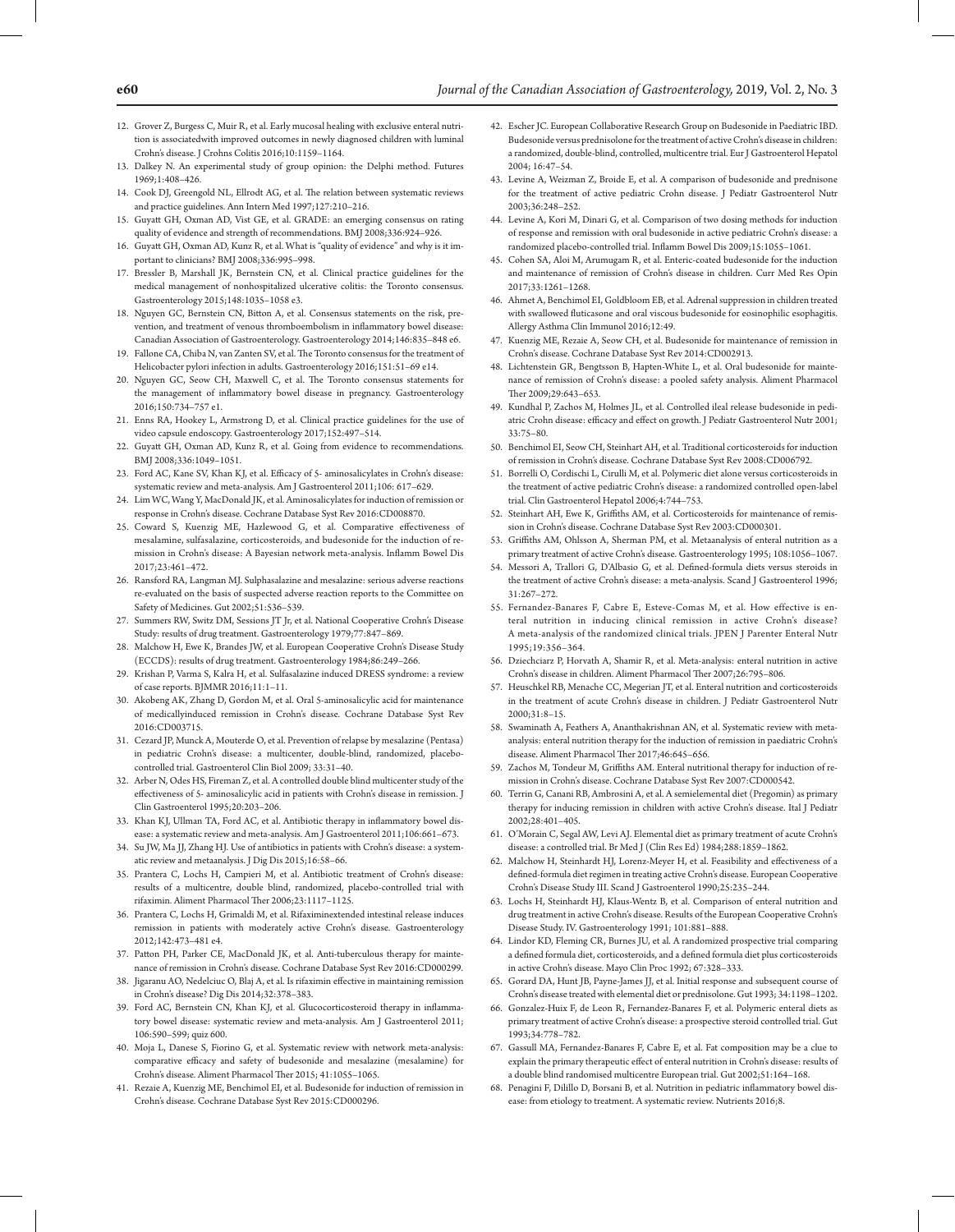- <span id="page-26-0"></span>69. Duchatellier CF, Kumar R, Krupoves A, et al. Steroid administration and growth impairment in children with Crohn's Disease. Inflamm Bowel Dis 2016;22:355–363.
- <span id="page-26-1"></span>70. Whitten KE, Rogers P, Ooi CY, et al. International survey of enteral nutrition protocols used in children with Crohn's disease. J Dig Dis 2012;13:107–112.
- <span id="page-26-2"></span>71. Johnson T, Macdonald S, Hill SM, et al. Treatment of active Crohn's disease in children using partial enteral nutrition with liquid formula: a randomised controlled trial. Gut 2006;55:356–361.
- <span id="page-26-3"></span>72. Lee D, Baldassano RN, Otley AR, et al. Comparative effectiveness of nutritional and biological therapy in North American children with active Crohn's disease. Inflamm Bowel Dis 2015;21:1786–1793.
- <span id="page-26-4"></span>73. El-Matary W, Otley A, Critch J, et al. Enteral feeding therapy for maintaining remission in Crohn's disease: a systematic review. JPEN J Parenter Enteral Nutr 2017; 41:550–561.
- <span id="page-26-5"></span>74. Duncan H, Buchanan E, Cardigan T, et al. A retrospective study showing maintenance treatment options for paediatric CD in the first year following diagnosis after induction of remission with EEN: supplemental enteral nutrition is better than nothing! BMC Gastroenterol 2014;14:50.
- <span id="page-26-6"></span>75. Wilschanski M, Sherman P, Pencharz P, et al. Supplementary enteral nutrition maintains remission in paediatric Crohn's disease. Gut 1996;38:543–548.
- <span id="page-26-7"></span>76. Chande N, Tsoulis DJ, MacDonald JK. Azathioprine or 6- mercaptopurine for induction of remission in Crohn's disease. Cochrane Database Syst Rev 2013:CD000545.
- <span id="page-26-8"></span>77. Khan KJ, Dubinsky MC, Ford AC, et al. Efficacy of immunosuppressive therapy for inflammatory bowel disease: a systematic review and meta-analysis. Am J Gastroenterol 2011;106:630–642.
- <span id="page-26-9"></span>78. Smith MA, Irving PM, Marinaki AM, et al. Review article: malignancy on thiopurine treatment with special reference to inflammatory bowel disease. Aliment Pharmacol Ther 2010;32:119–130.
- <span id="page-26-10"></span>79. Lemaitre M, Kirchgesner J, Rudnichi A, et al. Association between use of thiopurines or tumor necrosis factor antagonists alone or in combination and risk of lymphoma in patients with inflammatory bowel disease. JAMA 2017;318:1679–1686.
- <span id="page-26-11"></span>80. Ariyaratnam J, Subramanian V. Association between thiopurine use and nonmelanoma skin cancers in patients with inflammatory bowel disease: a meta-analysis. Am J Gastroenterol 2014;109:163–169.
- <span id="page-26-12"></span>81. Winter J, Walker A, Shapiro D, et al. Cost-effectiveness of thiopurine methyltransferase genotype screening in patients about to commence azathioprine therapy for treatment of inflammatory bowel disease. Aliment Pharmacol Ther 2004;20:593–599.
- <span id="page-26-13"></span>82. Weinshilboum RM, Sladek SL. Mercaptopurine pharmacogenetics: monogenic inheritance of erythrocyte thiopurine methyltransferase activity. Am J Hum Genet 1980;32:651–662.
- <span id="page-26-14"></span>83. Chande N, Patton PH, Tsoulis DJ, et al. Azathioprine or 6-mercaptopurine for maintenance of remission in Crohn's disease. Cochrane Database Syst Rev 2015:CD000067.
- <span id="page-26-15"></span>84. Wenzl HH, Primas C, Novacek G, et al. Withdrawal of long-term maintenance treatment with azathioprine tends to increase relapse risk in patients with Crohn's disease. Dig Dis Sci 2015;60:1414–1423.
- <span id="page-26-16"></span>85. Chatu S, Subramanian V, Saxena S, et al. The role of thiopurines in reducing the need for surgical resection in Crohn's disease: a systematic review and meta-analysis. Am J Gastroenterol 2014;109:23–34; quiz 35.
- <span id="page-26-17"></span>86. Markowitz J, Grancher K, Kohn N, et al. A multicenter trial of 6-mercaptopurine and prednisone in children with newly diagnosed Crohn's disease. Gastroenterology 2000;119:895–902.
- <span id="page-26-18"></span>87. Boyle BM, Kappelman MD, Colletti RB, et al. Routine use of thiopurines in maintaining remission in pediatric Crohn's disease. World J Gastroenterol 2014;20: 9185–9190.
- <span id="page-26-19"></span>88. Allegretti JR, Barnes EL, Cameron A. Are patients with inflammatory bowel disease on chronic immunosuppressive therapy at increased risk of cervical high-grade dysplasia/cancer? A meta-analysis. Inflamm Bowel Dis 2015;21:1089–1097.
- <span id="page-26-20"></span>89. Health Canada. Imuran (azathioprine) or Purinethol (mercaptopurine)—association with a type of blood cancer—hepatosplenic T-cell lymphoma—for health professionals. http://healthycanadians.gc.ca/recall-alertrappel[hc-sc/2014/38691a-eng.php](http://healthycanadians.gc.ca/recall-alertrappel- avis/hc-sc/2014/38691a-eng.php). Updated 2014. Accessed January 17, 2015.
- <span id="page-26-21"></span>90. Marshall JK, Otley AR, Afif W, et al. Canadian Association of Gastroenterology position statement regarding the use of thiopurines for the treatment of inflammatory bowel disease. Can J Gastroenterol Hepatol 2014; 28:371–372.
- <span id="page-26-22"></span>91. Hyams JS, Dubinsky MC, Baldassano RN, et al. Infliximab is not associated with increased risk of malignancy or hemophagocytic lymphohistiocytosis in pediatric patients with inflammatory bowel disease. Gastroenterology 2017;152:1901–1914 e3.
- <span id="page-26-23"></span>92. Coenen MJ, de Jong DJ, van Marrewijk CJ, et al. Identification of patients with variants in TPMT and dose reduction reduces hematologic events during thiopurine treatment of inflammatory bowel disease. Gastroenterology 2015;149:907–917 e7.
- <span id="page-26-24"></span>93. Newman WG, Payne K, Tricker K, et al. A pragmatic randomized controlled trial of thiopurine methyltransferase genotyping prior to azathioprine treatment: the TARGET study. Pharmacogenomics 2011;12:815–826.
- <span id="page-26-25"></span>94. Sayani FA, Prosser C, Bailey RJ, et al. Thiopurine methyltransferase enzyme activity determination before treatment of inflammatory bowel disease with azathioprine: effect on cost and adverse events. Can J Gastroenterol 2005;19:147–151.
- <span id="page-26-26"></span>95. Feuerstein JD, Nguyen GC, Kupfer SS, et al. American Gastroenterological Association Institute guideline on therapeutic drug monitoring in inflammatory bowel disease. Gastroenterology 2017;153:827–834.
- <span id="page-26-27"></span>96. Dubinsky MC, Lamothe S, Yang HY, et al. Pharmacogenomics and metabolite measurement for 6-mercaptopurine therapy in inflammatory bowel disease. Gastroenterology 2000;118:705–713.
- <span id="page-26-28"></span>97. Jankowski M, Piotr L, Kowalski R, et al. Thiopurine Smethyltransferase phenotype and genotype in pediatric patients with inflammatory bowel disease; implication for azathioprine treatment. J Pharmacovigilance 2013;1:113.
- <span id="page-26-29"></span>98. Kakuta Y, Kinouchi Y, Shimosegawa T. Pharmacogenetics of thiopurines for inflammatory bowel disease in East Asia: prospects for clinical application of NUDT15 genotyping. J Gastroenterol 2018;53:172–180.
- <span id="page-26-30"></span>99. Lewis JD, Abramson O, Pascua M, et al. Timing of myelosuppression during thiopurine therapy for inflammatory bowel disease: implications for monitoring recommendations. Clin Gastroenterol Hepatol 2009; 7:1195–1201; quiz 1141–1142.
- <span id="page-26-31"></span>100. Yenson PR, Forrest D, Schmiegelow K, et al. Azathioprine- associated acute myeloid leukemia in a patient with Crohn's disease and thiopurine S-methyltransferase deficiency. Am J Hematol 2008;83:80–83.
- <span id="page-26-32"></span>101. Marra CA, Esdaile JM, Anis AH. Practical pharmacogenetics: the cost effectiveness of screening for thiopurine s-methyltransferase polymorphisms in patients with rheumatological conditions treated with azathioprine. J Rheumatol 2002;29:2507–2512.
- <span id="page-26-33"></span>102. Thompson AJ, Newman WG, Elliott RA, et al. The costeffectiveness of a pharmacogenetic test: a trial-based evaluation of TPMT genotyping for azathioprine. Value Health 2014;17:22–33.
- <span id="page-26-34"></span>103. Oren R, Moshkowitz M, Odes S, et al. Methotrexate in chronic active Crohn's disease: a double-blind, randomized, Israeli multicenter trial. Am J Gastroenterol 1997;92:2203–2209.
- <span id="page-26-35"></span>104. Feagan BG, Rochon J, Fedorak RN, et al. Methotrexate for the treatment of Crohn's disease. The North American Crohn's Study Group Investigators. N Engl J Med 1995;332:292–297.
- <span id="page-26-36"></span>105. McDonald JW, Wang Y, Tsoulis DJ, et al. Methotrexate for induction of remission in refractory Crohn's disease. Cochrane Database Syst Rev 2014:CD003459.
- <span id="page-26-37"></span>106. Scherkenbach LA, Stumpf JL. Methotrexate for the management of Crohn's disease in children. Ann Pharmacother 2016;50:60–69.
- <span id="page-26-38"></span>107. Patel V, Wang Y, MacDonald JK, et al. Methotrexate for maintenance of remission in Crohn's disease. Cochrane Database Syst Rev 2014:CD006884.
- <span id="page-26-39"></span>108. Feagan BG, Fedorak RN, Irvine EJ, et al. A comparison of methotrexate with placebo for the maintenance of remission in Crohn's disease. North American Crohn's Study Group Investigators. N Engl J Med 2000; 342:1627–1632.
- <span id="page-26-40"></span>109. Arora S, Katkov W, Cooley J, et al. Methotrexate in Crohn's disease: results of a randomized, double-blind, placebo-controlled trial. Hepatogastroenterology 1999; 46:1724–1729.
- <span id="page-26-41"></span>110. Dupont-Lucas C, Grandjean-Blanchet C, Leduc B, et al. Prevalence and risk factors for symptoms of methotrexate intolerance in pediatric inflammatory bowel disease. Inflamm Bowel Dis 2017;23:298–303.
- <span id="page-26-42"></span>111. Kempinska A, Benchimol EI, Mack A, et al. Short-course ondansetron for the prevention of methotrexate-induced nausea in children with Crohn disease. J Pediatr Gastroenterol Nutr 2011;53:389–393.
- <span id="page-26-43"></span>112. Valentino PL, Church PC, Shah PS, et al. Hepatotoxicity caused by methotrexate therapy in children with inflammatory bowel disease: a systematic review and metaanalysis. Inflamm Bowel Dis 2014;20:47–59.
- <span id="page-26-44"></span>113. Balis FM, Mirro J Jr, Reaman GH, et al. Pharmacokinetics of subcutaneous methotrexate. J Clin Oncol 1988; 6:1882–1886.
- <span id="page-26-45"></span>114. Brooks PJ, Spruill WJ, Parish RC, et al. Pharmacokinetics of methotrexate administered by intramuscular and subcutaneous injections in patients with rheumatoid arthritis. Arthritis Rheum 1990;33:91–94.
- <span id="page-26-46"></span>115. Egan LJ, Sandborn WJ, Mays DC, et al. Systemic and intestinal pharmacokinetics of methotrexate in patients with inflammatory bowel disease. Clin Pharmacol Ther 1999;65:29–39.
- 116. Rutgeerts P, Van Assche G, Sandborn WJ, et al. Adalimumab induces and maintains mucosal healing in patients with Crohn's disease: data from the EXTEND trial. Gastroenterology 2012;142:1102–1111 e2.
- 117. Rutgeerts P, Diamond RH, Bala M, et al. Scheduled maintenance treatment with infliximab is superior to episodic treatment for the healing of mucosal ulceration associated with Crohn's disease. Gastrointest Endosc 2006;63:433–442; quiz 464.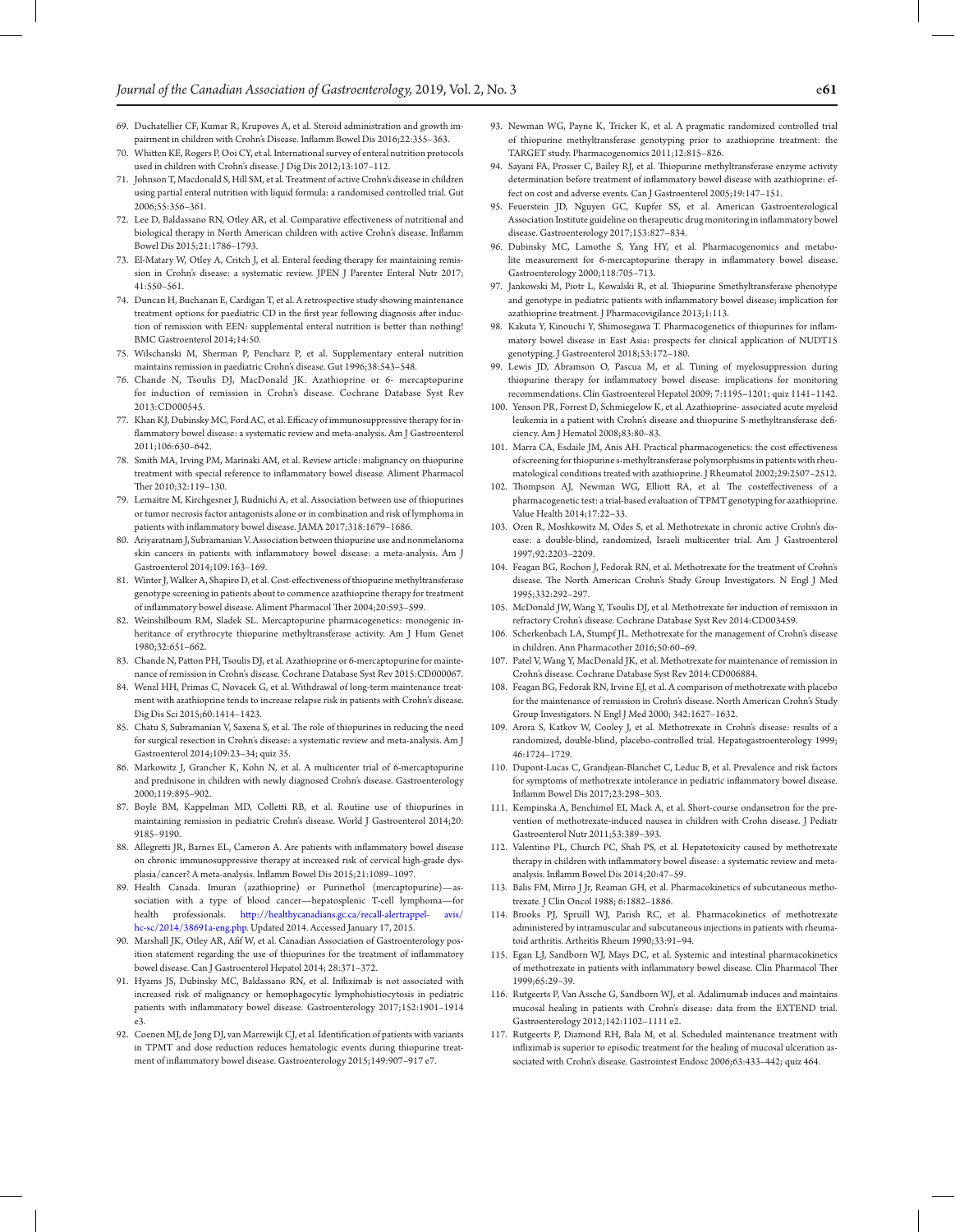- <span id="page-27-0"></span>118. Colombel JF, Sandborn WJ, Reinisch W, et al. Infliximab, azathioprine, or combination therapy for Crohn's disease. N Engl J Med 2010;362:1383–1395.
- <span id="page-27-1"></span>119. D'Haens G, Baert F, van Assche G, et al. Early combined immunosuppression or conventional management in patients with newly diagnosed Crohn's disease: an open randomised trial. Lancet 2008;371:660–667.
- <span id="page-27-2"></span>120. Baert F, Moortgat L, Van Assche G, et al. Mucosal healing predicts sustained clinical remission in patients with early-stage Crohn's disease. Gastroenterology 2010;138:463–468; quiz e10–e11.
- 121. Nobile S, Gionchetti P, Rizzello F, et al. Mucosal healing in pediatric Crohn's disease after anti-TNF therapy: a long-term experience at a single center. Eur J Gastroenterol Hepatol 2014;26:458–465.
- 122. Borrelli O, Bascietto C, Viola F, et al. Infliximab heals intestinal inflammatory lesions and restores growth in children with Crohn's disease. Dig Liver Dis 2004; 36:342–347.
- 123. Kierkus J, Dadalski M, Szymanska E, et al. The impact of infliximab induction therapy on mucosal healing and clinical remission in Polish pediatric patients with moderateto-severe Crohn's disease. Eur J Gastroenterol Hepatol 2012;24:495–500.
- <span id="page-27-3"></span>124. Benitez JM, Meuwis MA, Reenaers C, et al. Role of endoscopy, cross-sectional imaging and biomarkers in Crohn's disease monitoring. Gut 2013;62:1806–1816.
- <span id="page-27-4"></span>125. Colombel JF, Panaccione R, Bossuyt P, et al. Effect of tight control management on Crohn's disease (CALM): a multicentre, randomised, controlled phase 3 trial. Lancet 2018;390:2779–2789.
- <span id="page-27-5"></span>126. Ford AC, Sandborn WJ, Khan KJ, et al. Efficacy of biological therapies in inflammatory bowel disease: systematic review and meta-analysis. Am J Gastroenterol 2011;106:644–659; quiz 660.
- 127. Akobeng AK, Zachos M. Tumor necrosis factor-alpha antibody for induction of remission in Crohn's disease. Cochrane Database Syst Rev 2004:CD003574.
- 128. Dretzke J, Edlin R, Round J, et al. A systematic review and economic evaluation of the use of tumour necrosis factor-alpha (TNF-alpha) inhibitors, adalimumab and infliximab, for Crohn's disease. Health Technol Assess 2011;15:1–244.
- <span id="page-27-6"></span>129. Hazlewood GS, Rezaie A, Borman M, et al. Comparative effectiveness of immunosuppressants and biologics for inducing and maintaining remission in Crohn's disease: a network meta-analysis. Gastroenterology 2015; 148:344–354 e5; quiz e14–e15.
- 130. Baldassano R, Braegger CP, Escher JC, et al. Infliximab (REMICADE) therapy in the treatment of pediatric Crohn's disease. Am J Gastroenterol 2003;98: 833–838.
- <span id="page-27-8"></span>131. Hyams J, Crandall W, Kugathasan S, et al. Induction and maintenance infliximab therapy for the treatment of moderate-to-severe Crohn's disease in children. Gastroenterology 2007;132:863–873; quiz 1165–1166.
- <span id="page-27-7"></span>132. Hyams JS, Griffiths A, Markowitz J, et al. Safety and efficacy of adalimumab for moderate to severe Crohn's disease in children. Gastroenterology 2012;143:365– 374 e2.
- <span id="page-27-9"></span>133. Ruemmele FM, Lachaux A, Cezard JP, et al. Efficacy of infliximab in pediatric Crohn's disease: a randomized multicenter open-label trial comparing scheduled to on demand maintenance therapy. Inflamm Bowel Dis 2009; 15:388–394.
- <span id="page-27-10"></span>134. Faubion WA, Dubinsky M, Ruemmele FM, et al. Longterm efficacy and safety of adalimumab in pediatric patients with Crohn's disease. Inflamm Bowel Dis 2017; 23:453–460.
- <span id="page-27-11"></span>135. Walters TD, Faubion WA, Griffiths AM, et al. Growth improvement with adalimumab treatment in children with moderately to severely active Crohn's disease. Inflamm Bowel Dis 2017;23:967–975.
- <span id="page-27-12"></span>136. Walters TD, Kim MO, Denson LA, et al. Increased effectiveness of early therapy with anti-tumor necrosis factor-alpha vs an immunomodulator in children with Crohn's disease. Gastroenterology 2014;146:383–391.
- <span id="page-27-13"></span>137. Church PC, Guan J, Walters TD, et al. Infliximab maintains durable response and facilitates catch-up growth in luminal pediatric Crohn's disease. Inflamm Bowel Dis 2014;20:1177–1186.
- <span id="page-27-14"></span>138. Lorenzetti R, Zullo A, Ridola L, et al. Higher risk of tuberculosis reactivation when anti-TNF is combined with immunosuppressive agents: a systematic review of randomized controlled trials. Ann Med 2014;46:547–554.
- <span id="page-27-15"></span>139. Lichtenstein GR, Feagan BG, Cohen RD, et al. Serious infection and mortality in patients with Crohn's disease: more than 5 years of follow-up in the TREAT registry. Am J Gastroenterol 2012;107:1409–1422.
- <span id="page-27-16"></span>140. Hyams J, Walters TD, Crandall W, et al. Safety and efficacy of maintenance infliximab therapy for moderateto- severe Crohn's disease in children: REACH openlabel extension. Curr Med Res Opin 2011;27:651–662.
- <span id="page-27-17"></span>141. Fan R, Zhong J, Wang ZT, et al. Evaluation of "topdown" treatment of early Crohn's disease by double balloon enteroscopy. World J Gastroenterol 2014; 20:14479–14487.
- <span id="page-27-18"></span>142. Colombel JF, Reinisch W, Mantzaris GJ, et al. Randomised clinical trial: deep remission in biologic and immunomodulator naive patients with Crohn's disease—a SONIC post hoc analysis. Aliment Pharmacol Ther 2015;41:734–746.
- <span id="page-27-19"></span>143. Colombel JF, Rutgeerts PJ, Sandborn WJ, et al. Adalimumab induces deep remission in patients with Crohn's disease. Clin Gastroenterol Hepatol 2014; 12:414–422 e5.
- <span id="page-27-20"></span>144. Dassopoulos T, Sultan S, Falck-Ytter YT, et al. American Gastroenterological Association Institute technical review on the use of thiopurines, methotrexate, and anti- TNF-alpha biologic drugs for the induction and maintenance of remission in inflammatory Crohn's disease. Gastroenterology 2013;145:1464–1478 e1–e5.
- <span id="page-27-21"></span>145. Jones JL, Kaplan GG, Peyrin-Biroulet L, et al. Effects of concomitant immunomodulator therapy on efficacy and safety of anti-tumor necrosis factor therapy for Crohn's disease: A meta-analysis of placebo-controlled trials. Clin Gastroenterol Hepatol 2015;13:2233–2240 e1–e2; quiz e177–e178.
- <span id="page-27-22"></span>146. Kierkus J, Iwanczak B, Wegner A, et al. Monotherapy with infliximab versus combination therapy in the maintenance of clinical remission in children with moderate to severe Crohn disease. J Pediatr Gastroenterol Nutr 2015;60:580–585.
- <span id="page-27-23"></span>147. Grossi V, Lerer T, Griffiths A, et al. Concomitant use of immunomodulators affects the durability of infliximab therapy in children with Crohn's disease. Clin Gastroenterol Hepatol 2015;13:1748–1756.
- <span id="page-27-24"></span>148. Kotlyar DS, Osterman MT, Diamond RH, et al. A systematic review of factors that contribute to hepatosplenic T-cell lymphoma in patients with inflammatory bowel disease. Clin Gastroenterol Hepatol 2011; 9:36–41 e1.
- <span id="page-27-25"></span>149. Matsumoto T, Motoya S, Watanabe K, et al. Adalimumab monotherapy and a combination with azathioprine for Crohn's disease: a prospective, randomized trial. J Crohns Colitis 2016;10:1259–1266.
- <span id="page-27-26"></span>150. Hyams JS, Ruemmele F, Colletti RB, et al. Impact of concomitant immunosuppressant use on adalimumab efficacy in children with moderately to severely active Crohn's disease: results from IMAgINE 1 [Abstract Sa 1153]. Gastroenterology 2014;146:S214.
- <span id="page-27-27"></span>151. Feagan BG, McDonald JW, Panaccione R, et al. Methotrexate in combination with infliximab is no more effective than infliximab alone in patients with Crohn's disease. Gastroenterology 2014;146:681–688 e1.
- <span id="page-27-28"></span>152. Schroder O, Blumenstein I, Stein J. Combining infliximab with methotrexate for the induction and maintenance of remission in refractory Crohn's disease: a controlled pilot study. Eur J Gastroenterol Hepatol 2006;18:11–16.
- <span id="page-27-29"></span>153. Herfarth HH, Kappelman MD, Long MD, et al. Use of methotrexate in the treatment of inflammatory bowel diseases. Inflamm Bowel Dis 2016;22:224–233.
- <span id="page-27-30"></span>154. Vande Casteele N, Ferrante M, Van Assche G, et al. Trough concentrations of infliximab guide dosing for patients with inflammatory bowel disease. Gastroenterology 2015;148:1320–1329 e3.
- <span id="page-27-31"></span>155. Moore C, Corbett G, Moss AC. Systematic review and meta-analysis: serum infliximab levels during maintenance therapy and outcomes in inflammatory bowel disease. J Crohns Colitis 2016;10:619–625.
- <span id="page-27-32"></span>156. Nanda KS, Cheifetz AS, Moss AC. Impact of antibodies to infliximab on clinical outcomes and serum infliximab levels in patients with inflammatory bowel disease (IBD): a meta-analysis. Am J Gastroenterol 2013;108:40–47; quiz 48.
- <span id="page-27-33"></span>157. Paul S, Moreau AC, Del Tedesco E, et al. Pharmacokinetics of adalimumab in inflammatory bowel diseases: a systematic review and meta-analysis. Inflamm Bowel Dis 2014;20:1288–1295.
- <span id="page-27-34"></span>158. Sharma S, Eckert D, Hyams JS, et al. Pharmacokinetics and exposure-efficacy relationship of adalimumab in pediatric patients with moderate to severe Crohn's disease: results from a randomized, multicenter, phase-3 study. Inflamm Bowel Dis 2015;21:783–792.
- <span id="page-27-35"></span>159. Merras-Salmio L, Kolho KL. Clinical use of infliximab trough levels and antibodies to infliximab in pediatric patients with inflammatory bowel disease. J Pediatr Gastroenterol Nutr 2017;64:272–278.
- <span id="page-27-36"></span>160. Billioud V, Sandborn WJ, Peyrin-Biroulet L. Loss of response and need for adalimumab dose intensification in Crohn's disease: a systematic review. Am J Gastroenterol 2011;106:674–684.
- <span id="page-27-37"></span>161. Gisbert JP, Panes J. Loss of response and requirement of infliximab dose intensification in Crohn's disease: a review. Am J Gastroenterol 2009;104:760–767.
- <span id="page-27-38"></span>162. Steenholdt C, Brynskov J, Thomsen OO, et al. Individualised therapy is more cost-effective than dose intensification in patients with Crohn's disease who lose response to anti-TNF treatment: a randomised, controlled trial. Gut 2014;63:919–927.
- <span id="page-27-39"></span>163. Steenholdt C, Brynskov J, Thomsen OO, et al. Individualized therapy is a long-term cost-effective method compared to dose intensification in Crohn's disease patients failing infliximab. Dig Dis Sci 2015;60: 2762–2770.
- <span id="page-27-41"></span>164. Feagan BG, Sandborn WJ, Gasink C, et al. Ustekinumab as induction and maintenance therapy for Crohn's disease. N Engl J Med 2016;375:1946–1960.
- <span id="page-27-42"></span>165. Sandborn WJ, Gasink C, Gao LL, et al. Ustekinumab induction and maintenance therapy in refractory Crohn's disease. N Engl J Med 2012;367:1519–1528.
- 166. Sandborn WJ, Feagan BG, Fedorak RN, et al. A randomized trial of ustekinumab, a human interleukin- 12/23 monoclonal antibody, in patients with moderateto- severe Crohn's disease. Gastroenterology 2008; 135:1130–1141.
- <span id="page-27-40"></span>167. MacDonald JK, Nguyen TM, Khanna R, et al. Anti-IL-12/ 23p40 antibodies for induction of remission in Crohn's disease. Cochrane Database Syst Rev 2016:CD007572.
- 168. Cameron FL, Garrick V, Russell RK. Ustekinumab in treatment of refractory paediatric Crohn disease. J Pediatr Gastroenterol Nutr 2016;62:e30.